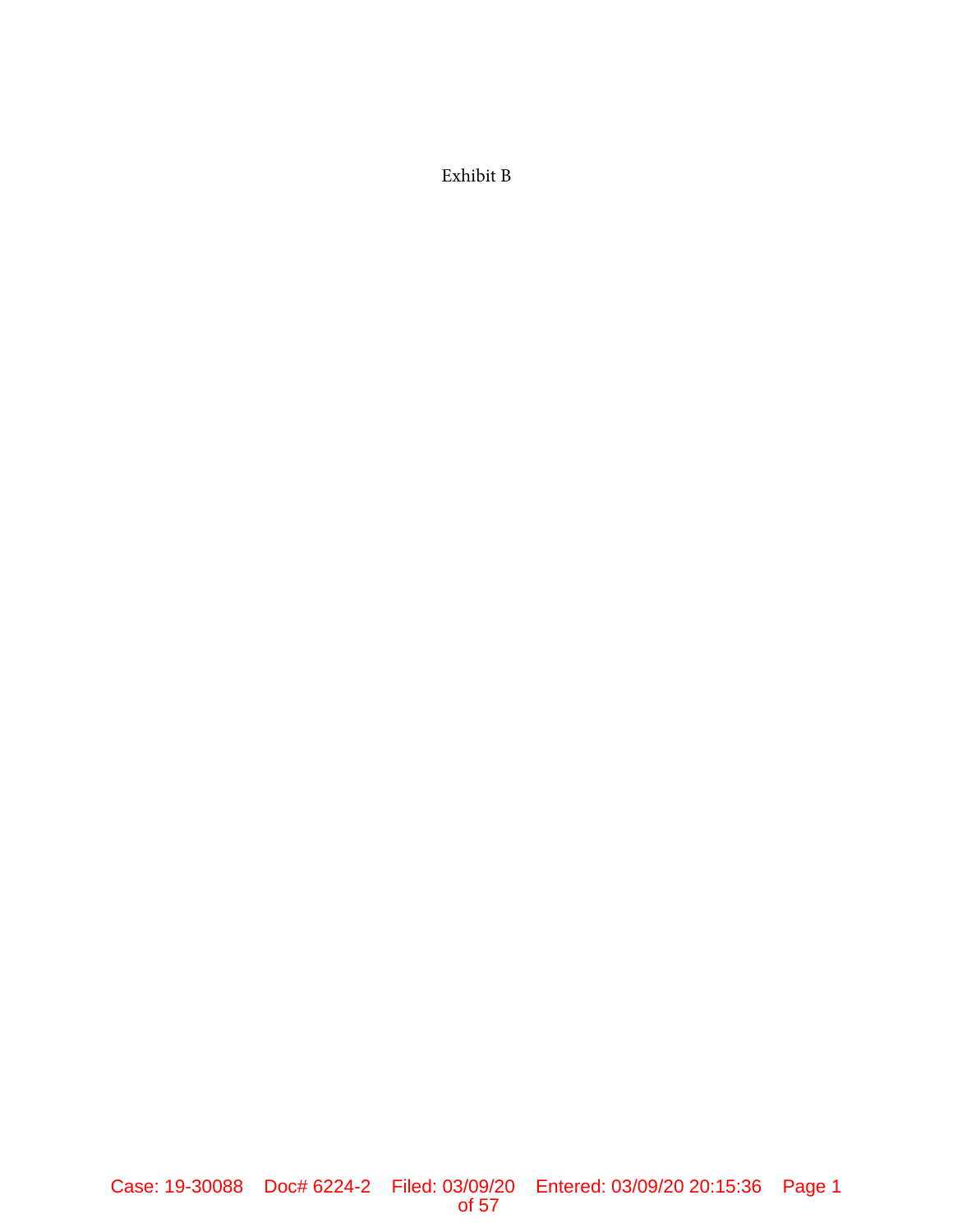## **PG&E FIRE VICTIM TRUST AGREEMENT**

**Dated as of [●], 2020**

*Pursuant to the Debtors' and Shareholder Proponents' Joint Chapter 11 Plan of Reorganization Dated January 31, 2020*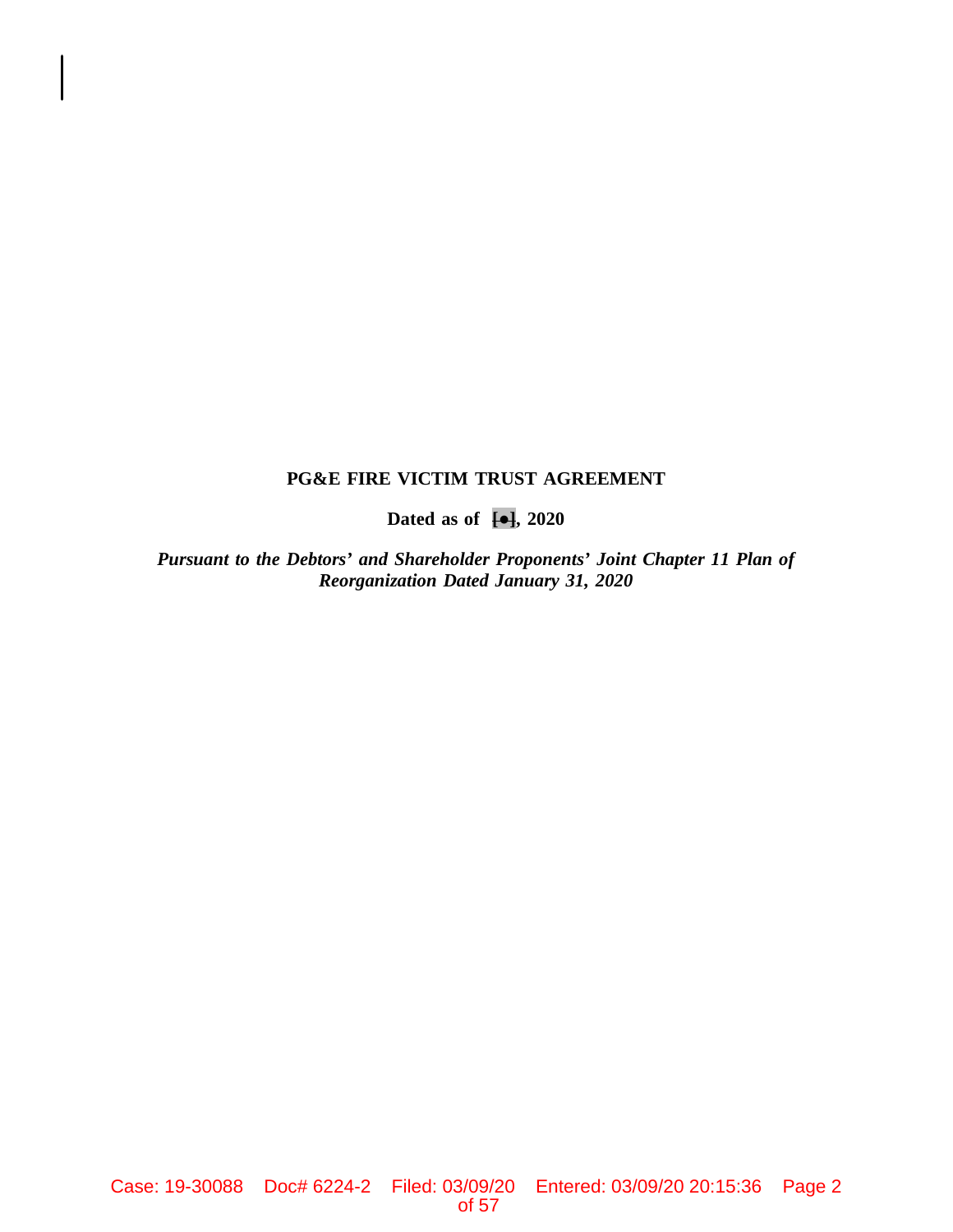# **PG&E FIRE VICTIM TRUST AGREEMENT**

# **TABLE OF CONTENTS**

| <b>RECITALS</b> |                                                                                                                                                                                                                                | $\mathbf{1}$ |
|-----------------|--------------------------------------------------------------------------------------------------------------------------------------------------------------------------------------------------------------------------------|--------------|
|                 | SECTION I AGREEMENT OF TRUST ENTITLED AT A LIMIT MANUSCRIPT OF TRUST AND MALL MANUSCRIPT OF TRUST AND MALL MANUSCRIPT OF TRUST AND MALL MANUSCRIPT OF TRUST AND MALL MANUSCRIPT OF TRUST AND MALL MANUSCRIPT OF TRUST AND MALL |              |
| 1.1             | Creation and Name 2                                                                                                                                                                                                            |              |
| 1.2             |                                                                                                                                                                                                                                |              |
| 1.3             | Purpose 2<br>Transfer of Assets 3                                                                                                                                                                                              |              |
| 1.4             | Acceptance of Assets and Assumption of Liabilities 4                                                                                                                                                                           |              |
| 1.5             | Beneficial Owners 5                                                                                                                                                                                                            |              |
| 1.6             | Jurisdiction                                                                                                                                                                                                                   |              |
|                 |                                                                                                                                                                                                                                |              |
| 2.1             | $6$<br>Powers                                                                                                                                                                                                                  |              |
| 2.2             | General Administration 9                                                                                                                                                                                                       |              |
| 2.3             | Claims Administration 12                                                                                                                                                                                                       |              |
| 2.4             | Claim Approval, Acceptance, and Objections Denial <b>Example 2018</b> 13                                                                                                                                                       |              |
| 2.5             | Confidentiality                                                                                                                                                                                                                |              |
| 2.6             | Credits for Amounts Covered by Insurance. 14                                                                                                                                                                                   |              |
|                 | SECTION III ACCOUNTS, INVESTMENTS, AND PAYMENTS <b>Example 2014</b>                                                                                                                                                            | 15           |
| 3.1             | Accounts                                                                                                                                                                                                                       | 15           |
| 3.2             | Investment Guidelines                                                                                                                                                                                                          | 16           |
| 3.3             | Payments                                                                                                                                                                                                                       | 17           |
|                 |                                                                                                                                                                                                                                |              |
| 4.1             | <b>Distributions</b>                                                                                                                                                                                                           | 17           |
| 4.2             | Manner of Payment or Distribution 17                                                                                                                                                                                           |              |
| 4.3             | Delivery of distributions 18                                                                                                                                                                                                   |              |
| 4.5             | Cash distributions 19                                                                                                                                                                                                          |              |
|                 | SECTION V TRUSTEE AND DELAWARE TRUSTEE                                                                                                                                                                                         | 19           |
| 5.1             | Number                                                                                                                                                                                                                         | 19           |
| 5.2             | Term of Service and Successor Trustee                                                                                                                                                                                          | 19           |
| 5.3             | Reliance; No Personal Obligation                                                                                                                                                                                               | 20           |
| 5.4             | Standard of Care; Exculpation                                                                                                                                                                                                  | 20           |
| 5.5             | <b>Protective Provisions</b>                                                                                                                                                                                                   | 21           |
| 5.6             | Compensation and Expenses of the Trustee                                                                                                                                                                                       | $22\,$       |
| 5.7             | Indemnification                                                                                                                                                                                                                | 22           |
| 5.8             | Trustee's Employment of Professionals and Experts                                                                                                                                                                              | 23           |
| 5.9             | Trustee's Independence                                                                                                                                                                                                         | 24           |
| 5.10            | Bond                                                                                                                                                                                                                           | 24           |
| 5.11            | Delaware Trustee                                                                                                                                                                                                               | 24           |
|                 | SECTION VI TRUST OVERSIGHT COMMITTEE                                                                                                                                                                                           | 25           |

Case: 19-30088 Doc# 6224-2 Filed: 03/09/20 Entered: 03/09/20 20:15:36 Page 3 of 57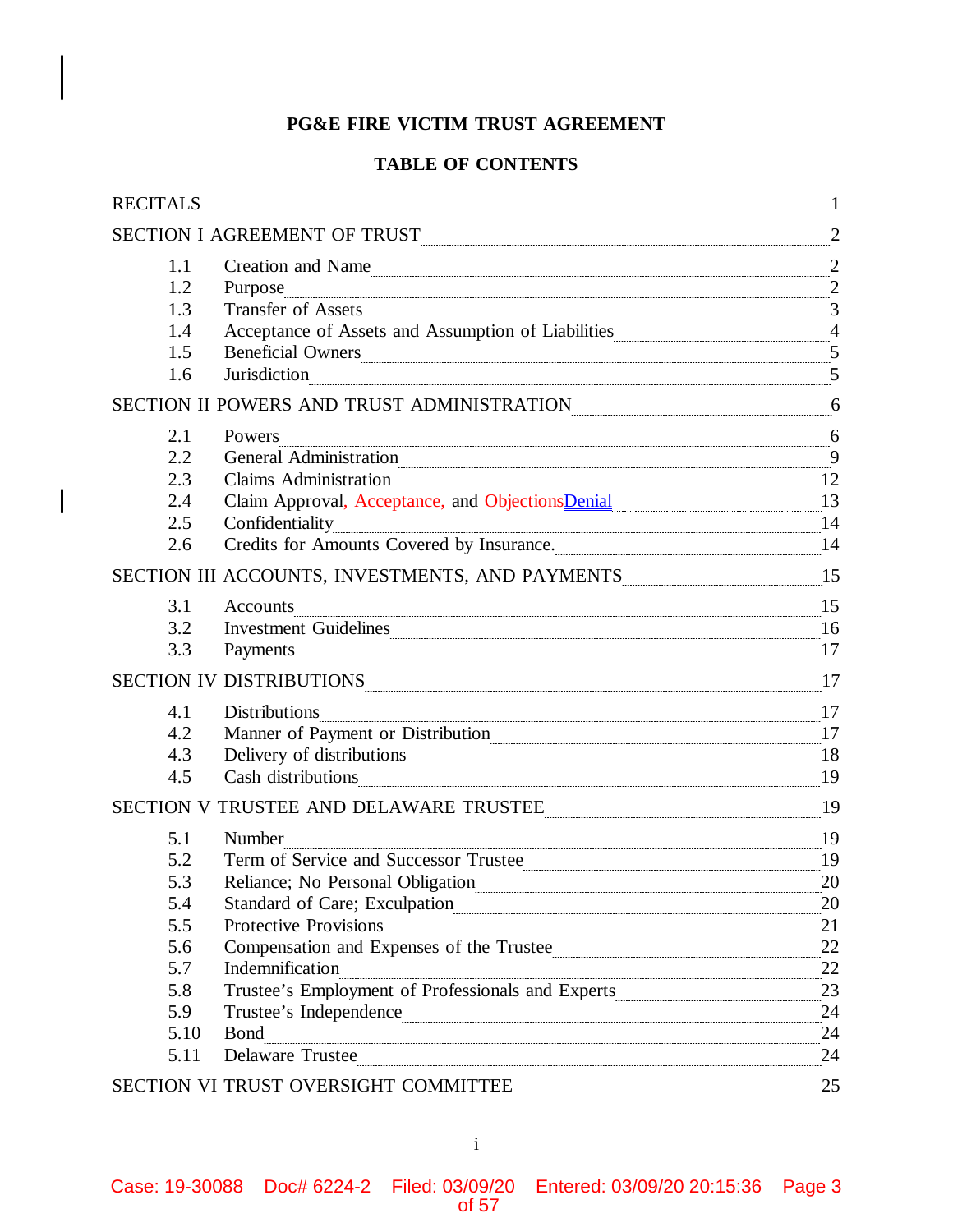| 6.1              | Members of the TOC                                                    | 25 |
|------------------|-----------------------------------------------------------------------|----|
| 6.2              | Duties of the Members of the TOC                                      | 25 |
| 6.3              | Term of Office of the TOC Members                                     | 26 |
| 6.4              | Appointment of Successor Members of the TOC                           | 26 |
| 6.5              | Compensation and Expenses of the TOC                                  |    |
| 6.6              | Procedures for Consultation with and Obtaining the Consent of the TOC | 26 |
|                  | <b>SECTION VII NEUTRALS</b>                                           | 28 |
| 7.1              | $\overline{\phantom{a}28}$<br>Panel of Neutrals                       |    |
| 7.2              | Duties of the Neutrals                                                | 28 |
| 7.3              | Random Assignment of Neutrals                                         | 28 |
| 7.4              | Meetings                                                              | 28 |
|                  | SECTION VIII GENERAL PROVISIONS <b>SECTION</b>                        | 29 |
| 8.1              | Irrevocability                                                        | 29 |
| 8.2              |                                                                       |    |
| 8.3              | Amendments                                                            | 30 |
| 8.4              | Meetings.                                                             | 30 |
| 8.5              | Severability                                                          | 30 |
| 8.6              | <b>Notices</b>                                                        | 30 |
| 8.7              | Successors and Assigns 31                                             |    |
| 8.8              | Limitation on Claim Interests for Securities Laws Purposes 31         |    |
| 8.9              | Evidence of Beneficial Interests                                      | 31 |
| 8.10             | Exemption from Registration                                           | 31 |
| 8.11             | Transfer and Exchange                                                 |    |
| 8.12             | Change of Address                                                     | 32 |
| 8.13             | Entire Agreement; No Waiver                                           | 32 |
| 8.14             | Headings                                                              | 32 |
| 8.15             | Compliance with Law 32                                                |    |
| 8.16             | Governing Law                                                         | 32 |
| 8.17             | Settlors' Representative and Cooperation                              | 33 |
| 8.18             | <b>Dispute Resolution</b><br>$\overline{\phantom{a}33}$               |    |
| 8.19             | Enforcement and Administration                                        | 33 |
| 8.20             | Joinder                                                               | 34 |
| 8.21             | Capitalized Terms                                                     | 34 |
| 8.22             | Effectiveness                                                         | 34 |
| 8.23             | Counterpart Signatures                                                | 34 |
| <b>EXHIBIT 1</b> |                                                                       |    |
| <b>EXHIBIT 2</b> |                                                                       |    |

EXHIBIT 4

EXHIBIT 5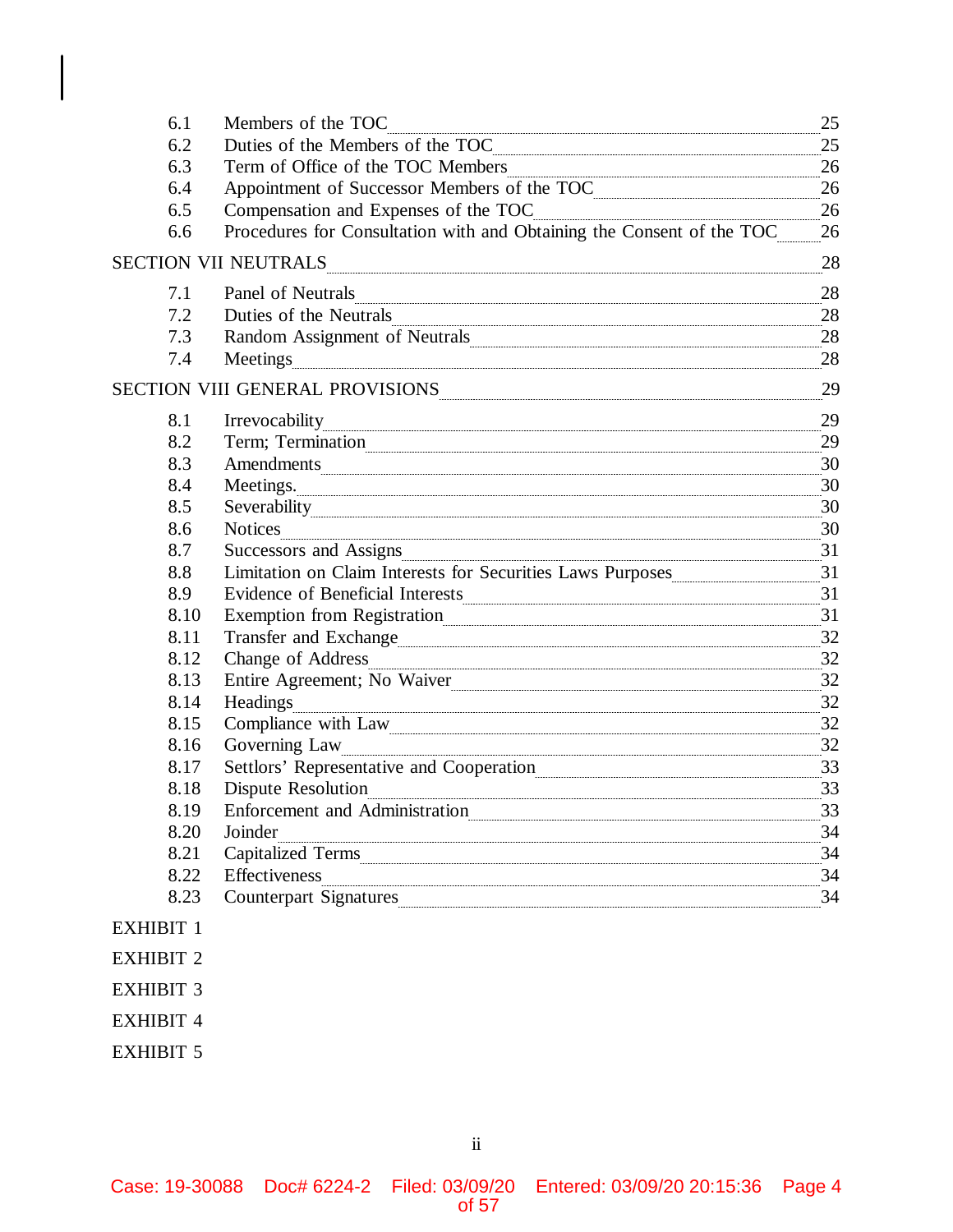Case: 19-30088 Doc# 6224-2 Filed: 03/09/20 Entered: 03/09/20 20:15:36 Page 5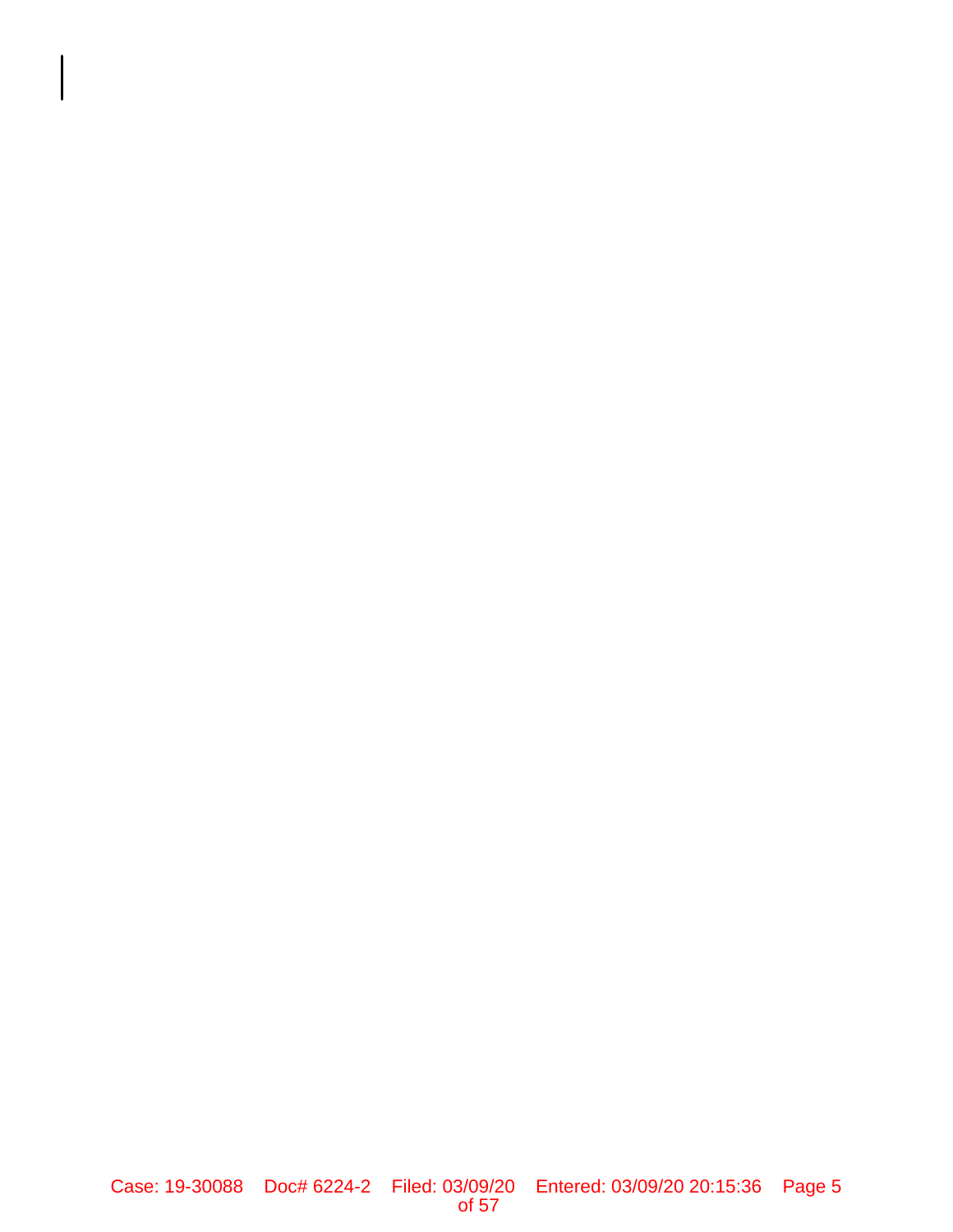#### **PG&E FIRE VICTIM TRUST AGREEMENT**

This PG&E Fire Victim Trust Agreement (this "**Trust Agreement**"), dated as of [●], 2020 and effective as of the Effective Date, is in accordance with the Debtors' and Shareholder Proponents' Joint Chapter 11 Plan of Reorganization Dated January 31, 2020 (as it may be amended, modified, or supplemented, the "**Plan**") and effectuates certain agreements made by PG&E Corporation ("**PG&E Corp**") and Pacific Gas and Electric Company (the "**Utility**") (collectively, the "**Debtors,**" "**PG&E**," or the "**Settlors**"), the debtors and debtors-inpossession whose Chapter 11 cases are jointly administered under Case No. 19-30088 in the United States Bankruptcy Court for the Northern District of California (the "**Bankruptcy Court**"), with the approval of the Bankruptcy Court, the Trustee of the Fire Victim Trust (the "**Trustee**"), the Delaware Trustee pursuant to this Trust Agreement and any successor Delaware Trustee serving in such capacity (the "**Delaware Trustee**"), and the members of the Fire Victim Trust Oversight Committee (the "**TOC**") who are identified on the signature pages hereof.

#### **RECITALS**

A. The Debtors have reorganized under the provisions of Chapter 11 of the Bankruptcy Code in cases filed in the United States Bankruptcy Court for the Northern District of California known as *In re PG&E Corporation et al*, Debtors, Jointly Administered Case No. 19-30088 (collectively, the "**Bankruptcy Cases**").

B. Requisite approval for the entry into this Trust Agreement in accordance with the Restructuring Support Agreement, dated December 6, 2019 (as amended on December 16, 2019), among the Debtors, the TCC, the Consenting Fire Claimants Professionals (as defined therein) has been sought and received.

C. The Confirmation Order has been entered by the Bankruptcy Court and has become final and non-appealable, or such requirements have been waived in accordance with the Plan.

D. As of the December 31, 2019 deadline for submission of claims against the Debtors relating to the wildfires in 2015, 2017, and 2018 listed on **Exhibit 1** attached hereto that were caused by Debtors' equipment and operations, tens of thousands of claims were filed by persons and entities damaged or who purport to have been damaged in various ways by those wildfires ("**Fire Victims**").

E. The Plan provides, among other things, for the creation of the PG&E Fire Victim Trust (the "**Fire Victim Trust**" or the "**Trust**") to evaluate, administer, process, settle, expunge, and resolve all claims of Fire Victims against the Debtors ("**Fire Victim Claims**"), and, to the extent approved and liquidated pursuant to the Fire Victim Claims Resolution Procedures **(the "CRP") attached hereto as Exhibit 2** ("**Approved**"), satisfy and pay all Approved Fire Victim Claims in accordance with the Plan, the Confirmation Order, the Trust Agreement, the CRP[ and the Shareholder Agreement], including all related exhibits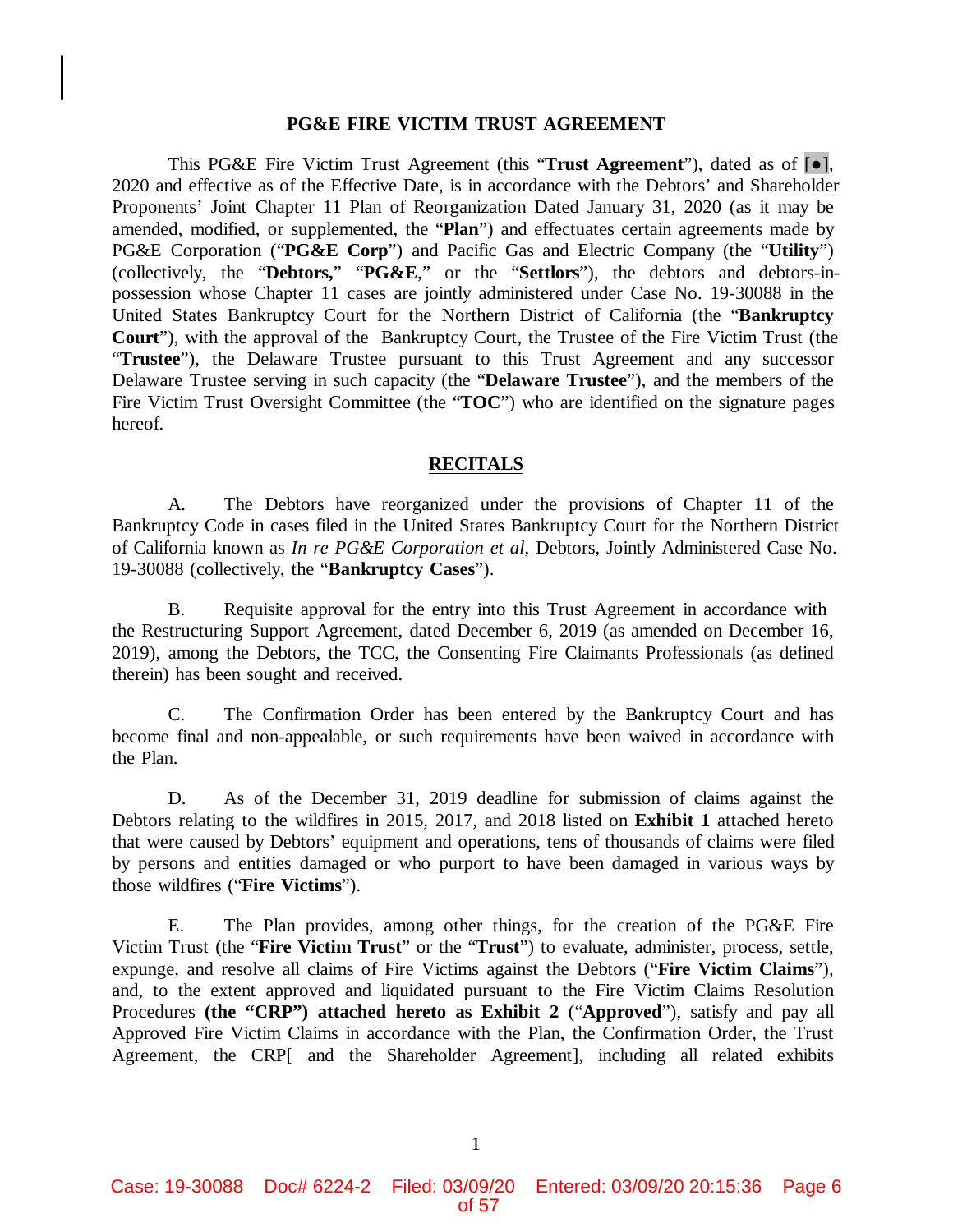(collectively, the "**Trust Documents**"), and to prosecute or settle the Assigned Rights and Causes of Action.

F. The Plan provides that, on the Effective Date and continuing thereafter until fully funded by Debtors, the Aggregate Fire Victim Consideration shall be transferred to, vested in, and assumed by the Trustee.

G. Pursuant to the Trust Documents, the Trustee is to use the Trust Assets to satisfy and pay Approved Fire Victim Claims against the Debtors.

H. It is the intent of the Debtors, the Trustee and the TOC that the Trust be administered, maintained, and operated at all times through mechanisms that provide reasonable assurance that the Trust will evaluate, administer, process, settle, expunge, resolve, and, to the extent Approved, compensate Fire Victim Claims pursuant to the CRP in a fair, consistent, and equitable manner, in compliance with the terms of this Trust Agreement and the CPR, and to the extent of available Trust Assets.

I. Pursuant to the Plan, the Trust is intended to qualify as a "qualified settlement fund" within the meaning of section 1.468B-1 *et seq.* of the Treasury Regulations promulgated under section 468B of the Internal Revenue Code of 1986, as amended (the "**QSF Regulations**"), subject to the Debtors' right to make an election to treat the Trust as a "grantor trust" for U.S. federal income tax purposes and, to the extent permitted under applicable law, for state and local income tax purposes.1

J. The Bankruptcy Court has determined that the Trust and the Plan satisfy all the prerequisites for an injunction pursuant to section 105(a) of the Bankruptcy Code with respect to any and all Fire Victim Claims against the Debtors, with such claims being channeled to the Fire Victim Trust, and such Channeling Injunction has been entered in connection with the Confirmation Order.

**NOW, THEREFORE**, it is hereby agreed as follows:

## **SECTION I AGREEMENT OF TRUST**

**1.1 Creation and Name.** The Debtors as Settlors hereby create a trust known as the "PG&E Fire Victim Trust," which is the Trust provided for and referred to in the Plan. The Trustee may transact the business and affairs of the Trust in the name of the Trust, and references herein to the Trust shall include the Trustee acting on behalf of the Trust. It is the intention of the parties hereto that the PG&E Fire Victim Trust created hereby constitutes a statutory trust under Chapter 38 of title 12 of the Delaware Code, 12 Del. C. Section 3801 *et seq.* (the "**Act**") and that this document, along with the other Trust Documents, constitute the governing instruments of the PG&E Fire Victim Trust. The Trustee and the Delaware Trustee

<sup>1</sup> Discuss future tax planning.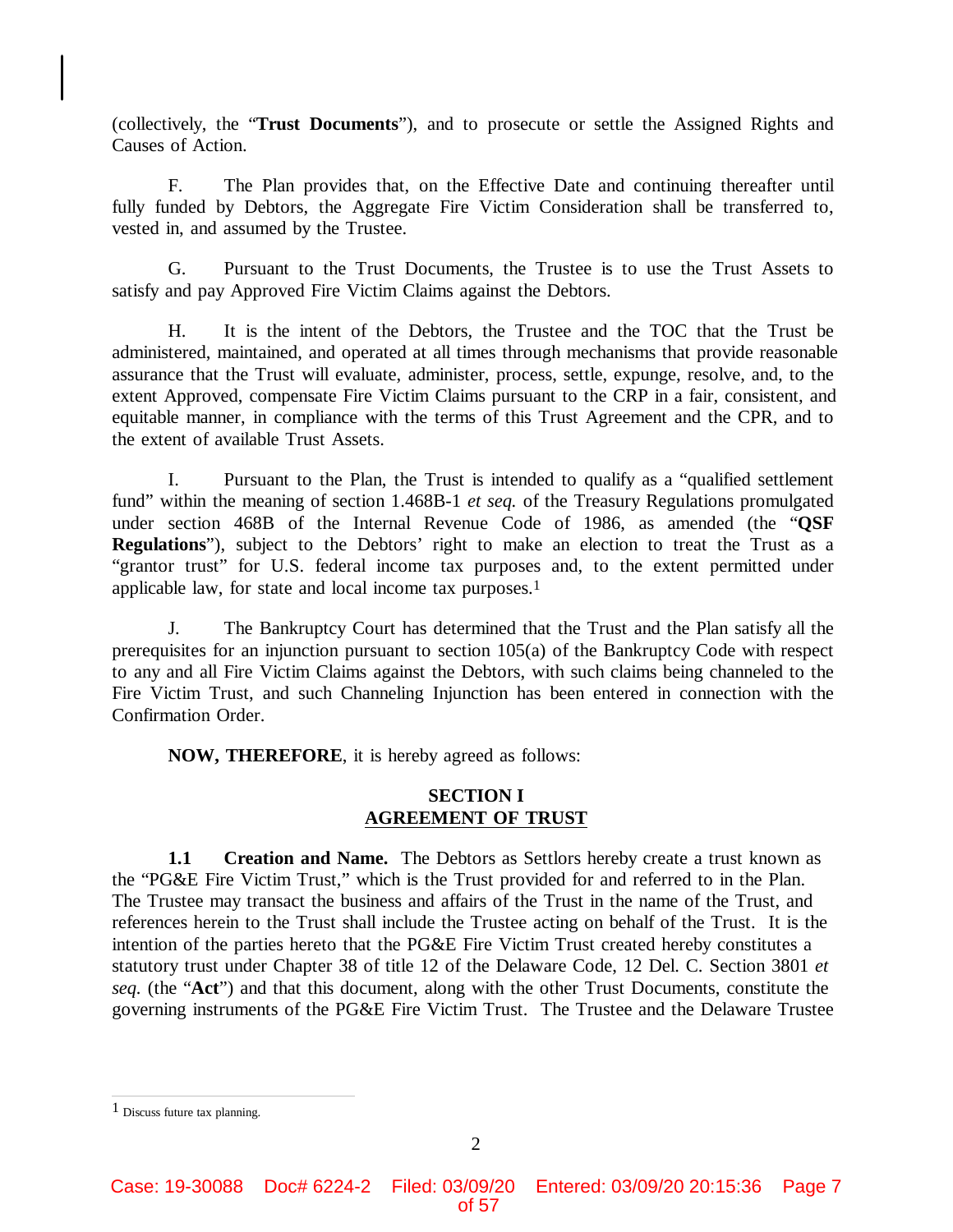are hereby authorized and directed to execute and file a Certificate of Trust with the Delaware Secretary of State in the form attached hereto as **Exhibit 3**.

**1.2 Purpose.** The purposes of the Trust are to (i) assume the liability for all Class 5A-III and Class 5B-III Claims against the Debtors, (ii) evaluate, administer, process, settle, defend, expunge, resolve, liquidate Fire Victim Claims, and satisfy and pay all Approved Fire Victim Claims and all Trust Expenses (as defined in Section 1.4(b) below) of the Trust from the Trust Assets (as defined in Section 1.3(a), below) in a fair, consistent, and equitable manner, (iii) prosecute or settle all Assigned Rights and Causes of Action, (iv) preserve, hold, manage, and maximize the Trust Assets for use in paying and satisfying Approved Fire Victim Claims and for use in paying all Trust Expenses, all in accordance with the terms of the Trust Documents, and (iv) otherwise comply in all respects with the Trust Documents. In order to be able to effectuate these purposes, the Trustee, Delaware Trustee, Claims Administrator, Claims Processor, Neutrals, and their agents, shall have no interest in and at all times shall be independent of the Debtors, the Fire Victim Claimants, the TOC, and their agents.<sup>2</sup>

### **1.3 Transfer of Assets.**

(a) Pursuant to, and in accordance with Section 6.7 of the Plan, beginning upon the Effective Date and continuing thereafter until fully funded by Debtors, the Trustee will receive the Aggregate Fire Victim Consideration to fund the Trust and use the Aggregate Fire Victim Consideration, any other assets transferred to the Fire Victim Trust pursuant to the Plan, and any income earned from all such assets (collectively, the "**Trust Assets**") to resolve all Fire Victim Claims against the Debtors and pay all Trust Expenses. The Trust Assets will be transferred free and clear of any liens, encumbrances, charges, claims, interests or other liabilities of any kind by the Debtors, any creditor, or other entity except as provided in the Plan and this Trust Agreement. To the extent certain assets comprising the Trust Assets, because of their nature or because such assets will accrue or become transferable subsequent to the Effective Date, and cannot be transferred to, vested in, and assumed by the Trust on such date, such assets shall be automatically, and without further act or deed, transferred to, vested in, or assumed by the Trust as soon as reasonably practicable after such date. The Debtors shall execute and deliver such documents as the Trustee reasonably requests to transfer and assign any assets to fund the Trust and the Trustee on behalf of the Trust, is authorized, to the extent necessary, such documents. No monies, choses in action, and/or assets comprising the Trust Assets that have been transferred, granted, assigned, or otherwise delivered to the Trustee shall be used for any other purpose other than for the payment, defense, or administration of the Fire Victim Claims and the payment of Trust Expenses.

(b) [In furtherance of, and without limiting, the foregoing:

<sup>&</sup>lt;sup>2</sup>Pre-Effective Date appointments, retentions and/or applications of the Trustee, Claims Administrator or any Professional in the Bankruptcy Cases shall not prevent the Trustee, Claims Administrator or any Professional from being deemed independent.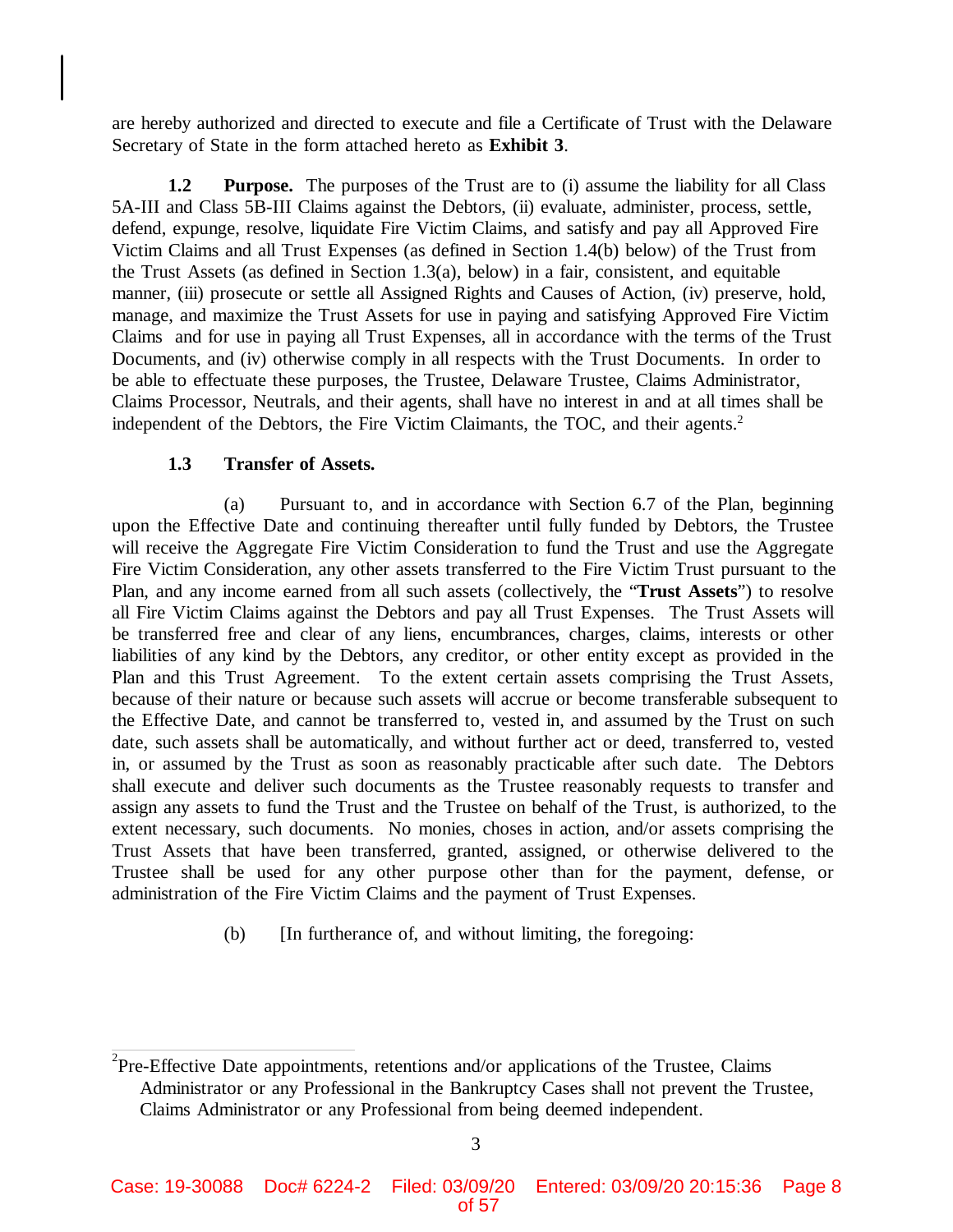(i) On the Effective Date, the [Debtors] shall irrevocably, grant, and assign to the Trust, and the Trust shall receive and accept, any and all of the [Insurance Rights/Policies], including the right to enforce such [Insurance Company's] obligation to pay any Fire Victim Claims or to reimburse the Debtors for such Fire Victim Claims (the "Insurance Rights Transfer").

(ii) The Insurance Rights Transfer is made free and clear of all Claims, Liens, encumbrances, or Causes of Action of any nature whatsoever[ . . . .]

(iii) The Trust shall become liable for and shall satisfy, to the extent required under applicable law, any premiums, deductibles, self-insured retentions, and any other amounts arising in any way out of the receipt of any payment from an Insurance Company.

(iv) The Insurance Rights Transfer is made to the maximum extent possible under applicable law.

(v) The Insurance Rights Transfer is absolute and does not require any further action by the Debtors, [the Reorganized Debtors,] the Trust, the Bankruptcy Court, or any other Entity.

(vi) The Parties hereto intend that the Insurance Rights Transfer shall be governed by, and construed in accordance with, the Bankruptcy Code and other applicable laws governing the Insurance Policies.]3

(c) The income of the Trust (after payment of all taxes thereon) shall be added to the Trust Assets and used in accordance with the purposes of the Trust as set forth in Section 1.2 hereof.

#### **1.4 Acceptance of Assets and Assumption of Liabilities.**

(a) In furtherance of the purposes of the Trust, the Trustee hereby expressly accepts the transfer to the Trust of the Trust Assets and any other transfers in the time and manner and subject to the terms contemplated in the Trust Documents. For the avoidance of doubt, the Trust Assets shall include all claims and Causes of Action of the Debtors that were not waived, exculpated, or released in accordance with the provisions of the Plan, the Confirmation Order, or a Final Order of the Bankruptcy Court, and all of the Debtors' rights with respect to the Trust Assets, including attorney-client privilege and work product. The Trustee shall succeed to all of the Debtors' respective right, title, and interest in the Trust Assets, including but not limited to standing to commence, pursue, abandon, or settle Causes of Action, and the Debtors will have no further equitable or legal interest in, or with respect to, the Trust Assets or the Trust.

(b) In furtherance of the purposes of the Trust, and subject to the terms of the Trust Documents, the Trustee expressly assumes (i) all liabilities and responsibility for all

<sup>3</sup> Subject to continued discussion and conformance with revised Plan and Disclosure Statement.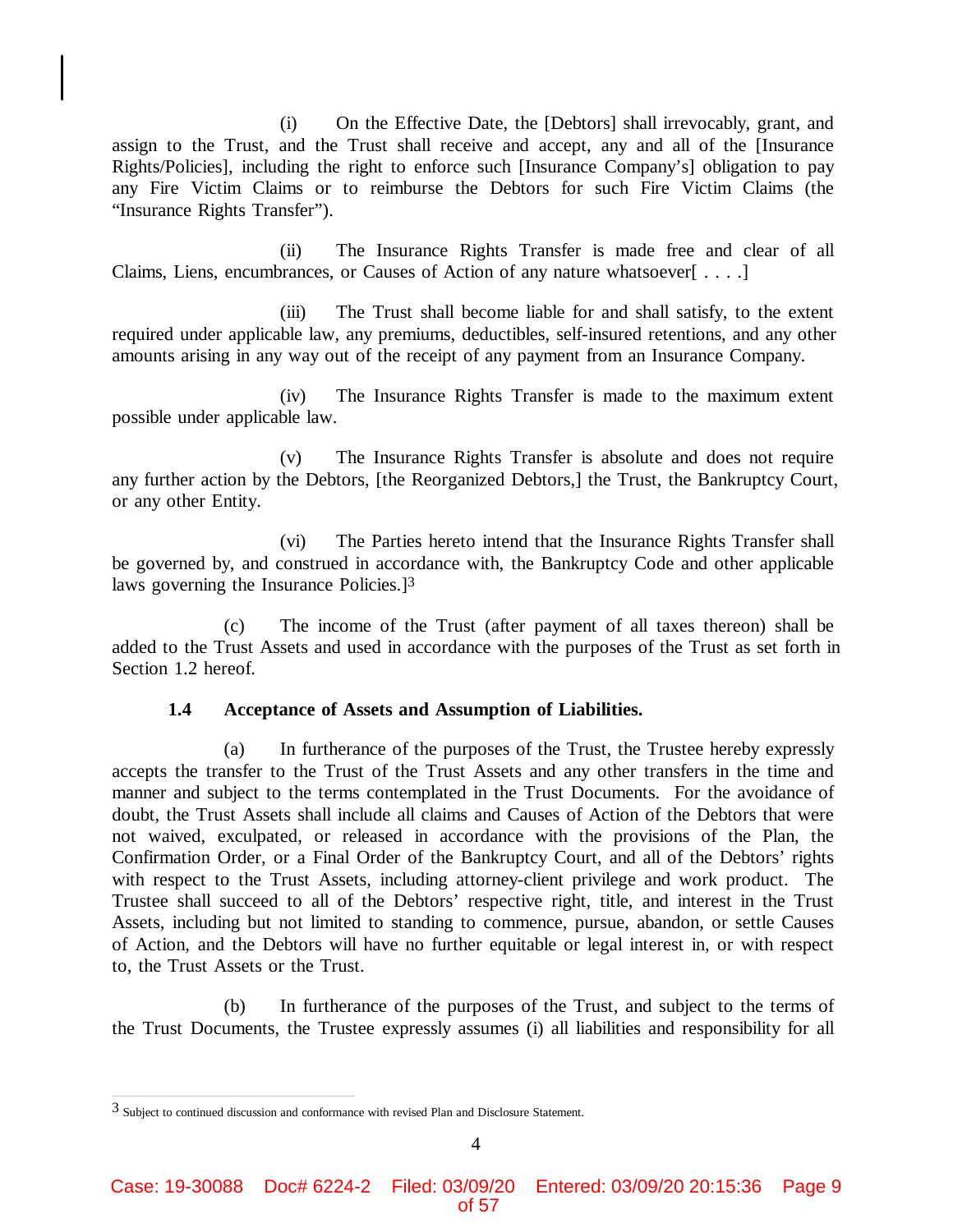Fire Victim Claims against the Debtors, and (ii) all reasonable fees and expenses incurred in pursuing the Trust Assets, administering the Trust, managing the Trust Assets, and making distributions in accordance with the Trust Documents, (the "**Trust Expenses**"), which shall be paid from the Trust Assets, such that the Reorganized Debtors shall not have any further financial or other responsibility or liability therefor, except as otherwise expressly set forth in the Trust Documents. Except as otherwise provided in the Trust Documents, the Trust shall have all defenses, cross-claims, offsets, and recoupments, as well as rights of insurance, indemnification, contribution, subrogation, and similar rights, regarding such claims that the Debtors or Reorganized Debtors have or would have had under applicable law.

(c) The parties hereto intend that the Trust be classified as a "qualified settlement fund" under the QSF Regulations (and corresponding or similar provisions of state, local, or foreign law, as applicable). No provision herein or in the CRP shall be construed or implemented in a manner that would cause the Trust to fail to qualify as a "qualified settlement fund" under the QSF Regulations, provided, however, that the Debtors may elect to treat the Trust as a "grantor trust" for U.S. federal income tax purposes, in which case the parties hereto shall be bound by such election, notwithstanding anything in this Trust Agreement to the contrary, and, to the extent permitted under applicable law, the Trust shall be treated consistently for state and local tax purposes.4

(d) Nothing in this Trust Agreement shall be construed in any way to (i) limit the scope, enforceability, or effectiveness of the Channeling Injunction or any other injunction or release issued or granted in connection with the Plan or (ii) subject to the provisions of Section 1.4(b) above, limit the Trust's assumption of all liability for Fire Victim Claims against the Debtors.

(e) **Claimant Release.** As further described in the CRP, the Trust shall require all holders of Approved Fire Victim Claims to execute a release in substantially the same form and content as the Settlement Agreement, General Release, and Assignment attached hereto as **Exhibit 4** (the "**Claimant Release**") as a precondition to receiving any payment on account of their Fire Victim Claims from the Trust.

(f) **Made Whole Release**. Pursuant to and subject to Section 4.234.25(f)(ii) of the Plan and the Confirmation Order, and as further described in the CRP, the Trust shall require all holders ofClaimants who hold Approved Fire Victim Claims to execute a release in substantially the same form and content as and the Mutual Made Whole Release attached hereto as **Exhibit 5** (the "**Mutual Made Whole Release**") as a precondition to receiving a final payment on accountupon the Claimant's acceptance of the Claimant's Total Allocation Award. That Claimant's acceptance of the Total Allocation Award does not establish that the Claimant has been fully compensated under California law for their compensable damages as a result of the fire to the extent those damages are covered by insurance, and the Claimant is not

<sup>4</sup> Discuss future tax planning.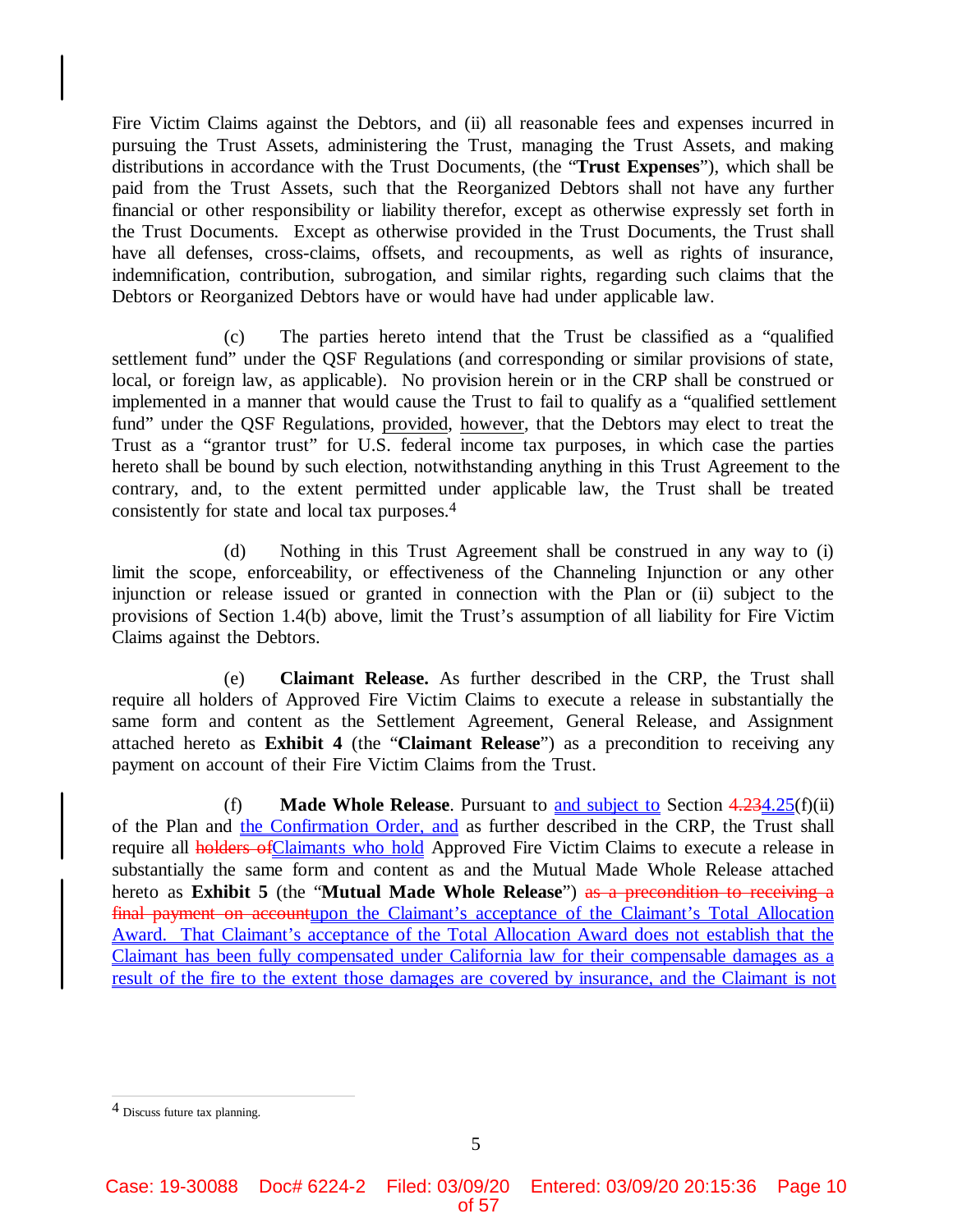agreeing as a factual matter that the Claimant has been fully compensated for each and every category of their Fire Victim Claims from the Trustdamages under California law.

#### **1.5 Beneficial Owners.**

(a) To the extent required by the Act, the beneficial owners (within the meaning of the Act) of the PG&E Fire Victim Trust (the "**Beneficial Owners**") shall be the holders of the Class 5A-III and Class 5B-III Claims against the Debtors, provided that, (i) the holders of such Class 5A-III and Class 5B-III Claims, as Beneficial Owners, shall have only such rights with respect to the Fire Victim Trust and its assets as are set forth in the Trust Documents, and (ii) no greater or other rights, including upon dissolution, liquidation or winding up of the Fire Victim Trust, shall be deemed to apply to the holders of such Class 5A-III and Class 5B-III Claims in their capacity as Beneficial Owners.

(b) No Beneficial Owner shall be entitled to (i) hold any title in or to the Trust Assets (which title shall be vested in the Trust) or (ii) any right to call for a partition or division of the Trust Assets or to require an accounting. For the avoidance of doubt, Beneficial Owners shall not have rights comparable to shareholders of a corporation (other than limited liability, as provided in Section 3803(a) of the Act).

(c) Subject to giving reasonable notice, a Beneficial Owner may request information and documents relating to their claim from the Claims Administrator, but shall have no right to request information relating to claims of other Beneficial Owners.

**1.6 Jurisdiction.** The Bankruptcy Court shall have exclusive jurisdiction with respect to any action relating to or arising out of the Trust. Only in the event that the Bankruptcy Court does not have subject matter jurisdiction, then the Superior Court of California for the County of San Francisco shall have exclusive jurisdiction of all matters relating to or arising out of the Trust. The court having exclusive jurisdiction pursuant to this Section 1.6 shall be referred to hereinafter as the "**Court of Exclusive Jurisdiction**." For the avoidance of doubt, nothing in this Section 1.6 shall affect, impair, alter, modify or supersede the procedures contained in the CRP or the authority granted to the Trustee under the Trust Documents to, *inter alia*, evaluate, administer, process, settle, expunge, and resolve all Fire Victim Claims under the CRP in the manner and to the effect set forth therein.

## **SECTION II POWERS AND TRUST ADMINISTRATION**

#### **2.1 Powers.**

(a) The Trustee is and shall act as the fiduciary to the Trust in accordance with the provisions of this Trust Agreement. The Trustee shall administer the Trust, the Trust Assets, and any other amounts to be received under the terms of the Trust Documents in accordance with the purposes set forth in Section 1.2 above and in the manner prescribed by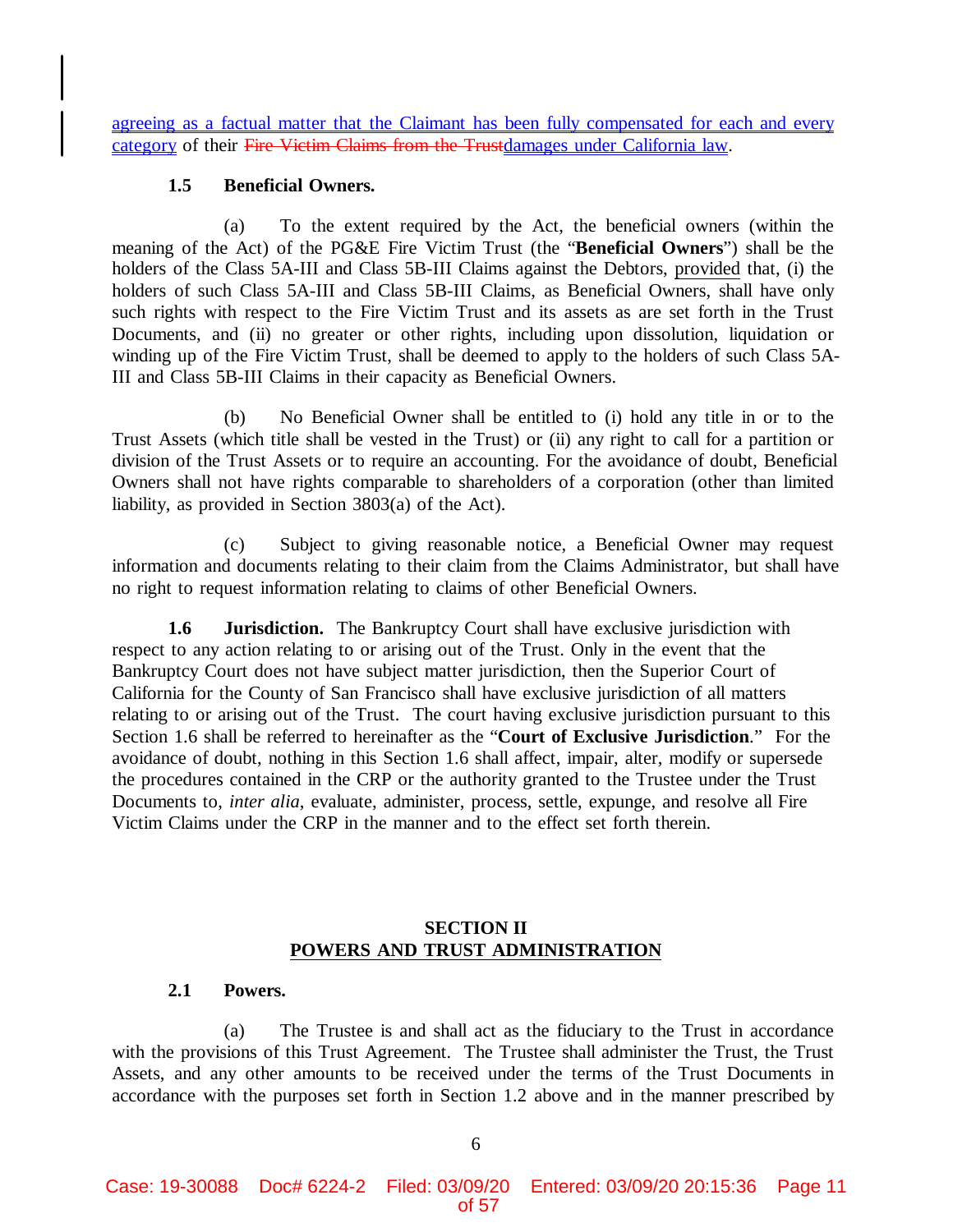the Trust Documents. Subject to the limitations set forth in the Trust Documents, the Trustee shall have the power to take any and all actions that in the judgment of the Trustee are necessary or proper to fulfill the purposes of the Trust, including, without limitation, each power expressly granted in this Section 2.1, any power reasonably incidental thereto and any trust power now or hereafter permitted under the laws of the State of Delaware. Nothing in this Trust Agreement, the Plan, any Trust Document or any related document shall require the Trustee to take any action if the Trustee reasonably believes that such action is contrary to law. In addition to all powers enumerated in the Trust Documents, from and after the Effective Date, the Trust shall succeed to all of the rights and standing of the Debtors with respect to the Assigned Rights and Causes of Action in its capacity as a trust administering assets for the benefit of the Fire Victims. In the event of any ambiguity or conflict between the terms of this Trust Agreement and the Plan, any other Trust Document, or any related document required or provided for under the Trust Documents, the Trustee shall be permitted to act in accordance with his reasonable belief, with or without advice of counsel, as he determines in his sole discretion, as to what action (or inaction) is required or permitted pursuant to this Trust Agreement, provided that, for the avoidance of doubt, the Trustee shall be required to consult on, or obtain consent with respect to, only those certain matters as expressly provided for in this Trust Agreement, the CRP and any other Trust Documents.

(b) The Trustee will be appointed as the representative of each of the Debtors' estates pursuant to sections 1123(a)(5), (a)(7), and (b)(3)(B) of the Bankruptcy Code and as such will be vested with the authority and power (subject to this Trust Agreement) to, among other things, prosecute and settle all Assigned Rights and Causes of Action in his capacity as a trustee for the benefit of the Fire Victims. As the representative of the Debtors' estates, and in his or her capacity as a trustee for the benefit of the Fire Victims, the Trustee will succeed to the standing and all of the rights and powers of the Debtors and their estates with respect to all Assigned Rights and Causes of Action assigned and transferred to the Trust whether or not such claims are pending in filed litigation. The Trustee will be substituted for and will replace the Debtors, their estates, and/or any official committee appointed in any related action, and is authorized to appear before any court or tribunal in any proceeding that related to or affects to the Trust or Trust Assets.

(c) Unless otherwise expressly provided for under the Plan or the Confirmation Order, on the Effective Date all Assigned Rights and Causes of Action will vest in the Trustee free and clear of all claims, liens, encumbrances, charges, and other interests, subject to the provisions of the Trust Documents. On and after the Effective Date, the transfer of the Assigned Rights and Causes of Action to the Trust will be deemed final and irrevocable and distributions may be made from the Trust.

(d) Except as required by applicable law or the Trust Documents, the Trustee need not obtain the order or approval of any court in the exercise of any power or discretion conferred hereunder.

Without limiting the generality of Section 2.1(a) above, and except as limited in this Trust Agreement and by applicable law, the Trustee shall have the power to: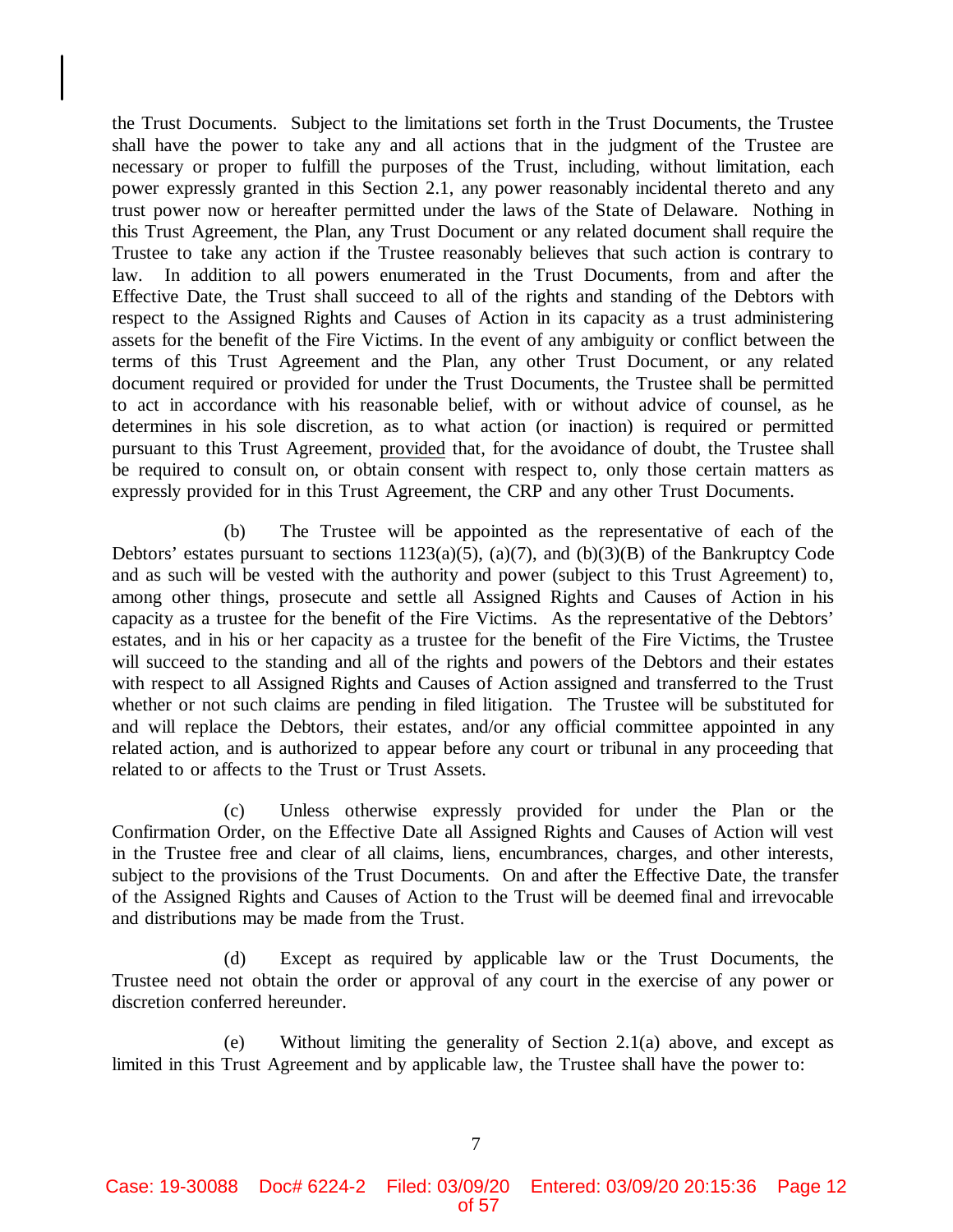(i) receive and hold the Trust Assets and exercise all rights with respect thereto, including the right to sell any securities that are included in the Trust Assets and purchase securities and other assets that are to be included in the Trust Assets, all of which shall be subject to the limitations set forth in Sections 3.2 and 3.3 below;

(ii) exercise the right to vote given to owners of New HoldCo common stock that are included in the Trust Assets, except that in exercising the right to vote for the election of members of the Board of Directors of New HoldCo, the Trustee shall do so only after obtaining the consent of the TOC;

(iii) invest the monies and other assets held from time to time by the Trust, subject to the limitations set forth in Sections 3.2 and 3.3 below;

(iv) sell, transfer, or exchange any or all of the Trust Assets at such prices and upon such terms as the Trustee may determine proper in consultation with the Investment Advisor and consistent with the other terms of the Trust Documents;

(v) enter into leasing and financing agreements with third parties to the extent such agreements are reasonably necessary to permit the Trust to operate;

(vi) determine and pay liabilities and expenses created, incurred, or assumed by the Trust, except that the Claims Administrator (as defined in Section 2.3, below) shall have all rights, responsibilities, and powers related to the resolution of any Fire Victim Claims in accordance with the Trust and the CRP;

(vii) establish such funds, reserves, and accounts within the Trust estate, as deemed by the Trustee to be useful in carrying out the purposes of the Trust;

(viii) sue, be sued, and participate as a party or otherwise in any judicial, administrative, arbitrative, or other proceeding;

(ix) supervise and administer the Trust in accordance with this Trust Agreement and the CRP;

(x) appoint such officers and retain such employees, consultants, advisors, independent contractors, experts, and agents and engage in such legal, financial, accounting, investment, auditing, forecasting, and alternative dispute resolution services and activities as the business of the Trust requires, and delegate to such persons such powers and authorities as the fiduciary duties of the Trustee permit and as the Trustee, in his or her discretion, deems advisable or necessary in order to carry out the terms of this Trust Agreement;

(xi) subject to the Budget (as defined in Section  $2.2(d)(i)$ , below) and Sections 5.6(b) and 5.8 below, reimburse the Trustee and pay reasonable compensation to any employees, consultants, advisors, independent contractors, experts, and agents for legal, financial, accounting, investment, auditing, forecasting, and alternative dispute resolution services and activities;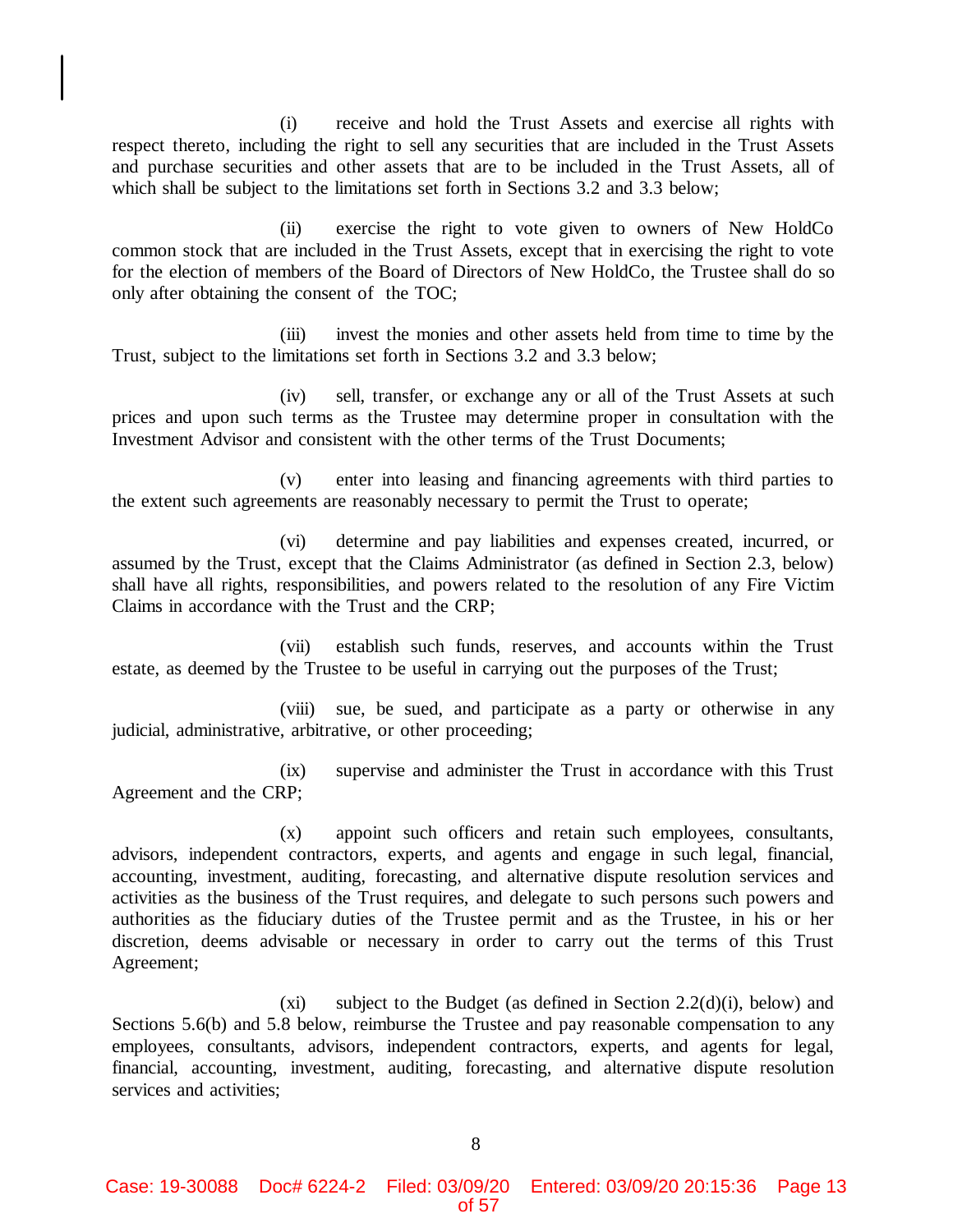(xii) subject to the Budget and Sections 2.3(c),  $5.6(b)$ ,  $5.7$ ,  $5.8$ , and 6.6 below, reimburse the Trustee, Delaware Trustee, Claims Administrator, TOC and other employees, consultants, advisors, independent contractors, experts, and agents for all reasonable out-of-pocket costs and expenses incurred by such persons in connection with the performance of their duties hereunder;

(xiii) execute and deliver such instruments as the Trustee considers proper in administering the Trust;

(xiv) enter into such other arrangements with third parties as are deemed by the Trustee to be useful in carrying out the purposes of the Trust, provided such arrangements do not conflict with any other provision of this Trust Agreement;

(xv) in accordance with Section 5.7 below, defend, indemnify, and hold harmless (and purchase insurance indemnifying) the Trust Indemnified Parties (as defined below) to the fullest extent permitted by law, however, notwithstanding anything to the contrary herein, no party shall be indemnified or defended in any way for any liability, expense, claim, damage, or loss for which he or she is ultimately liable under Section 5.4 below;

(xvi) delegate any or all of the authority herein conferred with respect to the investment of all or any portion of the Trust Assets to any one or more reputable institutional investment advisors or investment managers without liability for any action taken or omission made because of any such delegation, except as provided in Section 5.4 below;

(xvii) consult with the TOC at such times and with respect to such issues relating to the conduct of the Trust as set forth herein;

(xviii) make, pursue (by litigation or otherwise), abandon, collect, compromise, or settle for the benefit of the Trust any claim, right, action, or cause of action included in the Trust Assets, including, but not limited to, insurance recoveries and claims against third parties before any court of competent jurisdiction, which power shall, for the avoidance of doubt, be exercised in the Trustee's sole and absolute discretion;

(xix) purchase such insurance and performance bonds as the Trustee deems appropriate or as required under the Trust Documents, including with respect to any indemnification obligations of the Trust;

(xx) take any and all actions required by the Trust Documents;

(xxi) require, in respect of any distribution of Trust Assets, the Trustee's timely receipt of properly executed documentation (including, without limitation, Form W- 8BEN, Form W-8BEN-E, or Form W-9, as applicable) as the Trustee determines in his or her sole discretion is necessary or appropriate to comply with United States federal, state, local or foreign tax laws then in effect;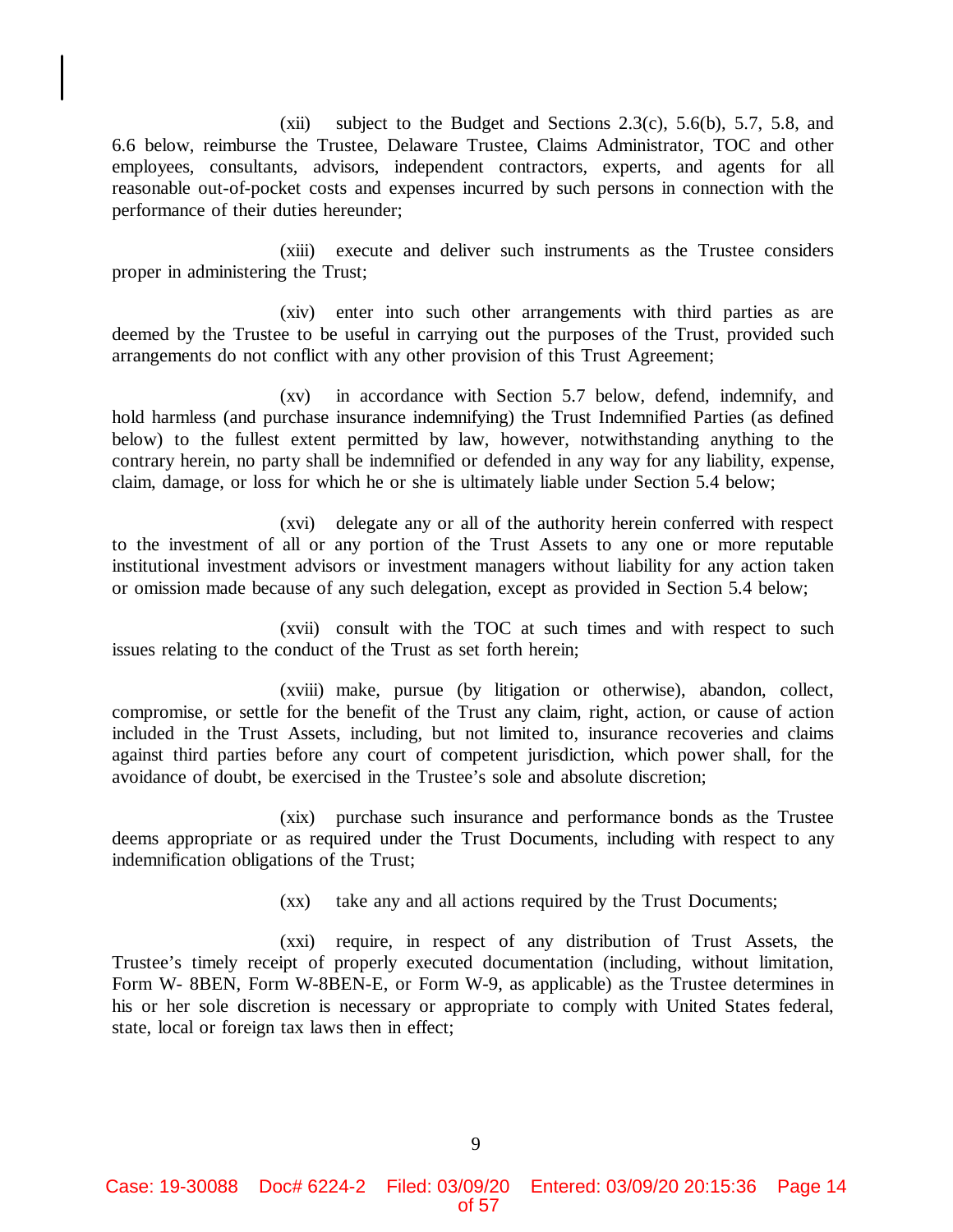(xxii) establish such reserves of Trust Assets as the Trustee, in his or her sole discretion, deems necessary and prudent to ensure that all Approved Fire Victim Claims are paid in an equitable manner;

(xxiii) [petition the Superior Court of California for the County of San Francisco to appoint a special master (the "**Special Master**") to approve any and all minors' compromises in conjunction with the evaluation, disallowance, resolution, settlement, and approval of any and all Fire Victim Claims in accordance with the CRP;]

(xxiv) establish a website (the "**Trust Website**") as soon as reasonably practicable after the Effective Date to aid in communicating information to Fire Victims and in making the activities of the Trust as transparent as possible; and

(xxv) engage in any transactions necessary or appropriate to the foregoing or to facilitate implementation of the Plan, including but not limited to, entering into, performing, and exercising rights under contracts and leases on behalf of the Trust.

persons

(f) The Trustee shall not have the power to guarantee any debt of other

(g) The Trustee agrees to take the actions of the Trust required hereunder.

(h) The Trustee shall give the TOC prompt notice of any act proposed to be performed or that requires consultation with, or the consent of, the TOC, including but not limited to Sections 2.1(e)(ii), 2.2(a) 2.2(f), 2.3(d), 3.2(c), 6.5, and 6.6.

(i) Except as otherwise set forth in the Trust Documents, and subject to any retention of jurisdiction by the Bankruptcy Court as provided in the Plan, but without prior or further authorization, the Trustee may control and exercise authority over the Trust Assets and over the protection, conservation, and disposition thereof. No person dealing with the Trust shall be obligated to inquire into the authority of the Trustee in connection with the protection, conservation, or disposition of the Trust Assets. It is intended that a signed copy of this Agreement shall serve as adequate proof of the Trustee's authority to act if such proof is required for any reason by any third party.

**2.2 General Administration.** The Trustee shall act in accordance with this Trust Agreement.

(a) The timeframes and deadlines related to the administration of the Trust as set forth in this Trust Agreement and the CRP are subject to adjustment and extension by: (i) the Trustee, in his or her reasonable discretion; and (ii) upon request of the TOC, for good cause and in consultation with the Trustee. The Trustee, in consultation with the TOC, may promulgate and adopt trust bylaws that are consistent with the terms of the Trust Agreement ("**Trust Bylaws**"). In the event Trust Bylaws are adopted, then the Trust Bylaws, if any, shall govern the affairs of the Trust. In the event of any inconsistency between the Trust Bylaws (if any) and this Trust Agreement, this Trust Agreement shall govern.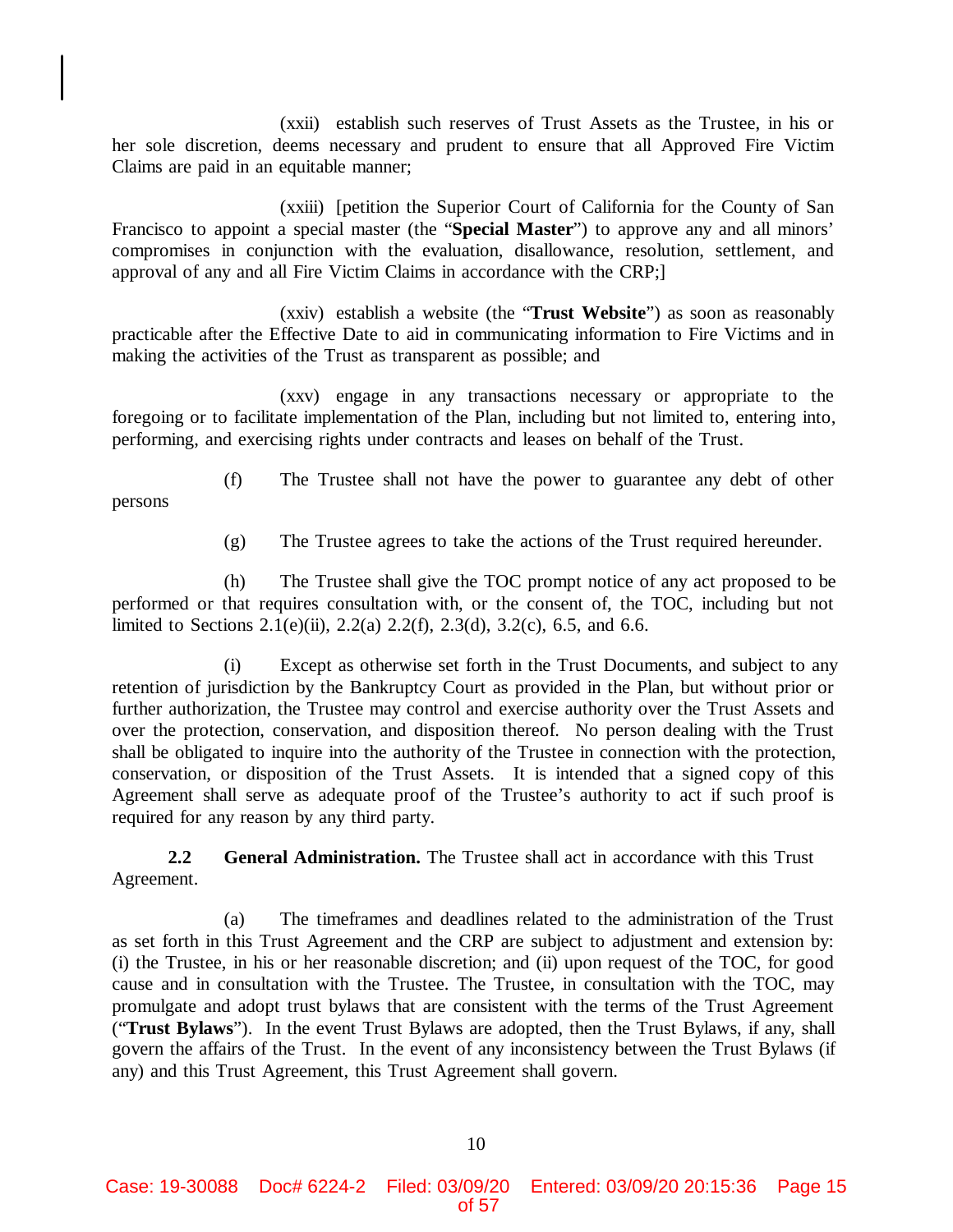(b) The Trustee shall be the "administrator" of the Trust within the meaning of Treasury Regulations section  $1.468B-2(k)(3)$  and, in such capacity, shall (i) timely file such income tax and other returns and statements required to be filed and shall timely pay all taxes required to be paid by the Trust out of the Trust Assets, which assets may be sold by the Trustee to the extent necessary to satisfy tax liabilities of the Trust, (ii) comply with all applicable reporting and withholding obligations, (iii) satisfy all requirements necessary to qualify and maintain qualification of the Trust as a qualified settlement fund within the meaning of the QSF Regulations, and (iv) take no action that could cause the Trust to fail to qualify as a qualified settlement fund within the meaning of the QSF Regulations.

(c) The Trustee shall timely account to the Bankruptcy Court as follows:

(i) The Trustee shall cause to be prepared and filed with the Bankruptcy Court within one hundred and twenty (120) days following the end of each fiscal year, an annual report (the "**Annual Report**") containing special-purpose financial statements of the Trust (including, without limitation, the assets and liabilities of the Trust as of the end of such fiscal year and the additions, deductions and cash flows for such fiscal year) audited by a firm of independent certified public accountants selected by the Trustee and accompanied by an opinion of such firm as to the fairness in all material respects of the special-purpose financial statements. The Trustee shall provide a copy of such Annual Report to the Claims Administrator and the TOC, and shall publish it on the Trust Website when such report is filed with the Bankruptcy Court.

(ii) In connection with the filing of the Annual Report, the Trustee shall cause to be prepared and filed with the Bankruptcy Court a report containing a summary regarding the number and type of claims disposed of during the period covered by the financial statements (the "**Claims Report**"). The Trustee shall provide a copy of the Claims Report to the Claims Administrator and the TOC, and shall publish it on the Trust Website when such report is filed with the Bankruptcy Court.

(iii) All materials filed with the Bankruptcy Court by this Section 2.2(c) need not be served on any parties in the Bankruptcy Cases but shall be available for inspection by the public in accordance with procedures established by the Bankruptcy Court.

(d) The Budget

(i) The Trustee shall cause to be prepared, as soon as practicable prior to the commencement of each fiscal year, a budget (the "**Budget**") covering the administrative costs and expenses of the Trust (including: (a) compensation for the Trustee and the Trustee's consultants, professionals, advisors, independent contractors, experts, and agents; (b) compensation for the Claims Administrator and the Claims Administrator's professionals; and (c) compensation for the Delaware Trustee) for such fiscal year and the succeeding four fiscal years. Prior to the Trustee preparing the Budget for each year, the TOC shall provide the Trustee with its reasonable estimates of necessary expenses to be incorporated into the Budget. The Trustee shall provide a copy of each Budget to the TOC. The Trustee shall cause the initial Budget to be prepared promptly following the Effective Date.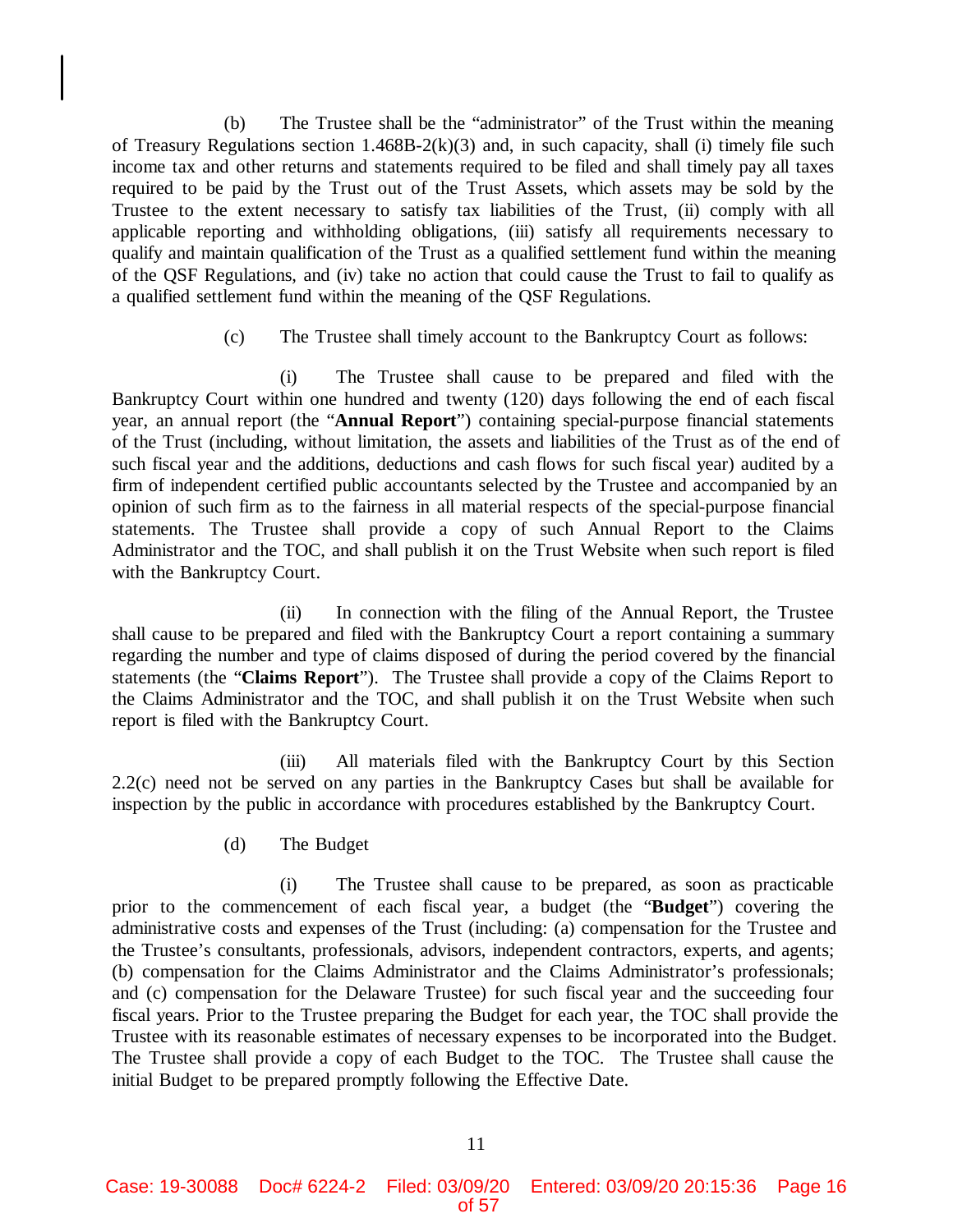(ii) The Trustee shall undertake to manage the expenses of the Trust in accordance with the Budget, with the goal of not exceeding the aggregate amount of 120% of the Budget for any fiscal year, absent reasonably unforeseen circumstances.

(e) The Trustee shall consult with the TOC (i) on matters not contemplated by this Trust Agreement regarding the general implementation and administration of the Trust, (ii) on matters not contemplated by this Trust Agreement regarding the general implementation and administration of the CRP, and (iii) on such other matters as may be required under this Trust Agreement and the CRP.

(f) The Trustee shall be required to obtain the consent by vote of a simple majority of the TOC pursuant to the notice and quorum requirements set forth in Section 6.6 herein to:

(i) amend, supplement, modify, terminate or extend the term of the Trust in any respect;

(ii) amend, supplement or modify the Trust Agreement in any respect;

(iii) amend, supplement or modify the CRP in a manner that the Trustee determines, in his or her reasonable discretion, materially affects: (x) the process or processes for submitting Fire Victims Claims for evaluation under the CRP; or (y) the process or processes for evaluating and administering Fire Victims Claims under the CRP. For the avoidance of doubt, and in no way expanding the limitations provided in the foregoing, the TOC shall have no consent right or rights over any amendment, supplement, or modification to the CRP in any other respect, including in respect of valuation, estimation, or budgeting under the CRP including any valuation, estimation, determination or budgeting of any Fire Victim Claim, group of Fire Victim Claims or category of Fire Victim Claims, *provided that* the Trustee may determine, in his or her sole discretion to consult the TOC on such and all other matters related to the  $CRP_{\tau_{\lambda}}$ 

(iv) change the form of the releasesClaimant Release to be provided pursuant to the CRP or this Trust Agreement (for the avoidance of doubt, the form of Mutual Made Whole Release shall be in the form attached to the Plan, and shall not be amended absent an amendment to the Plan);

(v) exercise the right to vote for the election of members of the Board of Directors of New HoldCo;

(vi) settle any litigation involving Trust Assets or rights relating to Trust Documents, except that the Trustee shall not be required to obtain the consent of the TOC to the extent that such settlements involve Trust Assets below a minimum threshold set by the Trustee in consultation with the TOC;

(vii) make Trust expenditures in excess of 120% of the Budget;

(viii) approve the Budget;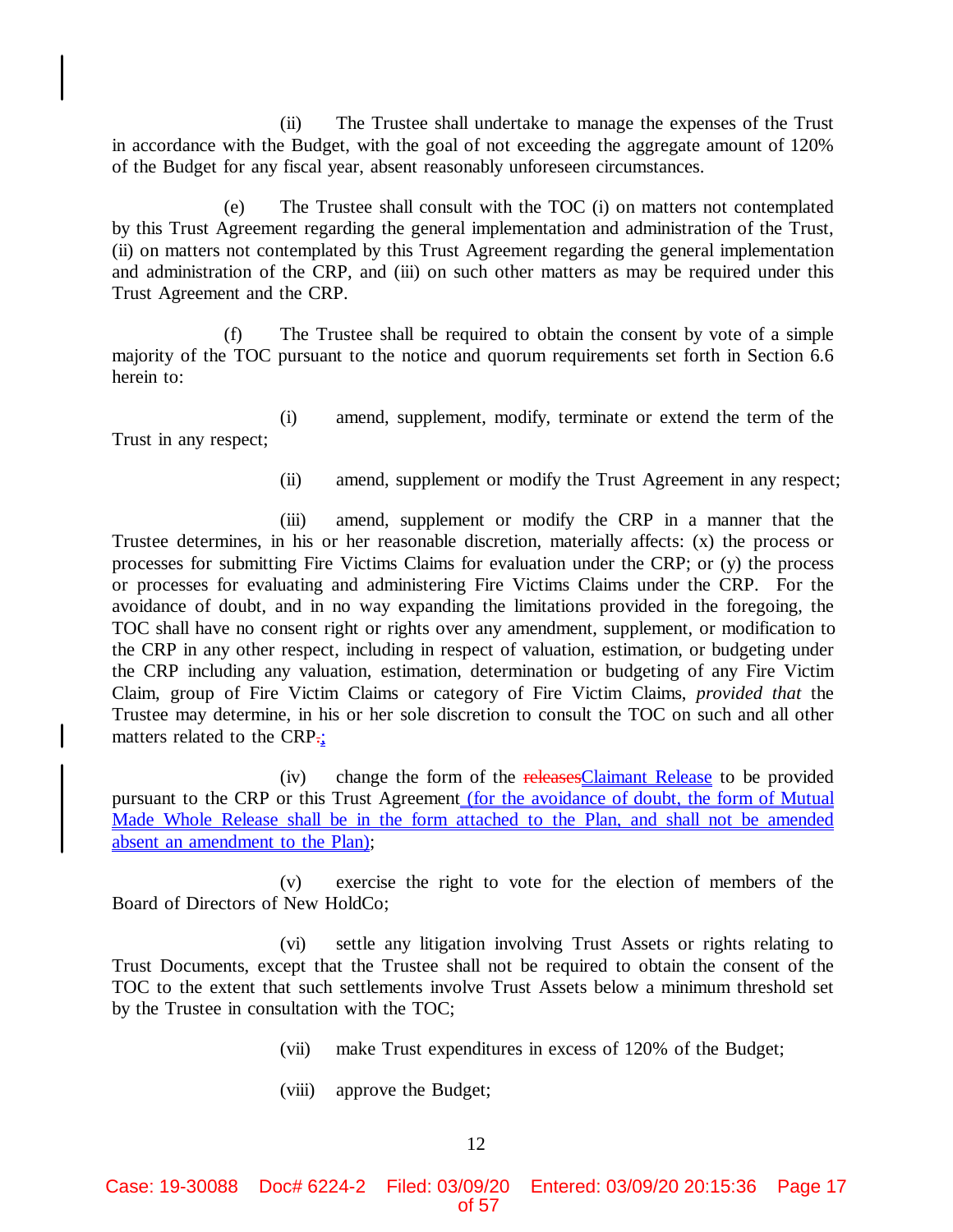(ix) sell, transfer, or exchange any or all of the Trust Assets at such prices and upon such terms as the Trustee may determine proper in consultation with the Investment Advisor and consistent with the other terms of this Trust Agreement, except that the Trustee shall not be required to obtain the consent of the TOC to the extent that such dispositions involve Trust Assets below a minimum threshold set by the Trustee in consultation with the TOC; or

(x) institute a sell-down plan for New HoldCo stock held by the Trust as part of the Trust Assets.

(g) Trust Website. The Trustee shall publish information on the Trust Website as he deems prudent in his or her sole discretion. The Trustee has no obligation to provide, and Beneficial Owners have no right to receive, information regarding the operation of the trust except as provided in Section 2.2(b) above.

**2.3 Claims Administration.** Cathy Yanni shall serve as claims administrator whose role it is to assist the Trustee in the resolution of the Fire Victim Claims in accordance with the CRP and provide such information necessary for the Trustee to implement the CRP (the "**Claims Administrator**"). The Claims Administrator shall have reasonable discretion in the means and methods in carrying out the duty of resolving Fire Victim Claims consistently with the CRP.

(a) The Claims Administrator shall serve from the date of retention until the termination of the Trust. Prior to the termination of the Trust, the Claims Administrator shall be removable by agreement of the Trustee and the vote of at least two-thirds of the members (the "**Supermajority Vote**") of the TOC for cause, which shall be defined as the substantial, repeated, or prolonged failure to carry out the duties and obligations defined in Section 2.3(b) below. If a Claims Administrator is removed or if there is a vacancy for any other reason, the Trustee and a majority of members of the TOC shall appoint the successor Claims Administrator, provided however, that if the Trustee and a majority of the members of the TOC cannot agree on the successor Claims Administrator, the Bankruptcy Court shall make the appointment.

(b) Without limiting the generality of Section 2.3 above, and except as limited below, the Claims Administrator, in conjunction with the Trustee, shall have the power and obligation to:

(i) Evaluate, disallow, resolve, settle, and approve any and all Fire Victim Claims in accordance with the CRP without the need to seek the approval of the Bankruptcy Court for any actions taken with respect to the determination of Fire Victim Claims;

(ii) Authorize payment of any and all Approved Fire Victim Claims in accordance with the CRP;

(iii) Assign, from the Panel of Neutrals (as defined in Section 7.1 of this Trust Agreement), one or more sub-panels of Neutrals to resolve specific claims or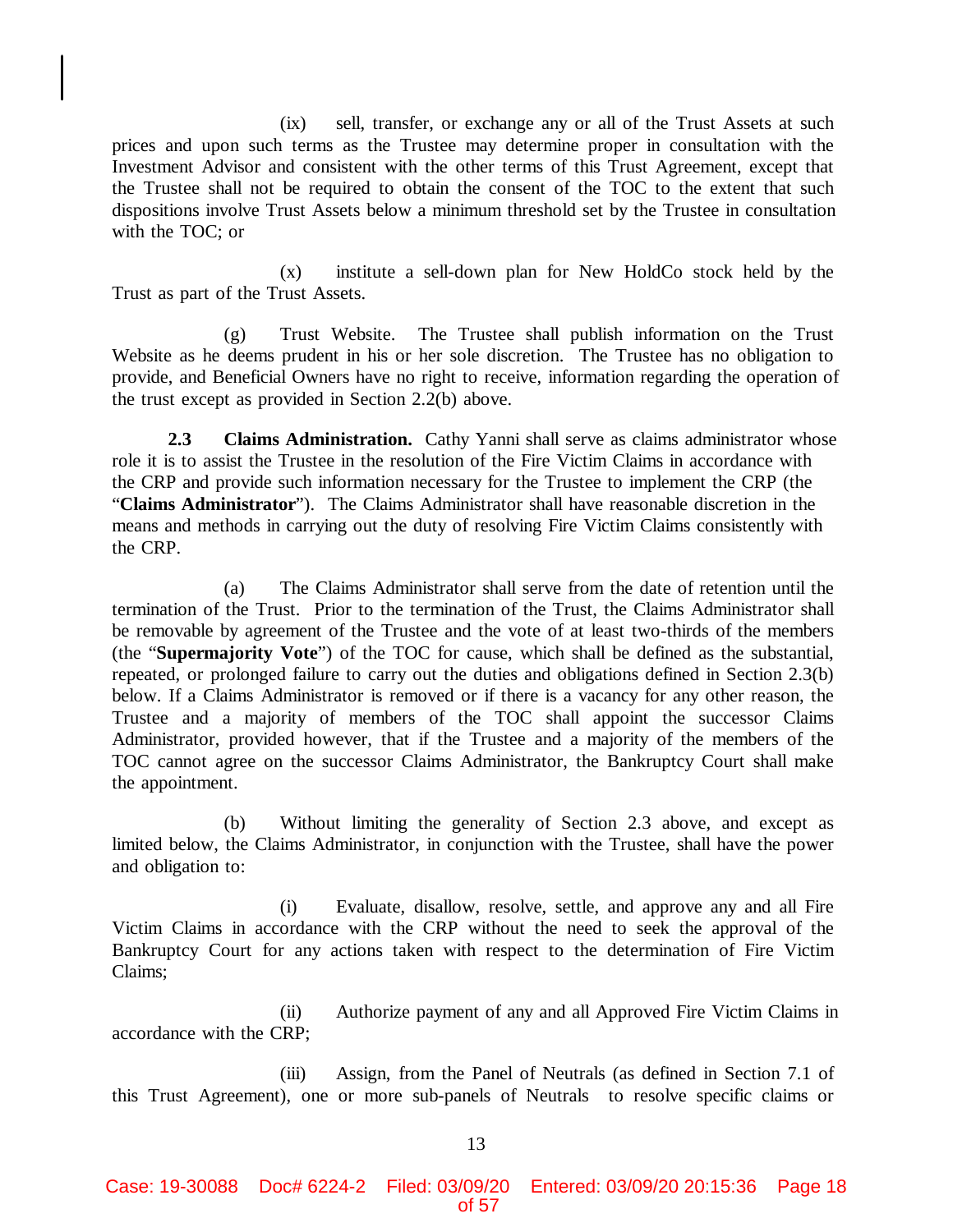specific issues relating to specific claims and general issues relating to all claims or groups of claims, and conduct such dispute resolution processes as appropriate under this Trust Agreement and the CRP.

(iv) Propose changes to the CRP;

(v) Hire such professionals, including: (i) professionals retained by the Trustee; and (ii) entities affiliated with the Claims Administrator and employees, officers, and directors of such entities as necessary to perform its duties hereunder to resolve the Fire Victim Claims subject to approval by the Trustee;

- (vi) Act as liaison between the Trustee and the Neutrals; and
- (vii) Serve as chair of any joint meeting of the Neutrals.

(c) The Claims Administrator shallwill be compensated and reimbursed for expenses in the same manner and under the same terms and conditions as the Trustee.<sup>5</sup>at the hourly rate of \$1,250.00. The Trust will promptly reimburse the Claims Administrator for all reasonable out-of-pocket costs and expenses incurred by the Claims Administrator in connection with the performance of the duties set forth in the Trust Documents.

(d) The Claims Administrator shall retain BrownGreer PLC, which shall assist the Claims Administrator in the calculation and processing of claims (the "**Claims Processor**"). The Claims Administrator shall have the power to replace the Claims Processor if at any time the Claims Administrator and Trustee determine, in consultation with the TOC, that the replacement of the Claims Processor is prudent and necessary to continue the efficient processing of claims pursuant to the CRP.

#### 2.4 Claim Approval **&and** Denial.

The CRP shall govern the process by which, each Fire Victim Claim shall be evaluated, administered, processed, settled, expunged, determined and resolved on a final basis. At all times, the Trustee, the Claims Administrator, Claims Processor, and/or one or more members of the Panel of Neutrals described herein shall act in accordance with and consistent with the CRP. Only Approved Claims, which are approved in accordance with the CRP, shall be entitled to payments from the Trust, and any Fire Victim Claim determined to be ineligible on a final basis under the CRP shall have no entitlement to payments from the Trust and shall forever be denied, disallowed and expunged. Hany objections to Fire Victim Claims with respect to their eligibility or valuation shall be resolved consistently with the CRP.<sup>1</sup>

(b) In furtherance of, and consistent with, the purpose of the Trust Documents, the Claims Administrator, in conjunction with the Trustee, shall have the power and authority to determine the eligibility, amount, and allowance of Fire Victim Claims, at all times subject to the CRP (as may be amended, modified or supplemented), which was filed

5 To be discussed.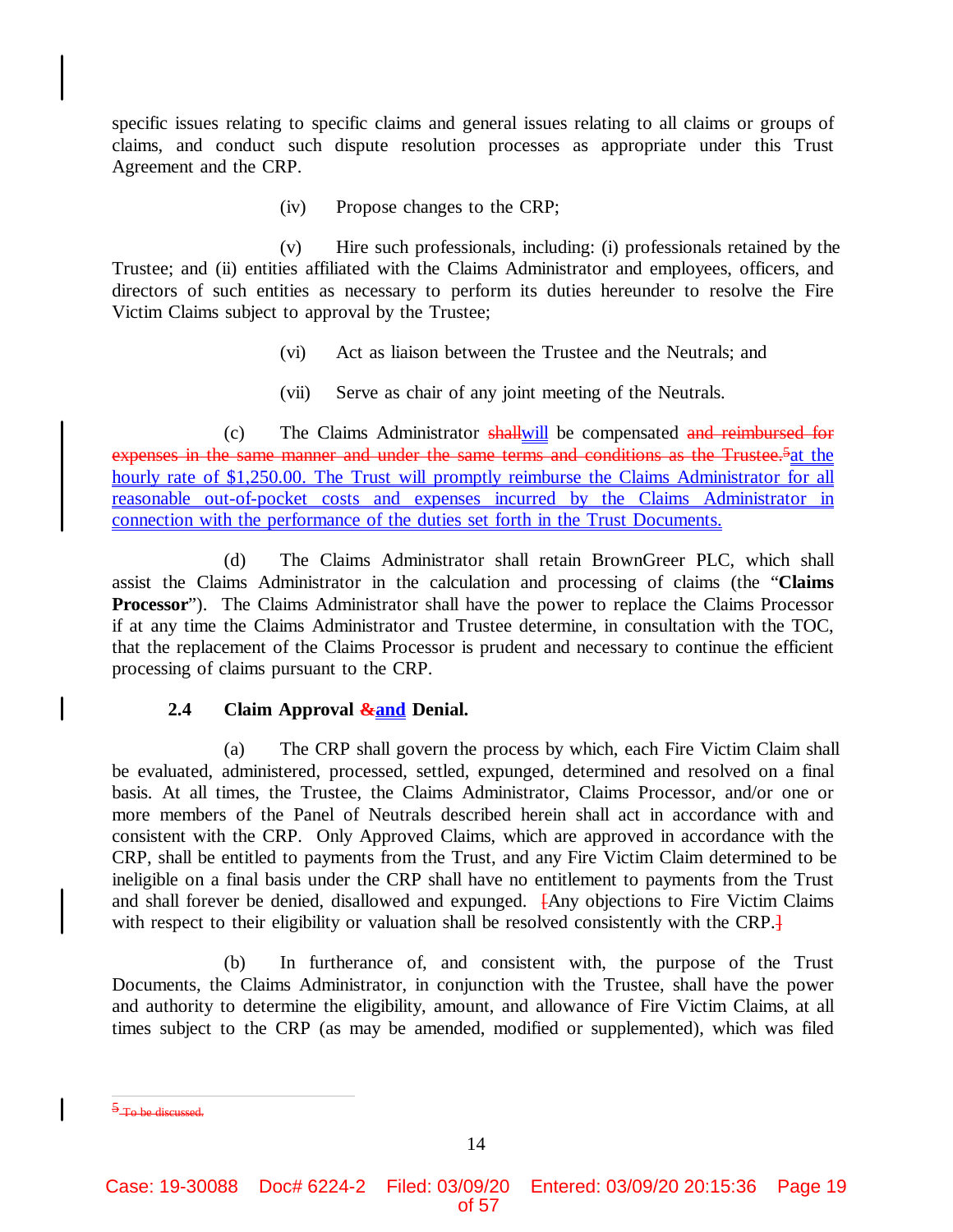with the Plan Supplement and incorporated into the Confirmation Order. The Claims Administrator, in conjunction with the Trustee shall evaluate proofs of claim and other claims materials submitted by each holder of a Fire Victim Claim for determination of eligibility, amount, and allowance of such Claim in accordance with the procedures set forth in the CRP.

(c) Notwithstanding anything herein, the Trustee reserves all powers expressly granted to him by the Trust Documents with respect to the administration of claims.

 $(e)$  The Claims Administrator's determination, as confirmed by the Trustee, of eligibility, amount, and allowance of each Fire Victim Claim shall be final and binding, and shall not be subject to any challenge or review of any kind, by any court or other person or entity, except as set forth in the CRP.

**2.5 Confidentiality.** All facts and documents submitted in support of any Fire Victim Claim will be used and disclosed only for the following purposes: (a) processing the Claim, (b) legitimate business uses associated with administering the Trust, including the prevention of fraud and/or the resolution of liens, and (c) other necessary legal and judicial requirements or processes. Otherwise, the information submitted by Fire Victims shall be kept confidential and shall only be disclosed to the Trustee, the Claims Administrator, Claims Processor, the Neutrals, and in respect of the preceding entities, their employees, agents, professionals and advisors, the Fire Victim, the Fire Victim's authorized agent, or to any court of competent jurisdiction, and, in the latter case, only then in a document filed with the court under seal. To the extent possible, any reference to the identity of any Fire Victim in a publicly available document shall be made by the use of a unique numerical identifier, and any information contained in such a document that could lead to the discovery of the claimant's identity such as property address, APN, telephone number, email address, and the like shall be redacted before such a document is filed or circulated to persons or entities other than the claimant, counsel for the claimant, or other persons or entities who are authorized by the claimant in writing to receive an unredacted copy of the specific document. Similarly, the amount of any Fire Victim Claim that is approved, accepted, or disallowed in whole or in part shall kept confidential and shall only be disclosed to the Trustee, the Claims Administrator, Claims Processor, the Neutrals, and in respect of the preceding entities, their employees, agents, professionals and advisors, the Fire Victim, the Fire Victim's authorized agent, or to any court of competent jurisdiction, and, in the latter case, only then in a document filed with the court under seal.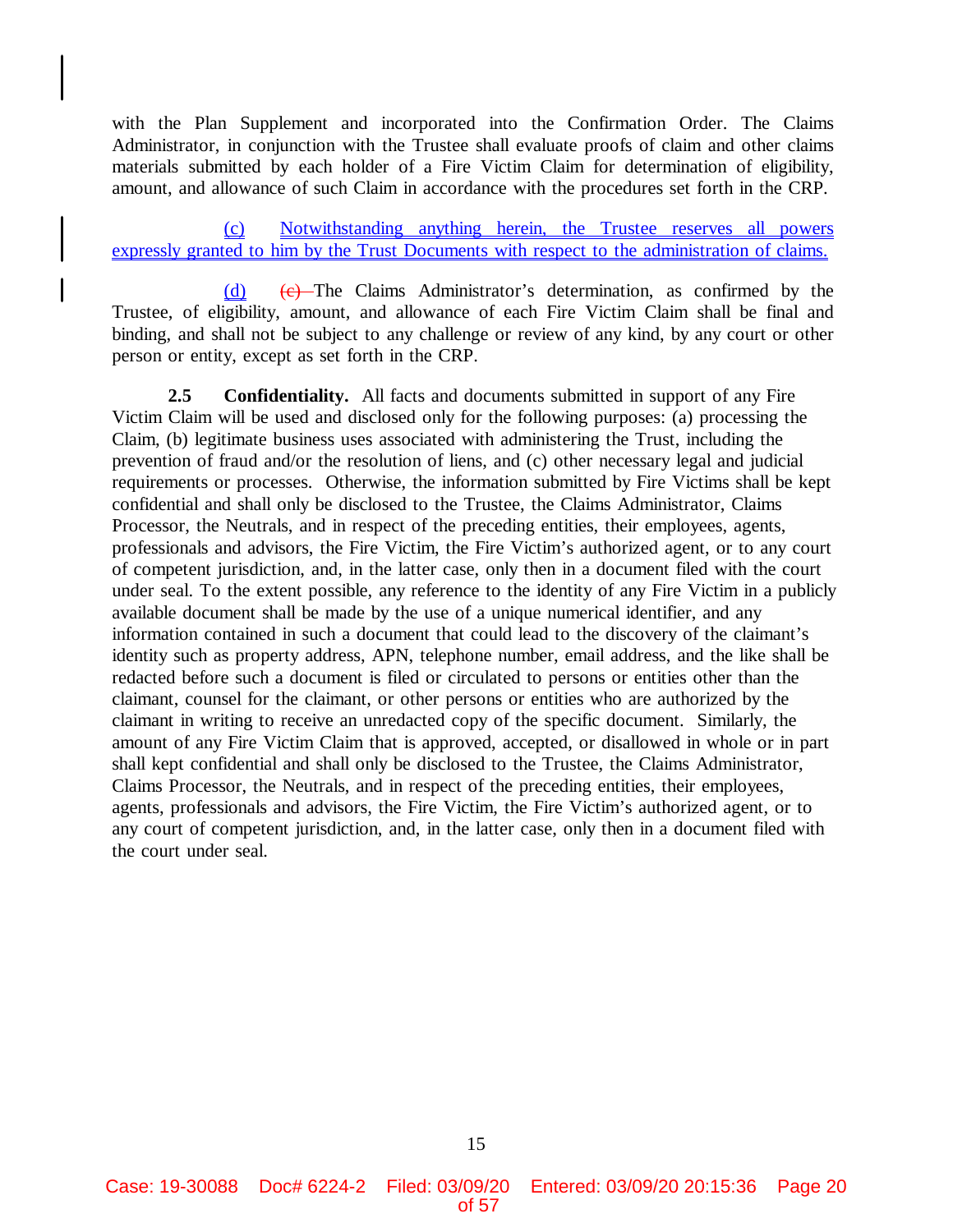#### **2.6 Credits for Amounts Covered by Insurance.**

(a) When a Fire Victim files a claim with the Trust for damages caused by a wildfire ("Trust Claim") and is a beneficiary on a policy of insurance for the same damages ("Covered Claim"), the Trust shall receive a credit against any such Trust Claim as follows: (i) If the Covered Claim exceeds the limits of the policy of insurance, the Trust shall receive a credit for the full amount of the policy limits against the corresponding damage category, whether or not the Fire Victim actually made such Covered Claim against the policy of insurance; (ii) If the Covered Claim does not exceed the limits of the policy of insurance, the Trust shall receive a credit for the full amount of the Covered Claim, whether or not the Fire Victim actually made such Covered Claim against the policy of insurance. In either case, any such credit to the Trust shall be reduced by any amount actually paid by the insurer on the Covered Claim; or (iii) For a Claimant claiming diminution of value of their real property only, the insurance offset shall be for amounts paid only. Within the allocation process, the Trustee has discretion to grant exceptions to Section 2.6(a) for good cause consistent with the policy that insurance companies will not be passing their coverage obligations onto the Trust.

(b) The Trustee shall establish procedures to assist Claimants to recover the full amount due to the Claimant under the applicable insurance policy, where the Claimant requests this assistance.

(c) If a Claimant after reasonable efforts is unsuccessful in obtaining policy limits from the insurance company then the Trustee may accept an assignment of his or her right against the insurance company to the Trustee, in which event the offset shall be in the amounts paid by the insurer.

(d) The purpose of this provision is to encourage all Fire Victims to fully pursue all rights and remedies available under their policies of insurance prior to asserting a claim against the Trust.

(e) Any amount that any holder of a Fire Victim Claim, its predecessor, successor, or assignee received or shall receive from any insurance company under and pursuant to the terms and coverage provisions of any insurance policy for losses resulting from a Wildfire and any funds received by any holder of a Fire Victim Claim, net of attorney's fees, shall satisfy, to the extent applicable, any amounts of restitution the Debtors or Reorganized Debtors might be subject to under California Penal Code § 1202.4.

## **SECTION III ACCOUNTS, INVESTMENTS, AND PAYMENTS**

### **3.1 Accounts.**

(a) The Trustee may, from time to time, create such accounts and reserves within the Trust estate as authorized in this Section 3.1 and as he may deem necessary, prudent, or useful in order to provide for the payment of expenses and payment of Fire Victim

Case: 19-30088 Doc# 6224-2 Filed: 03/09/20 Entered: 03/09/20 20:15:36 Page 21 of 57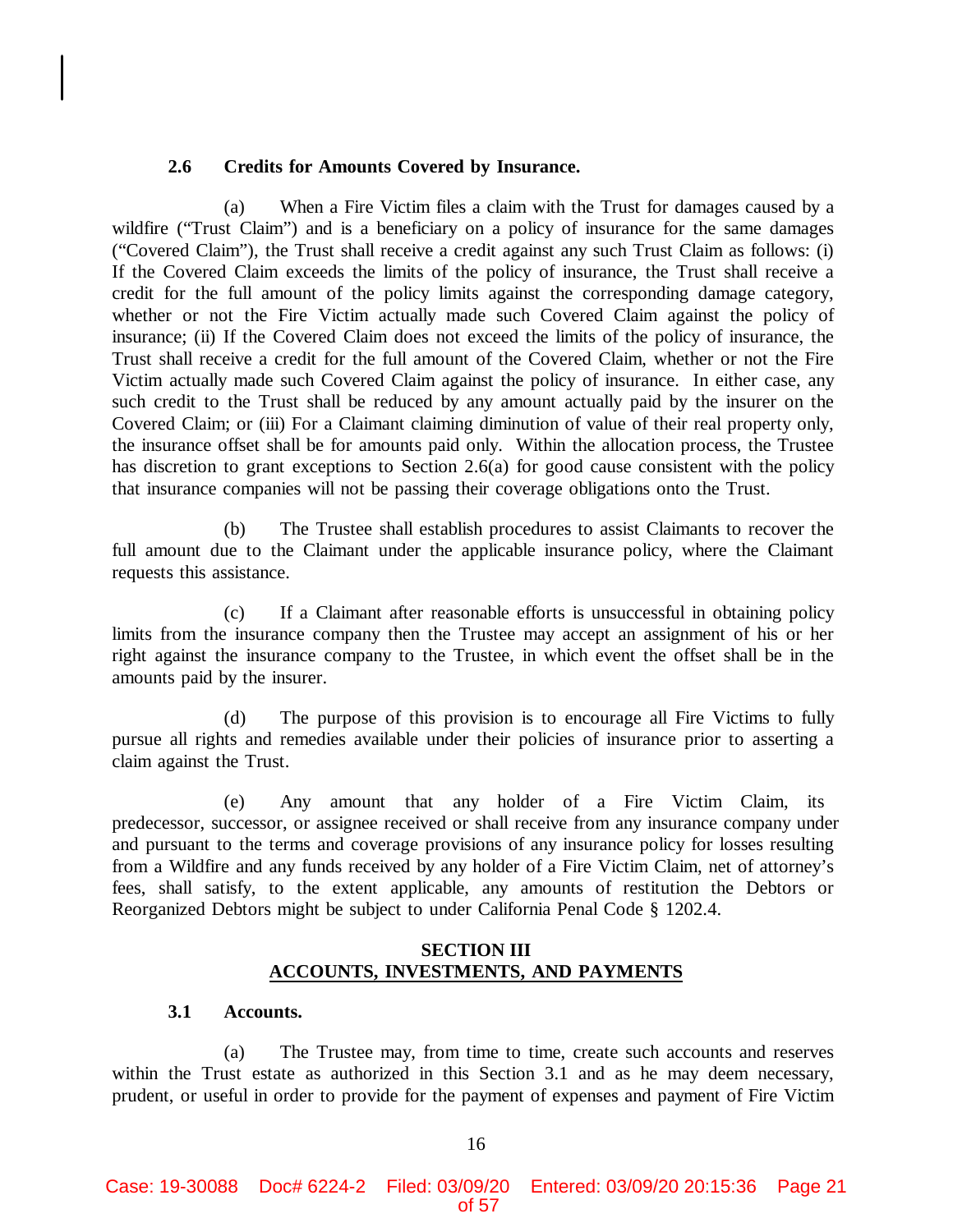Claims, and may, with respect to any such account or reserve, restrict the use of money therein (the "**Trust Accounts**"). The Claims Administrator and TOC shall provide information as necessary for the Trustee to establish such accounts and reserves.

(b) The Trustee shall include a reasonably detailed description of the creation of any account or reserve in accordance with this Section 3.1 and, with respect to any such Trust Account, the transfers made to such account, the proceeds of or earnings on the assets held in each such account and the payments from each such account in the accounts to be filed with the Bankruptcy Court and provided to the TOC pursuant to Section 2.2(c)(i) above.

(c) The Trustee, on behalf of the Trust, may retain one or more depository institution(s) that, alone or with its affiliated depository institutions, have total capital and surplus of at least \$50 billion or that, alone or with its affiliated institutions, have assets under management of at least \$500 billion to serve as the Financial Institution of the Trust (the "**Financial Institution**"), provided, however, that the Trustee, in consultation with the TOC, may modify the foregoing requirements if he or she determines that it is in the best interest of the Trust to do so. Candidates for the position of Financial Institution shall fully disclose to the Trustee any interest in or relationship with the Debtors or the Reorganized Debtors. Any such interest or relationship shall not be an automatic disqualification for the position, but the Trustee shall take any such interest or relationship into account in selecting the Financial Institution.

(d) The Trustee shall direct the disbursement of funds from Trust Accounts as set forth in this Trust Agreement and the CRP.

(e) The Trustee may remove the Financial Institution at any time and may retain a successor Financial Institution.

The Trustee may retain additional financial services firms and/or banking or depository institution(s) as he or she reasonably determines appropriate or advisable in connection with the efficient operation and administration of the Trust. Such firms or institutions shall not be required to meet the standards of a Financial Institution under Section 3.1(c) of this Agreement.

### **3.2 Investment Guidelines.**

(a) The Trustee shall establish written Investment Guidelines (the "**Investment Guidelines")** for the Trust Assets and may modify such Investment Guidelines in his or her discretion, consistent with the requirements of this Section 3. The Trustee shall provide copies of the Investment Guidelines to the TOC, shall review the Investment Guidelines with the TOC at least bi-annually, and shall promptly advise the TOC of modifications made thereto.

(b) Pursuant to the Debtors' Plan of Reorganization, the Trustee shall accept and hold \$6.75 billion in New HoldCo Common stock in trust for the Fire Victims, and shall initially hold that stock in his or her name "as Trustee of the PG&E Fire Victim Trust and not individually." The Trustee shall continue to hold all such stock until such time as the Trustee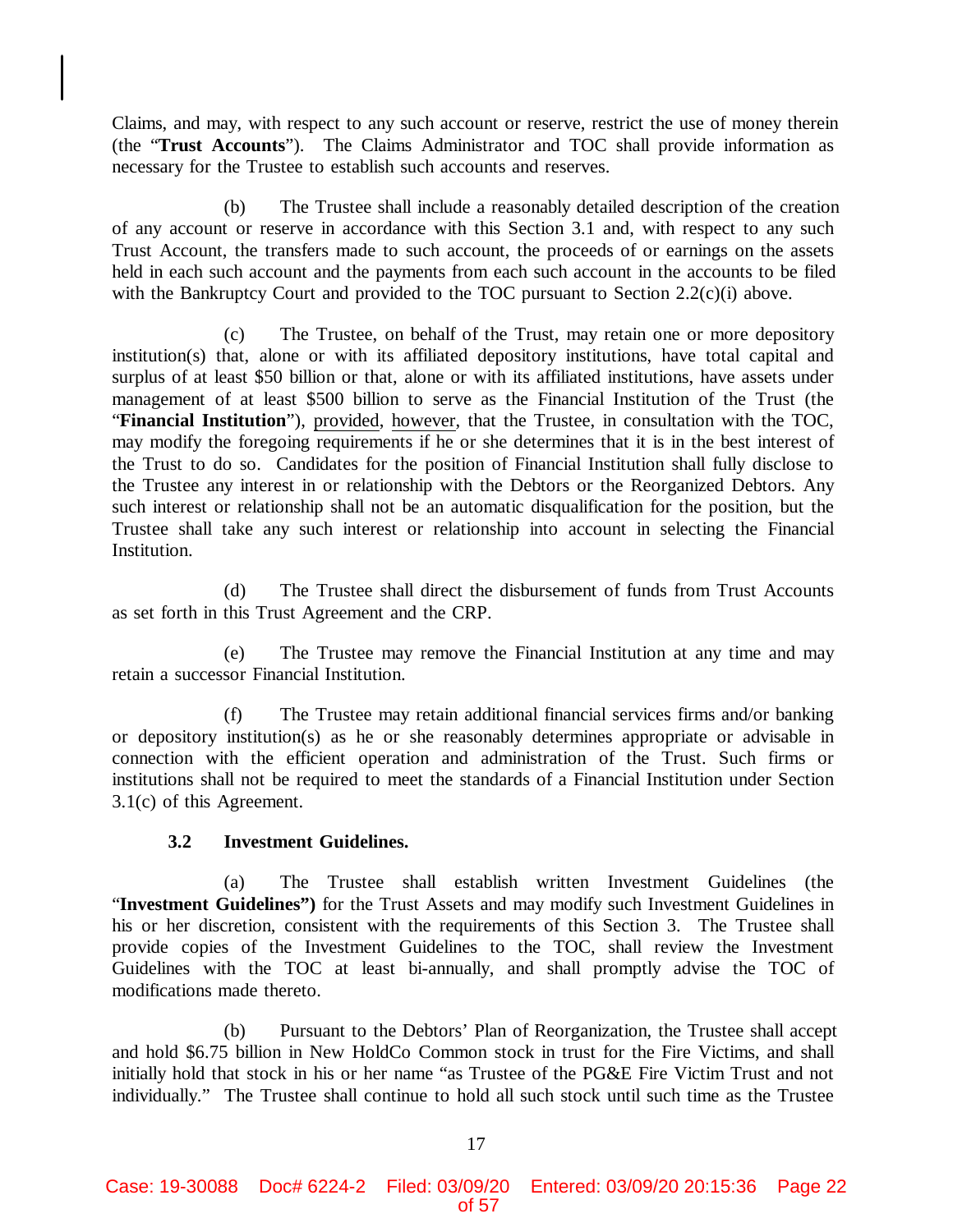determines, in consultation with the Investment Advisor (as defined below), that it is in the best interests of the beneficiaries of the Trust to liquidate some or all of the stock, consistent with the terms of the Shareholder Agreement. This provision is intended to modify the "prudent person" rule, "prudent investor" rule, or any other rule of law that would require the Trustee to diversify this stock portfolio.

(c) After a reasonable investigation and after consultation with the TOC, the Trustee shall retain a professional to act as an investment and financial advisor, broker, and escrow agent (the "**Investment Advisor**") who shall assist the Trustee in assessing acceptable levels of investment risks, making investment decisions based on budgetary considerations and market conditions, and taking reasonable steps to protect, sell, and reinvest Trust Assets. Candidates for the position of Investment Advisor shall fully disclose to the Trustee any interest in or relationship with the Debtors or the Reorganized Debtors. Any such interest or relationship shall not be an automatic disqualification for the position, but the Trustee shall take any such interest or relationship into account in selecting the Investment Advisor.

(d) Notwithstanding the foregoing, if the Trustee takes possession of property as part of the enforcement of any rights and such property is in a form other than cash, the Trustee may retain such property. However, if the Trustee chooses to sell or exchange such property, any cash proceeds received in connection with such sale or exchange must be invested and reinvested as outlined in Section 3.3(b) above.

### **3.3 Payments.**

(a) **Payment of Trust Expenses.** All Trust Expenses shall be, subject to the Budget, payable by the Trustee out of the Trust Assets. None of the Trustee, Delaware Trustee, Claims Administrator, Claims Processor, Neutrals, TOC, nor any of their officers, agents, advisors, professionals or employees shall be personally liable for the payment of any Trust Expense or any other liability of the Trust.

(b) **Payment of Fire Victim Claims.** The Trustee will pay Approved Fire Victim Claims against the Debtors and the Reorganized Debtors, from the Trust Assets up to the full amount of such Claims, in accordance with this Trust Agreement and the CRP.

(c) **Allocation of Insurance Proceeds.** All proceeds recovered under any insurance policies providing coverage for Fire Victim Claims shall be received and held by the Trustee as assets of the Trust to be used for payment of Fire Victim Claims and Trust Expenses.

(d) **Inclusion in Annual Report.** The Trustee shall include a reasonably detailed description of any payments made in accordance with this Section 3.3 in the Annual Report. However, any names of any Fire Victim recipient of any such payment and any information that could lead to the discovery of any recipient's identity such as property address, APN, telephone number, email address, and the like shall not be disclosed in the Annual Report, but shall be kept confidential by the Trustee, Delaware Trustee, the Claims Administrator, Claims Processor, Neutrals, the TOC, and each of the preceding person's and entity's officers, agents, advisors, professionals, or employees. Instead, the names of Fire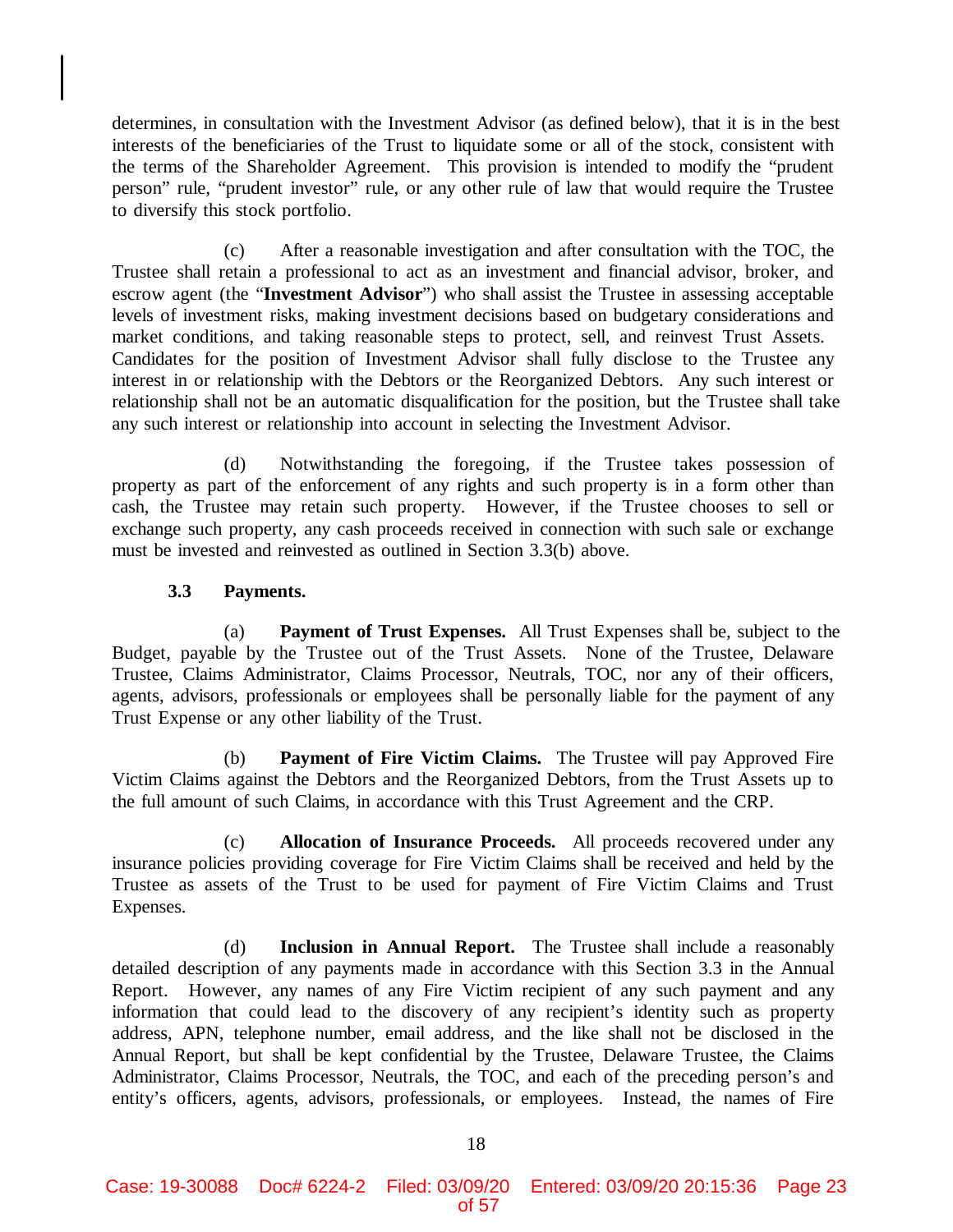Victim recipients of any such payment shall be identified by a unique numerical designation.

 $\overline{\phantom{a}}$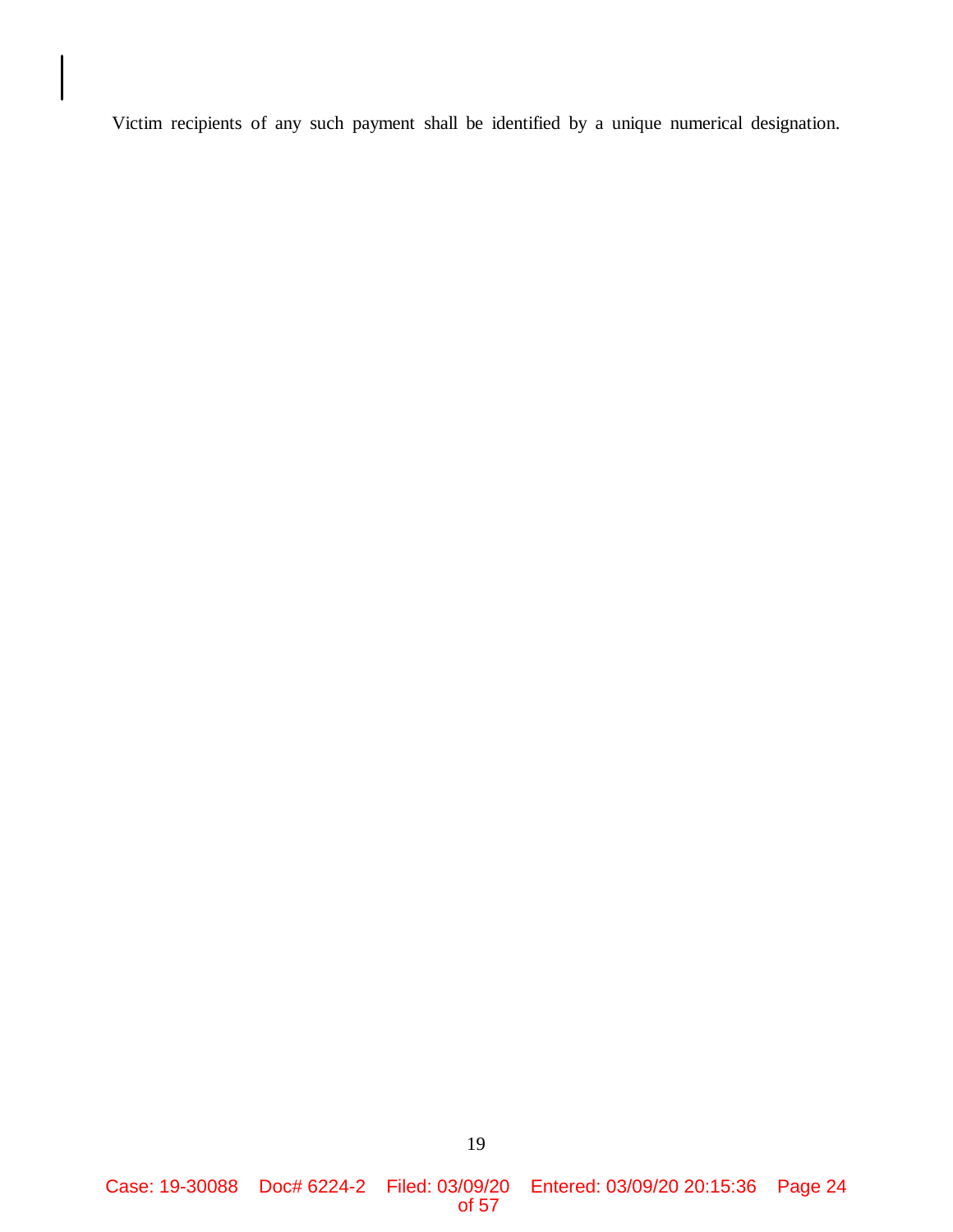### **SECTION IV DISTRIBUTIONS**

**4.1 Distributions.** The Trustee shall distribute all Trust Assets on behalf of the Trust in accordance with this Trust Documents at such time or times as the Trustee may determine.

### **4.2 Manner of Payment or Distribution.**

(a) All distributions made by the Trustee on behalf of the Trust to Beneficial Owners (or by a disbursing agent (the "**Disbursing Agent**") retained by the Trust to make distributions on behalf of the Trust) shall be payable to the Beneficial Owner of record on the date scheduled for the distribution (the "**Distribution Date**"), unless such day is not a Business Day, then such date for the distribution shall be the following Business Day, but such distribution shall be deemed to have been completed as of the required date. The Trustee shall direct the Disbursing Agent to effect an orderly and efficient disbursement of funds with respect to Approved Claims, after the Trust has satisfied any release, tax reporting, and other documents or requirements (including without limitation tax withholding, if necessary), in accordance with the Trust Documents.

(b) The Disbursing Agent may enter into arrangements with one or more banks with branch networks located in Northern California so as to expedite Beneficial Owner access to such funds.

(c) Neither the Disbursing Agent nor any banks retained pursuant to this Section 4.2 shall be required to meet the standards of a Financial Institution under Section 3.1(c) of this Trust Agreement.

(d) All Trust Assets shall be distributed in accordance with the Trust Documents.

### **4.3 Delivery of distributions.**

(a) All distributions under this Trust Agreement and CRP on behalf of the Trust to any Beneficial Owner shall be made to such Beneficial Owner's counsel, if any, as identified on the claims materials submitted to and maintained by the Claims Processor, including on any proof of claim, *provided however*, if the Beneficial Owner is not represented by counsel, then all distributions shall be made at the address of such Beneficial Owner as identified on the claims materials submitted to and maintained by the Claims Processor, including on any proof of claim, *provided further*, distributions shall be made in accordance with the above unless the Trustee has been notified pursuant to Section 8.12 below of a change of address, with such change of address provided at least twenty (20) days prior to such distribution Date, and *provided further*, that the Trustee, Claims Administrator, and Claims Processor, as applicable, shall have the authority, in their discretion, to seek further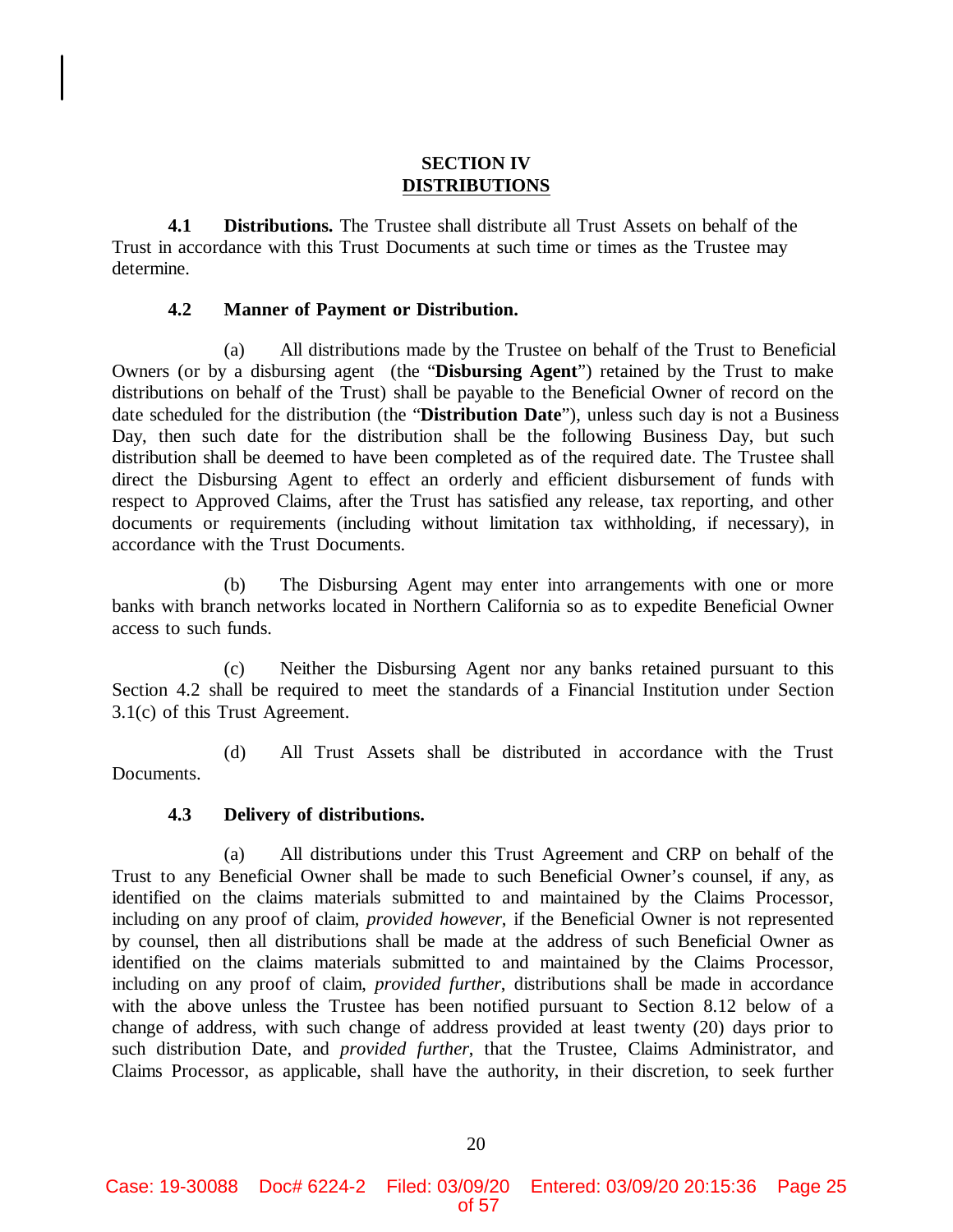direction and information from any Beneficial Owner or their counsel, if applicable, regarding the direction of distributions under this Trust Agreement and CRP. .

In the event that any distribution to a Beneficial Owner is returned as undeliverable, no further distribution to such Beneficial Owner shall be made unless and until the Trustee has been notified of the then current address of such Beneficial Owner, at which time such distribution shall be made to such Beneficial Owner without interest; provided, however, that all distributions shall be deemed unclaimed property under section 347(b) of the Bankruptcy Code at the expiration of six (6) months from the applicable Distribution Date. After such date, all unclaimed property or interests in property (i) shall revert to the Trust (notwithstanding any applicable federal or state escheat, abandoned, or unclaimed property laws to the contrary), (ii) the Claim of any Beneficial Owner to such property or interest in property shall be released, settled, compromised, and forever barred, and (c) such unclaimed property interests shall be distributed to other holders of Class 5A-III and Class 5B-III Claims in accordance with the Trust Documents, as if the Claim of such Beneficial Owner had been disallowed as of the date the undeliverable distribution was first made. The Trustee shall take reasonable efforts to obtain a current address for any Beneficial Owner with respect to which any distribution is returned as undeliverable. In the event the Trust holds Cash after paying all Trust Expenses and all distributions contemplated under the Trust Documents, such remaining cash shall be distributed to a national recognized charitable organization of the Trustee's choice to the extent economically feasible. No Trust Asset or any unclaimed property shall escheat to any federal, state, or local government or any other entity.

**4.5 Cash distributions**. Distributions of Cash shall be distributed as provided in the CRP, and the Trustee is entitled to setoff and recoupment as provided in Section 5.13 of the Plan.

**4.6 No De Minimis Distribution.** Notwithstanding any provision in the Trust Documents to the contrary, no payment shall be made to any Beneficial Owner on account of any Approved Claim if the Trustee determines that the cost of making such distribution is greater than the amount of the distribution to be made.

## **SECTION V TRUSTEE AND DELAWARE TRUSTEE**

**5.1 Number.** In addition to the Delaware Trustee appointed pursuant to Section 5.11 hereof, there shall be one (1) Trustee. The initial Trustee shall be Hon. John K. Trotter (Ret.). For the avoidance of doubt, there shall be at least one (1) Trustee serving at all times (in addition to the Delaware Trustee).

### **5.2 Term of Service and Successor Trustee.**

(a) Subject to the other provisions of this Section 4, the Trustee shall serve from the Effective Date until the earlier of (i) his death, (ii) his resignation pursuant to Section 4.2(b) below, (iii) his or her removal pursuant to Section 4.2(c) below, or (iv) the termination of the Trust pursuant to Section 8.2 below.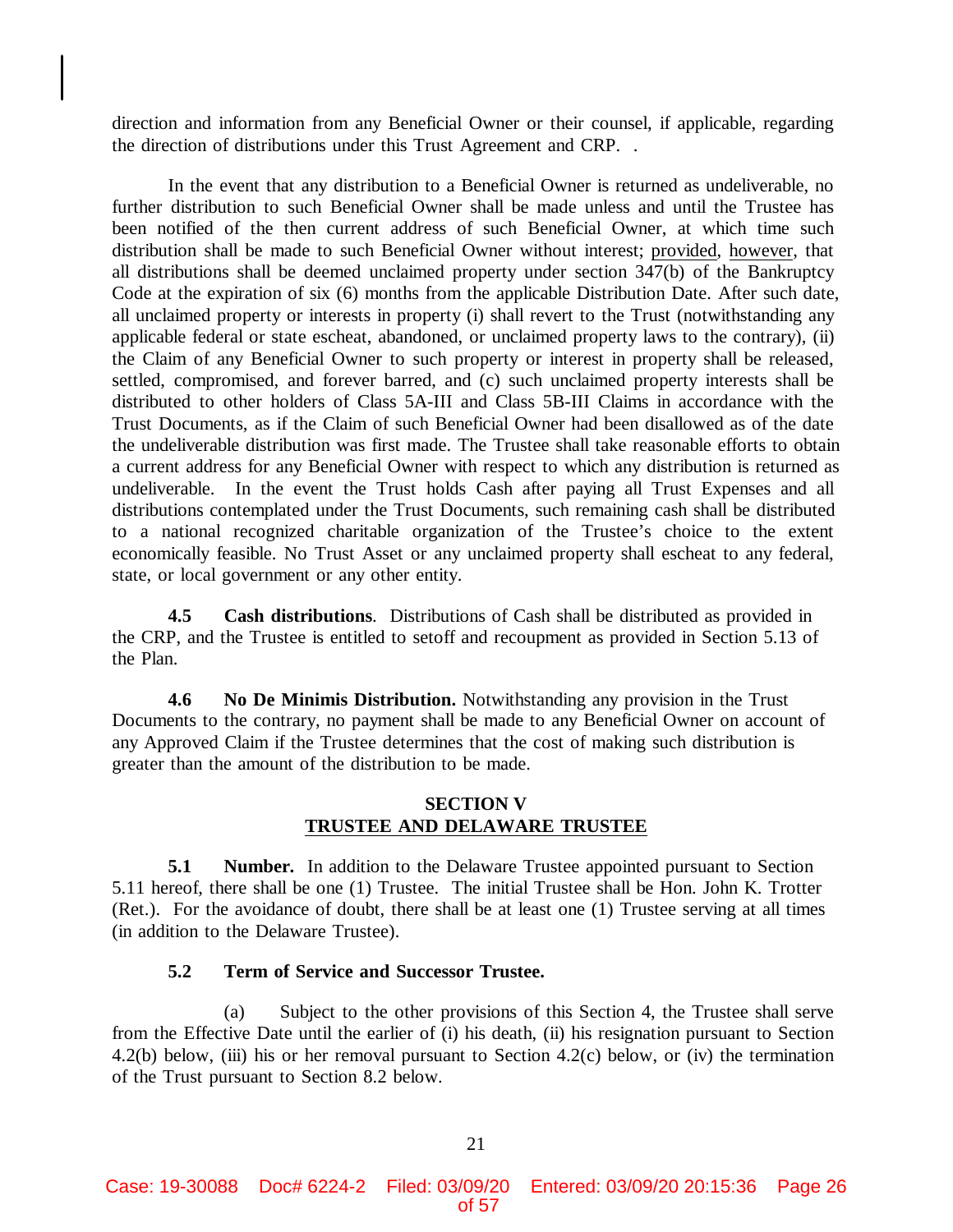(b) The Trustee may resign at any time before the end of his or her term by written notice to the TOC. Such notice shall specify a date when such resignation shall take effect, which shall not be less than ninety (90) days after the date such notice is given, where practicable.

(c) The Trustee may be removed on application to the Court of Exclusive Jurisdiction, preceded by the Supermajority Vote of the TOC, in the event that the Trustee becomes unable to discharge his or her duties hereunder due to accident, physical deterioration, mental incompetence, or for other good cause. Such good cause shall mean fraud, self-dealing, intentional misrepresentation, or willful misconduct.

(d) If for any reason John Trotter is unable to serve as Trustee, Cathy Yanni shall become the Successor Trustee. If for any reason Cathy Yanni is unable to serve as trustee, the TOC shall promptly designate a new Successor Trustee by a Supermajority Vote, which Successor Trustee shall succeed to all of the rights, powers, and duties of the prior Trustee following confirmation by the Bankruptcy Court. If the TOC cannot agree on the Successor Trustee by a Supermajority Vote, the Bankruptcy Court shall make the appointment.

#### **5.3 Reliance; No Personal Obligation.**

Except as otherwise provided herein:

(a) The Trustee, Delaware Trustee, TOC and Claims Administrator may rely upon, and, except as otherwise provided in this Trust Agreement, shall be indemnified by the Trust in acting upon, any resolution, certificate, statement, instrument, opinion, report, notice, request, consent, order, or other paper or document believed by the them to be genuine and to have been signed or presented by the proper party or parties.

(b) Persons dealing with the Trustee, Delaware Trustee, Claims Administrator, Claims Processor, Neutrals and TOC shall look only to the Trust Assets to satisfy any liability incurred by the Trustee to such Person in carrying out the terms of this Trust Agreement, and neither the Trustee, Neutrals, Claims Administrator, Claims Processor, nor any member of the TOC or any professionals, advisors, officers, agents, consultants, lawyer shall have any personal obligation to satisfy any such liability.

#### **5.4 Standard of Care; Exculpation.**

(a) None of the Trustee, Delaware Trustee, TOC, Claims Administrator, Special Master or their respective members, officers, employees, agents, consultants, lawyers, advisors, or professionals (collectively, the "**Trust Indemnified Parties**" with each being a "**Trust Indemnified Party**") shall be liable for any damages arising out of the creation, operation, administration, enforcement, or termination of the Trust, except in the case of such Trust Indemnified Party's willful misconduct, bad faith or fraud as established by a Final Order To the fullest extent permitted by applicable law, the Trust Indemnified Parties shall have no liability for any action in performance of their duties under this Trust Agreement taken in good faith with or without the advice of counsel, accountants, appraisers, and other professionals retained by the Trust Indemnified Parties. None of the provisions of this Trust Agreement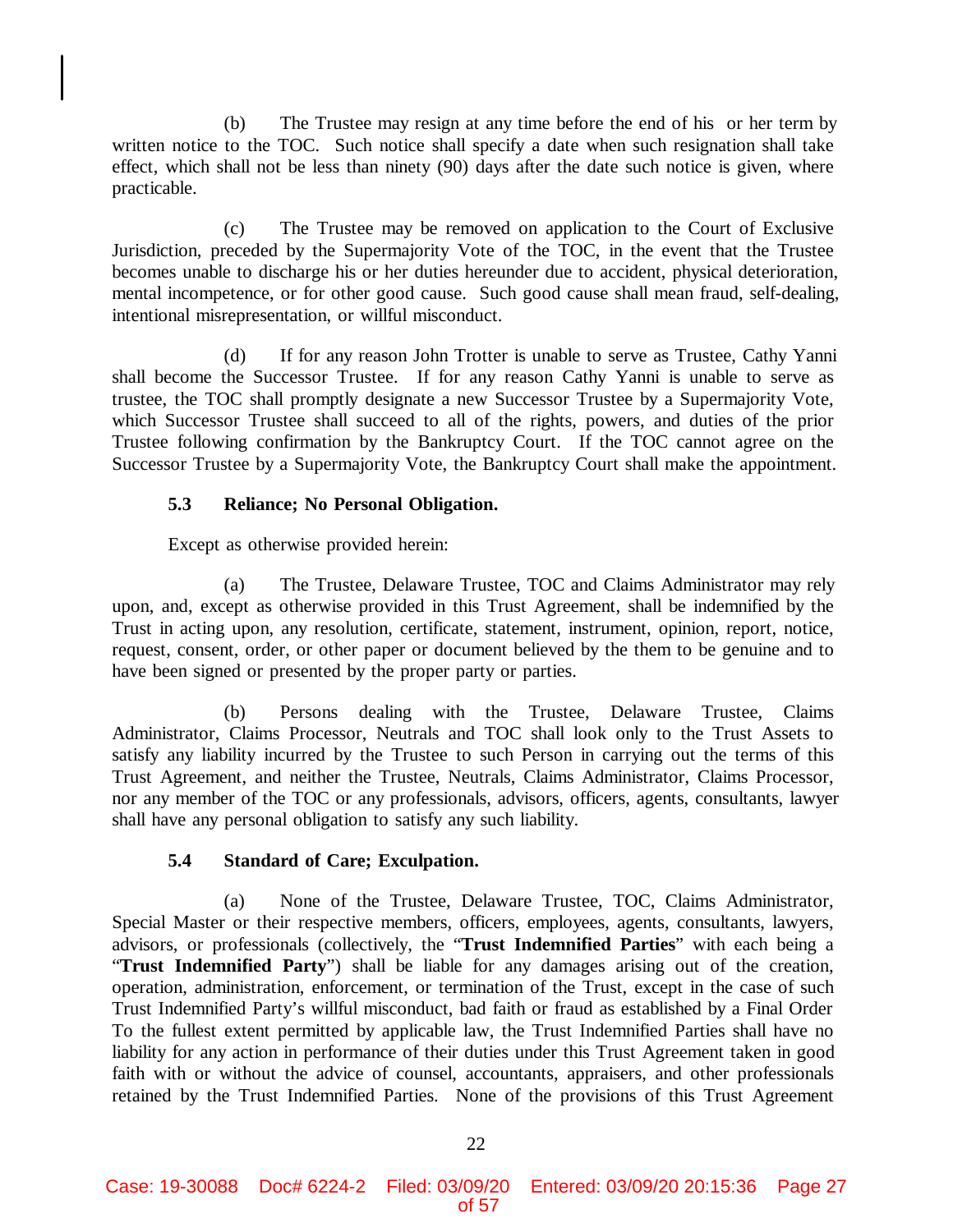shall require the Trust Indemnified Parties to expend or risk their own funds or otherwise incur personal financial liability in the performance of any of their duties hereunder or in the exercise of any of their respective rights and powers. Any Trust Indemnified Party may rely, without inquiry, upon writings delivered to it under any of the Trust Documents, which the Trust Indemnified Party reasonably believes to be genuine and to have been given by a proper person. Notwithstanding the foregoing, nothing in this Section 5.4 shall relieve the Trust Indemnified Parties from any liability for any actions or omissions arising out of the willful misconduct, bad faith or fraud as determined by a Final Order; provided that in no event will any such person be liable for punitive, exemplary, consequential, or special damages under any circumstances. Any action taken or omitted by the Trust Indemnified Parties with the approval of any of the Bankruptcy Court, the District Court, or the Superior Court of California for the County of San Francisco and, in the case of the Trustee, with the express approval of the TOC, will conclusively be deemed not to constitute willful misconduct, bad faith or fraud.

(b) The Trust Indemnified Parties shall not be subject to any personal liability whatsoever, whether in tort, contract, or otherwise, to any person in connection with the affairs of the Trust or for any liabilities or obligations of the Trust except for its own willful misconduct, bad faith, or fraud, and all Persons claiming against the Trust Indemnified Parties, or otherwise asserting claims of any nature in connection with affairs of the Trust, shall look solely to the Trust Assets for satisfaction of any such claims.

(c) To the extent that, at law or in equity, the Trust Indemnified Parties have duties (including fiduciary duties) or liability related thereto, to the Trust or the Beneficiaries, it is hereby understood an agreed by the parties hereto and the Beneficiaries that such duties and liabilities are eliminated to the fullest extent permitted by applicable law, and replaced by the duties and liabilities expressly set forth in this Trust Agreement with respect to the Trust Indemnified Parties, *provided however*, that the duties of care and loyalty are not eliminated but are limited and subject to the terms of the Trust Agreement, including but not limited to this Section 5.4 and its subparts.

(d) The Trust Indemnified Parties shall be indemnified to the fullest extent permitted by law by the Trust against all liabilities arising out of the creation, operation, administration, enforcement, or termination of the Trust, including actions taken or omitted in fulfillment of their duties with respect to the Trust, except for those acts that those acts that are determined by Final Order to have arisen out of their own willful misconduct, bad faith or fraud.

(e) The Trust will maintain appropriate insurance coverage for the protection of the Trust Indemnified Parties, as determined by the Trustee in his or her sole discretion.

## **5.5 Protective Provisions**.

(a) Every provision of this Trust Agreement relating to the conduct or affecting the liability of or affording protection to Trust Indemnified Parties shall be subject to the provisions of this Section 5.5.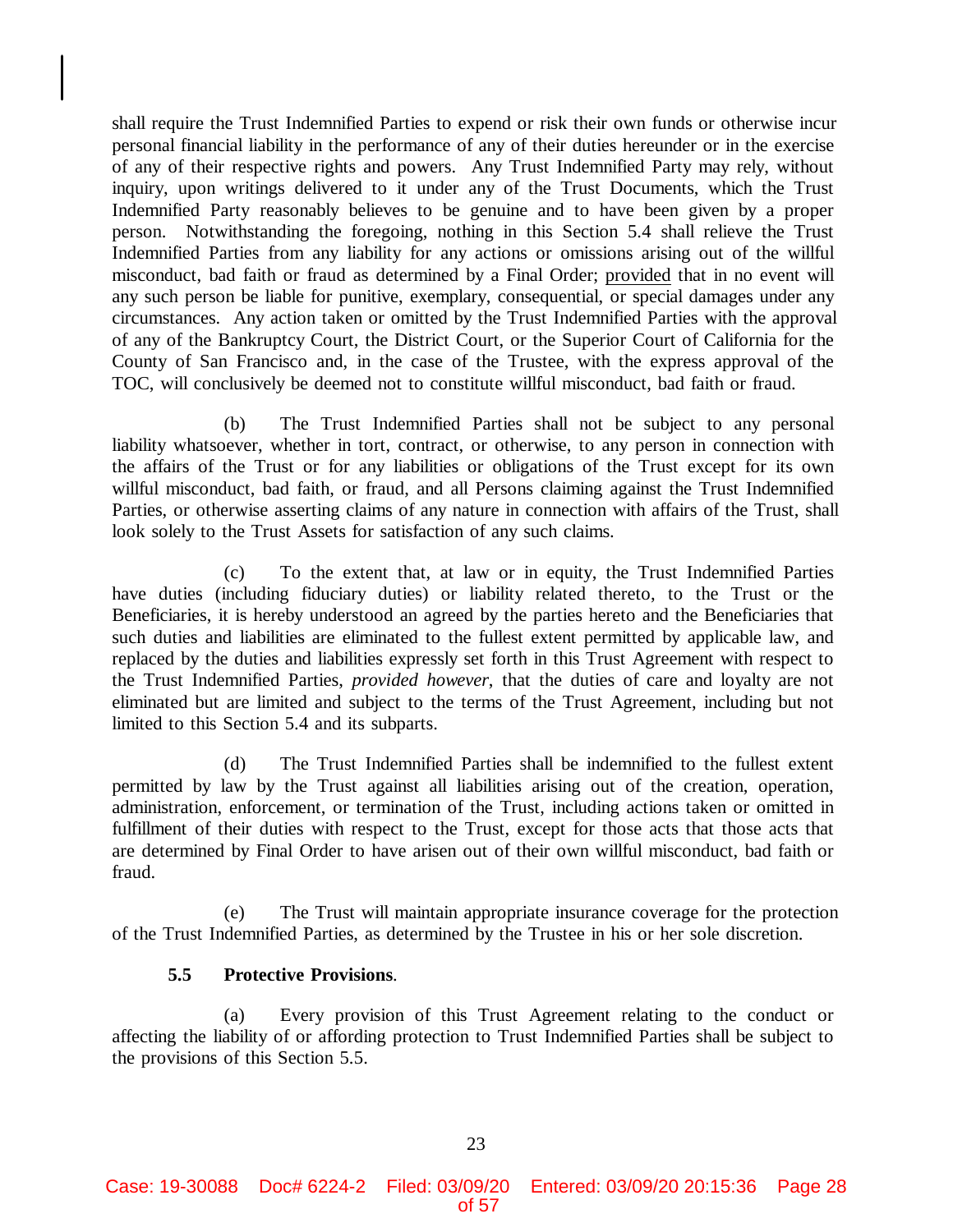(b) In the event the Trustee and/or the Claims Administrator retains counsel (including, at the expense of the Trust), the Trustee and/or Claims Administrator, as applicable, shall be afforded the benefit of the attorney-client privilege with respect to all communications with such counsel, and in no event shall the Trustee and/or the Claims Administrator, as applicable, be deemed to have waived any right or privilege including, without limitation, the attorney-client privilege even if the communications with counsel had the effect of guiding the Trustee and/or the Claims Administrator in the performance of duties hereunder. A successor to either of the Trustee or the Claims Administrator shall succeed to and hold the same respective rights and benefits of the predecessor for purposes of privilege, including the attorney-client privilege. No Beneficial Owner or other party may raise any exception to the attorney-client privilege discussed herein as any such exceptions are hereby waived by all parties.

(c) To the extent that, at law or in equity, the Trustee has duties (including fiduciary duties) and liabilities relating hereto, to the Trust or to the Trust Beneficiaries, it is hereby understood and agreed by the Parties and the Trust Beneficiaries that such duties and liabilities are eliminated to the fullest extent permitted by applicable law, including Section 3806 of the Delaware Statutory Trust Act, and replaced by the duties and liabilities expressly set forth in this Trust Agreement with respect to the Trustee, *provided however*, that the duties of care and loyalty are not eliminated but are limited and subject to the terms of the Trust Agreement, including but not limited to Section 5.4 herein.

(d) No Trust Indemnified Party shall be personally liable under any circumstances, except for their own willful misconduct, bad faith or fraud as determined by a Final Order.

(e) No provision of this Trust Agreement shall require the Trust Indemnified Parties to expend or risk their own personal funds or otherwise incur financial liability in the performance of their rights, duties, and powers hereunder.

(f) In the exercise or administration of the Trust hereunder, the Trust Indemnified Parties (i) may act directly or through their respective agents or attorneys pursuant to agreements entered into with any of them, and the Trust Indemnified Parties shall not be liable for the default or misconduct of such agents or attorneys if such agents or attorneys have been selected by the Trust Indemnified Parties in good faith and with due care, and (ii) may consult with counsel, accountants, and other professions Persons to be selected by them in good faith and with due care and employed by them, and shall not be liable for anything done, suffered, or omitted in good faith by them in accordance with the advice or opinion of any such counsel, accountants, or other professionals.

### **5.6 Compensation and Expenses of the Trustee.**

(a) [The Trustee shall receive a retainer from the Trust Assets for his or her service as a Trustee in the amount of \$\_\_\_\_\_\_\_\_\_\_\_\_\_\_ per year, which amount shall be payable in quarterly installments, plus hourly compensation in the amount of \$ per hour, and the sum or \$\_\_\_\_\_\_\_\_\_\_\_\_\_\_\_ per hour for non-work travel time, in both cases computed on a quarter-hour basis. The Trustee shall record all hourly time to be charged to

Case: 19-30088 Doc# 6224-2 Filed: 03/09/20 Entered: 03/09/20 20:15:36 Page 29 of 57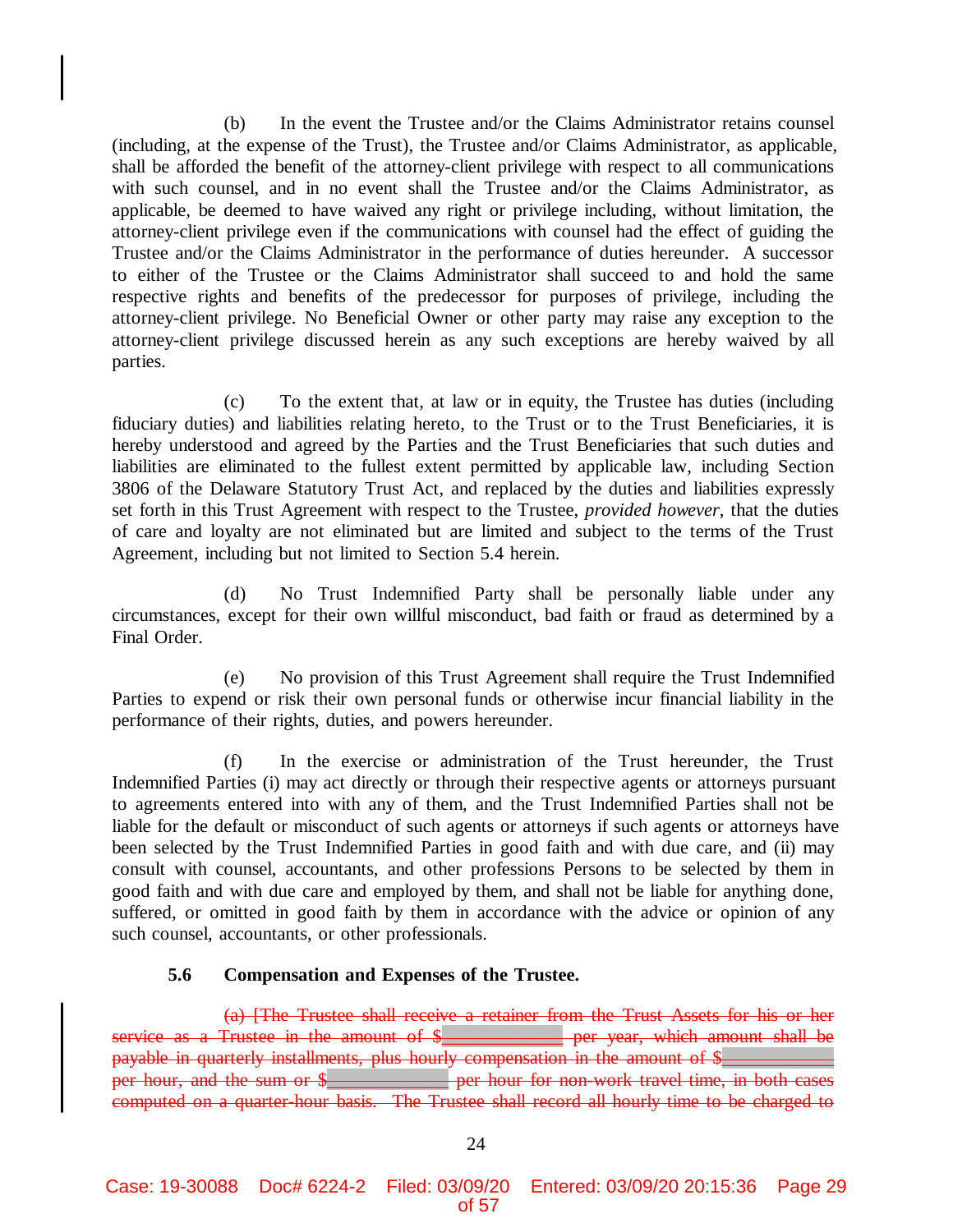the Trust on a daily basis. The compensation payable to the Trustee hereunder shall be reviewed every year by the Trustee and appropriately adjusted for yearly inflation based on the *Consumer Price Index for Urban Wage Earners and Clerical Workers* published by the United States Department of Labor, Bureau of Labor Statistics. Any other changes in compensation of the Trustee shall be made subject to approval of the Bankruptcy Court.]

(a) The Trustee will be compensated at the flat rate of \$125,000 per month for the six months between June 30, 2020 and December 30, 2020. The Trustee will review with the TOC the work he has done against the flat rate at the conclusion of the initial six month period. The flat rate going forward will be adjusted accordingly, subject to the provisions of the Trust Documents. Following the initial six month review, the Trustee will review his compensation with the TOC as provided herein on an annual basis.

(b) The Trust will promptly reimburse the Trustee for all reasonable out-ofpocket costs and expenses incurred by the Trustee in connection with the performance of the duties hereunder.

(c) The Trustee shall include a description of the amounts paid under this Section 5.6 in the Annual Report.

## **5.7 Indemnification.**

(a) Without the need for further court approval, the Trust hereby indemnifies, holds harmless, and defends the Trust Indemnified Parties in the performance of their duties hereunder to the fullest extent that a trust is entitled to indemnify, hold harmless, and defend such persons against any and all liabilities, expenses, claims, damages, or losses (including attorney's fees and costs) incurred by them in the performance of their duties hereunder or in connection with activities undertaken by them prior to or after the Effective Date in connection with the formation, establishment, funding, or operations of the Trust.

(b) Reasonable expenses, costs and fees (including attorneys' fees and costs) incurred by or on behalf of the Trust Indemnified Parties in connection with any action, suit, or proceeding, whether civil, administrative, or arbitrative, from which they are indemnified by the Trust shall be paid by the Trustee in advance of the final disposition thereof upon receipt of an undertaking, by or on behalf of the Trust Indemnified Party, to repay such amount in the event that it shall be determined ultimately by final order of the Bankruptcy Court that the Trust Indemnified Party or any other potential indemnitee is not entitled to be indemnified by the Trust.

(c) The Trustee shall purchase and maintain appropriate amounts and types of insurance on behalf of the Trust Indemnified Parties, as determined by the Trustee, which may include liability asserted against or incurred by such individual in that capacity or arising from his or her status as a Trust Indemnified Party, and/or as an employee, agent, lawyer, advisor, or consultant of any such person.

(d) The indemnification provisions of this Trust Agreement with respect to any Trust Indemnified Party shall survive the termination of such Trust Indemnified Party from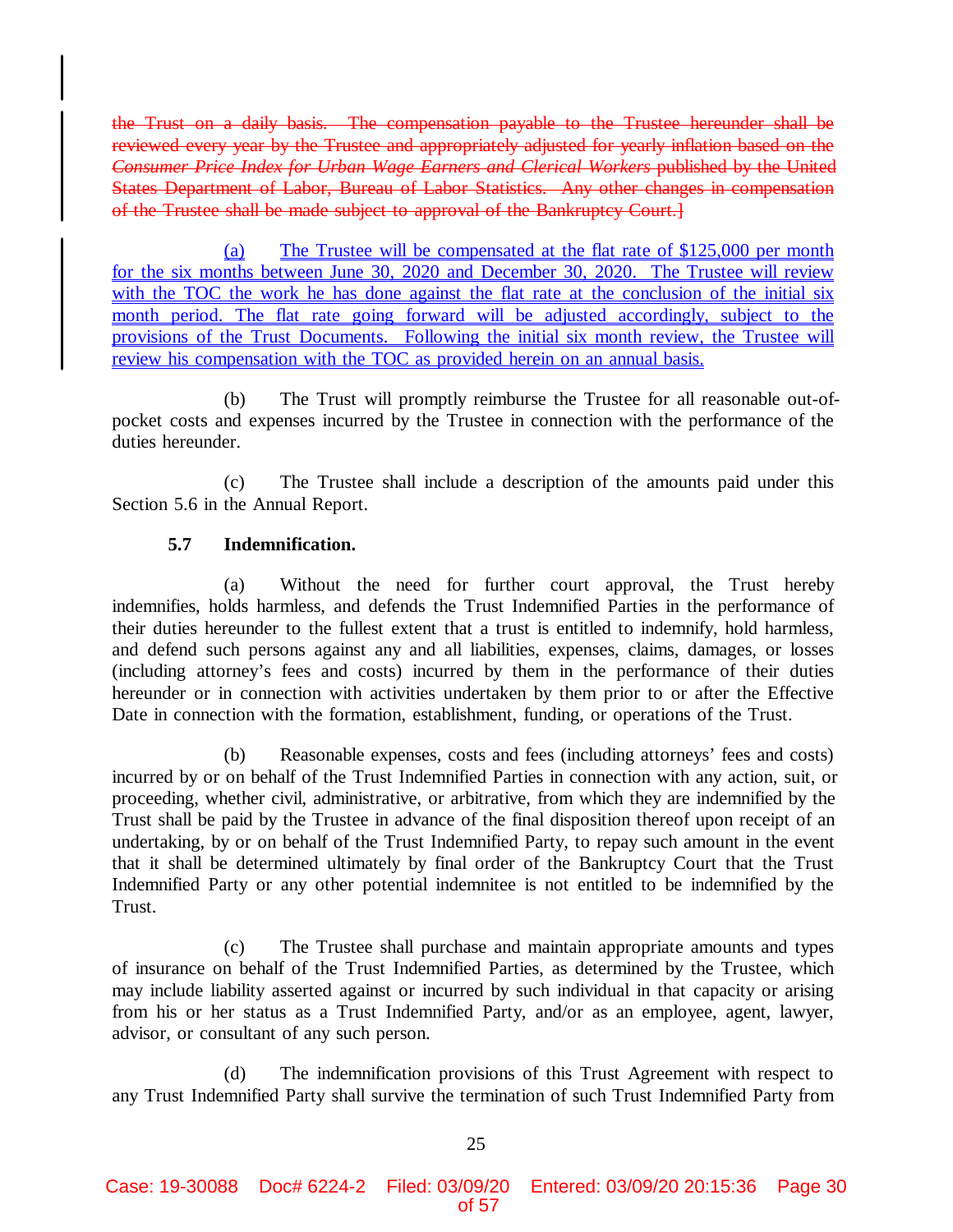the capacity for which such Trust Indemnified Party is indemnified. Termination or modification of the Trust Agreement shall not affect any indemnification rights or obligations in existence at such time. In making a determination with respect to entitlement to indemnification of any Trust Indemnified Party hereunder, the person, persons, or entity making such determination shall presume that such Trust Indemnified Party is entitled to indemnification under the Trust Agreement, and any person seeking to overcome such presumption shall have the burden of proof to overcome the presumption.

(e) The rights to indemnification hereunder are not exclusive of other rights which any Trust Indemnified Party may otherwise have at law or in equity, including common law rights to indemnification or contribution.

### **5.8 Trustee's Employment of Professionals and Experts.**

(a) The Trustee may, but shall not be required to, retain and/or consult with legal counsel, accountants, appraisers, auditors, forecasters, experts, financial and investment advisors, and such other parties deemed by the Trustee to be qualified as experts on relevant matters (the "**Trust Professionals**"), the cost of which shall be paid as a Trust Expense, and in the absence of willful misconduct, bad faith or fraud, the written opinion of or information provided by any such party deemed by the Trustee to be an expert on the particular matter submitted to such party shall be full and complete authorization and protection in respect of any action taken or not taken by the Trustee hereunder in good faith and in accordance with the written opinion of or information provided by any such party.

(b) The Trustee may retain and reasonably compensate the Trust Professionals, the cost of which shall be paid as a Trust Expense, subject to the terms of this Trust Agreement, including the Budget. To the extent that any Trust Professionals provided services to the Trustee prior to the Effective Date and have not been compensated for such services, the Trustee is authorized to pay such fees and expenses. All fees and expenses of the Trust Professionals incurred in connection with the foregoing shall be payable from the Trust Assets.

**5.9 Trustee's Independence.** Except as otherwise contemplated and disclosed in the Trust Documents or to the TOC after Effective Date of this Trust, the Trustee shall not, during the term of his or her service, hold a financial interest in, act as attorney or agent for, or serve as any other professional for any entity with a financial interest in the Trust, *provided that* any passive investment held by the Trustee shall not constitute a conflict of interest under this Section 5.9. Any violation of this Section 5.9 shall be cause for removal of the Trustee. For the avoidance of doubt, this Section shall not be applicable to the Delaware Trustee.

**5.10 Bond.** The Trustee and the Delaware Trustee shall not be required to post any bond or other form of surety or security unless otherwise ordered by the Bankruptcy Court.

### **5.11 Delaware Trustee.**

(a) There shall at all times be a Delaware Trustee. The Delaware Trustee shall either be (i) a natural person who is at least 21 years of age and a resident of the State of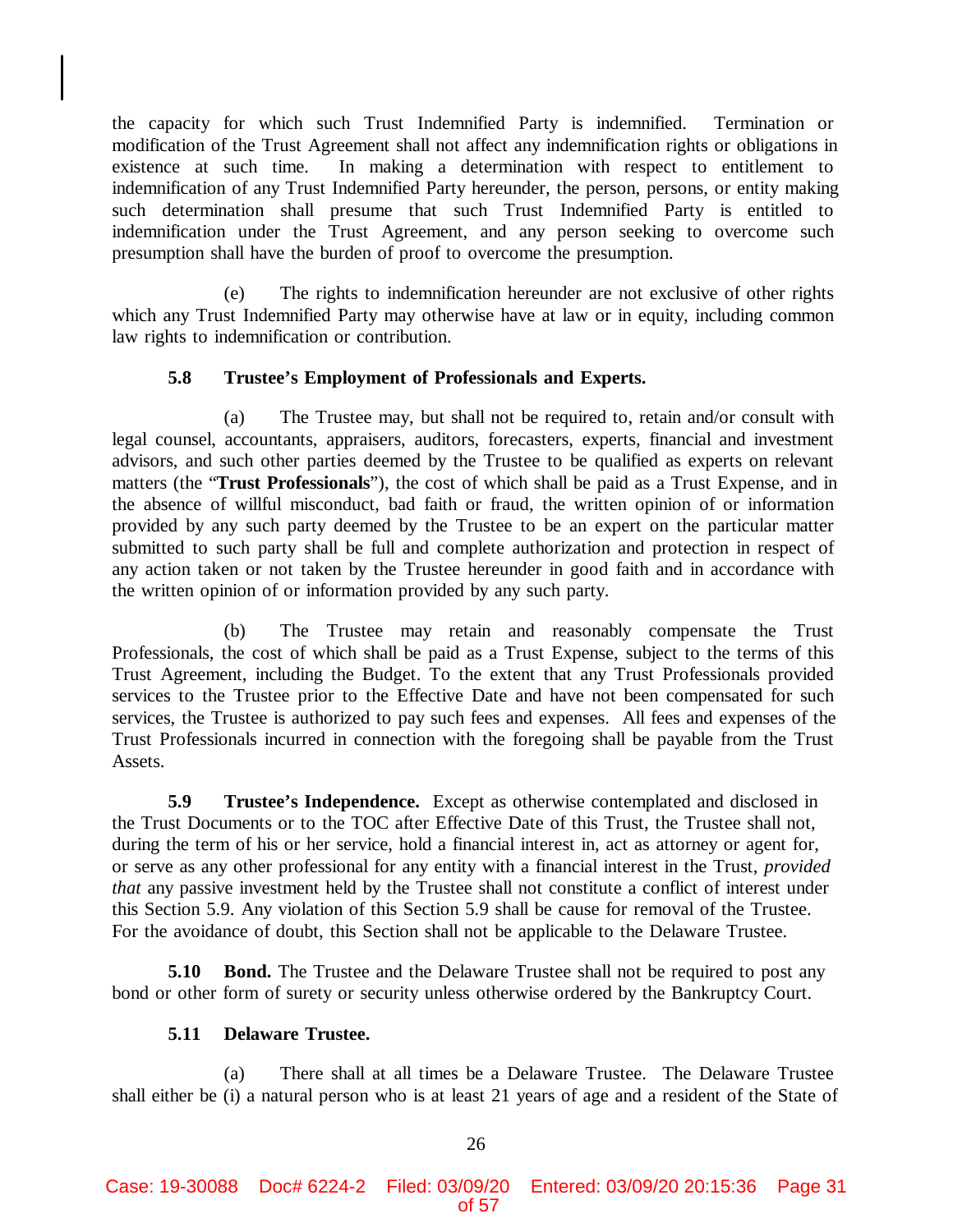Delaware or (ii) a legal entity that has its principal place of business in the State of Delaware, otherwise meets the requirements of applicable Delaware law to be eligible to serve as the Delaware Trustee, and shall act through one or more persons authorized to bind such entity. If at any time the Delaware Trustee shall cease to be eligible in accordance with the provisions of this Section 5.11, it shall resign immediately in the manner and with the effect hereinafter specified in Section 5.11(c) below. For the avoidance of doubt, the Delaware Trustee will only have such rights, duties and obligations as expressly provided by reference to the Delaware Trustee hereunder. The Trustee shall have no liability for the acts or omissions of any Delaware Trustee.

(b) The Delaware Trustee shall not be entitled to exercise any powers, nor shall the Delaware Trustee have any of the duties and responsibilities of the Trustee set forth herein. The Delaware Trustee shall be a trustee of the PG&E Fire Victim Trust for the sole and limited purpose of fulfilling the requirements of Section 3807(a) of the Act and for taking such actions as are required to be taken by a Delaware Trustee under the Act. The duties (including fiduciary duties), liabilities, and obligations of the Delaware Trustee shall be limited to (i) accepting legal process served on the PG&E Fire Victim Trust in the State of Delaware and (ii) the execution of any certificates required to be filed with the Secretary of State of the State of Delaware that the Delaware Trustee is required to execute under Section 3811 of the Act. There shall be no other duties (including fiduciary duties) or obligations, express or implied, at law or in equity, of the Delaware Trustee. To the extent that, at law or in equity, the Delaware Trustee or the Beneficial Owners, such duties and liabilities are replaced by the duties and liabilities of the Delaware Trustee expressly set forth in this Trust Agreement. The Delaware Trustee shall have no liability for the acts or omissions of any Trustee.

(c) The Delaware Trustee shall serve until such time as the Trustee removes the Delaware Trustee or the Delaware Trustee resigns and a successor Delaware Trustee is appointed by the Trustee in accordance with the terms of Section 5.11(d) below. The Delaware Trustee may resign at any time upon the giving of at least sixty (60) days' advance written notice to the Trustee, provided that such resignation shall not become effective unless and until a successor Delaware Trustee shall have been appointed by the Trustee in accordance with Section 5.11(d) below, provided, further that if any amounts due and owing to the Delaware Trustee hereunder remain unpaid for more than ninety (90) days, the Delaware Trustee shall be entitled to resign immediately by giving written notice to the Trustee. If the Trustee does not act within such 60-day period, the Delaware Trustee, at the expense of the PG&E Fire Victim Trust, may apply to the Court of Chancery of the State of Delaware or any other court of competent jurisdiction for the appointment of a successor Delaware Trustee.

(d) Upon the resignation or removal of the Delaware Trustee, the Trustee shall appoint a successor Delaware Trustee by delivering a written instrument to the outgoing Delaware Trustee. Any successor Delaware Trustee must satisfy the requirements of Section 3807 of the Act. Any resignation or removal of the Delaware Trustee and appointment of a successor Delaware Trustee shall not become effective until a written acceptance of appointment is delivered by the successor Delaware Trustee to the outgoing Delaware Trustee and the Trustee, and any fees and expenses due to the outgoing Delaware Trustee are paid. Following compliance with the preceding sentence, the successor Delaware Trustee shall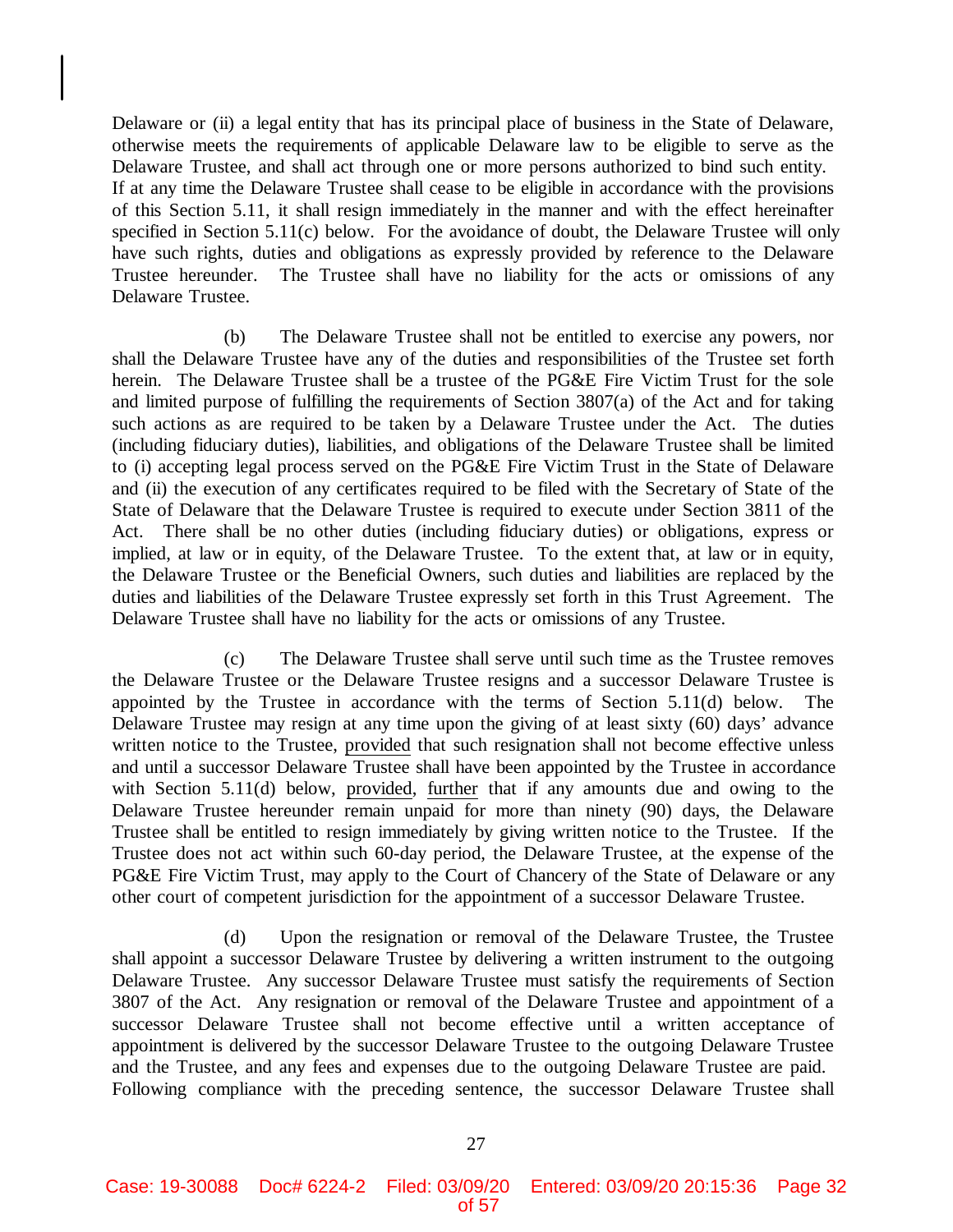become fully vested with all of the rights, powers, duties and obligations of the outgoing Delaware Trustee under this Trust Agreement, with like effect as if originally named as Delaware Trustee, and the outgoing Delaware Trustee shall be discharged of his or her duties and obligations under this Trust Agreement. The successor Delaware Trustee shall make any related filings required under the Act, including filing a Certificate of Amendment to the Certificate of Trust of the PG&E Fire Victim Trust in accordance with Section 3810 of the Act.

(e) Notwithstanding anything herein to the contrary, any business entity into which the Delaware Trustee may be merged or converted or with which it may be consolidated or any entity resulting from any merger, conversion or consolidation to which the Delaware Trustee shall be a party, or any entity succeeding to all or substantially all of the corporate trust business of the Delaware Trustee, shall be the successor of the Delaware Trustee hereunder, without the execution or filing of any paper or any further act on the part of any of the parties hereto.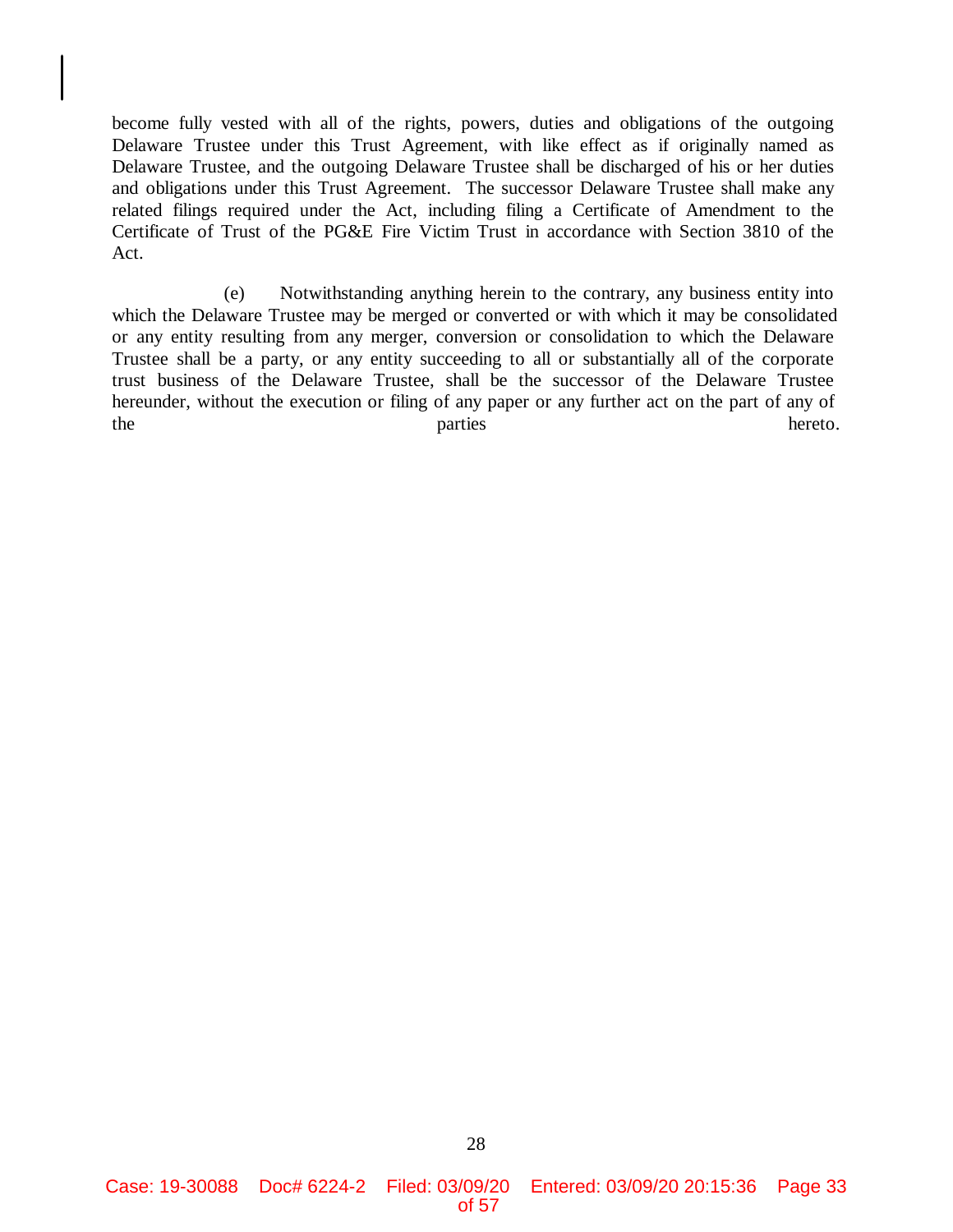## **SECTION VI TRUST OVERSIGHT COMMITTEE**

**6.1 Members of the TOC.** [The TOC shall represent the interests of holders of Fire Victim Claims in the administration of the Trust. The members of the TOC shall be appointed in accordance with the Plan.] $\frac{65}{5}$ 

**6.2 Duties of the Members of the TOC.** The members of the TOC shall serve in a fiduciary capacity representing current holders of Fire Victim Claims in the administration of the Trust. The TOC shall not have any fiduciary duties or responsibilities to any party other than holders of Fire Victim Claims, provided that the TOC shall be entitled to the protections and limitations of duties provided for herein even with respect to the holders of Fire Victim Claims. The Trustee must obtain the consent of the TOC on matters identified in Section 2.2(f) above and consult with the TOC in accordance with other provisions herein. Where provided elsewhere in the Trust Agreement or in the CRP, certain other actions by the Trustee may also be subject to the consent of the TOC.

## **6.3 Term of Office of the TOC Members.**

 $\mathbf l$ 

(a) Members of the TOC shall serve until the earlier of (i) his or her death, (ii) his or her resignation pursuant to Section 6.3(b) below, (iii) his or her removal pursuant to Section 6.3(c) below, or (iv) the termination of the Trust pursuant to Section 8.2 below.

(b) A member of the TOC may resign at any time by written notice to the other members of the TOC and the Trustee. Such notice shall specify a date when such resignation shall take effect, which shall not be less than thirty (30) days after the date such notice is given, where practicable.

(c) A member of the TOC may be removed in the event that he or she becomes unable to discharge his or her duties hereunder due to accident, physical deterioration, mental incompetence, or a consistent pattern of neglect and failure to perform or to participate in performing the duties of such member hereunder, such as repeated non-attendance at scheduled meetings, or for other good cause. Such removal shall be made at the recommendation of the majority of the remaining members of the TOC and with the approval of the Trustee.

### **6.4 Appointment of Successor Members of the TOC.**

(a) If member of the TOC dies, resigns pursuant to Section 6.3(b) above, or is removed pursuant to Section 6.3(c) above, the vacancy shall be filled with an individual selected by and agreed to by a majority of the remaining members of the TOC; provided

 $\frac{65}{2}$  To be discussed. Consider replacing with [reserved].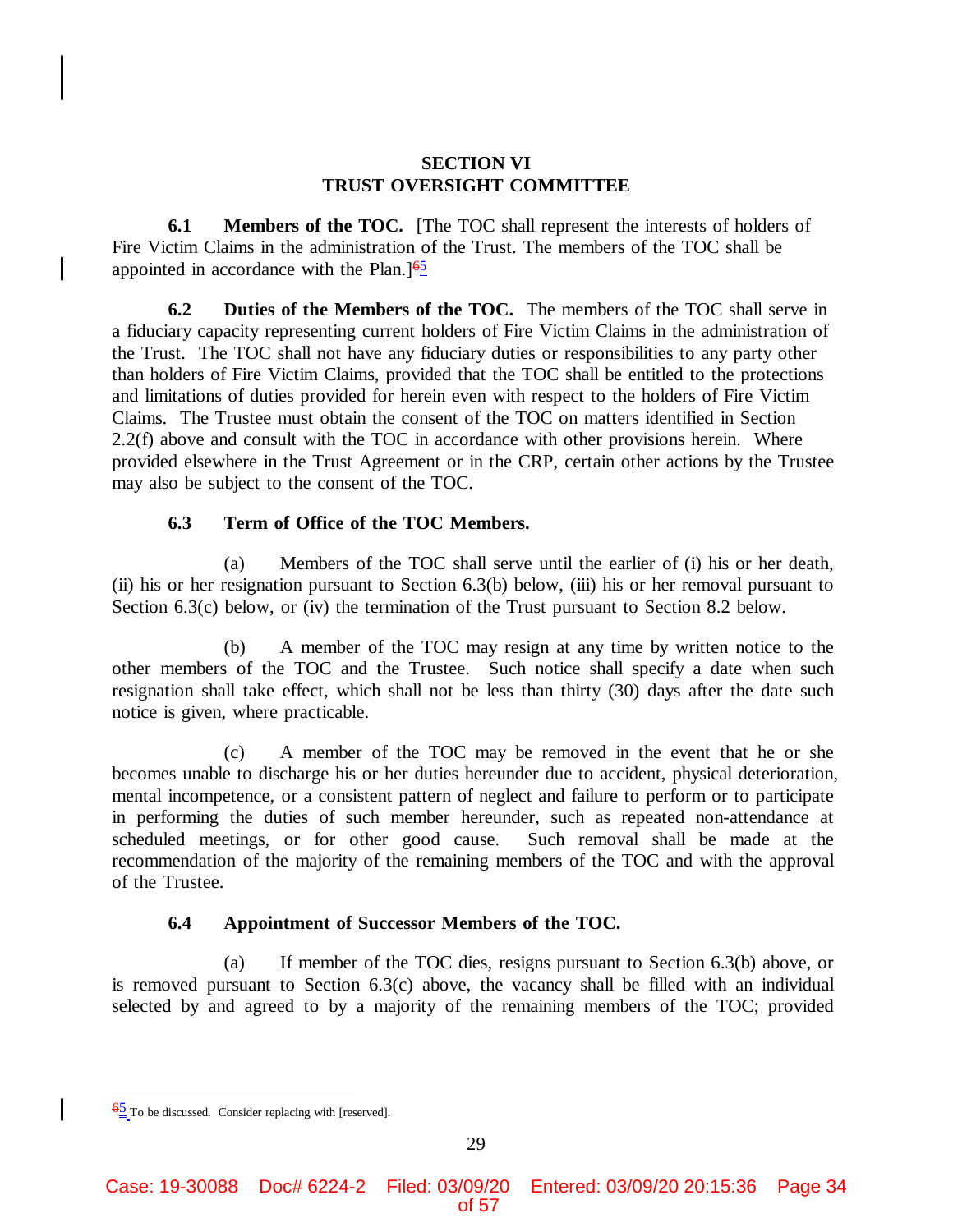however, that if such members cannot agree on the successor, the Bankruptcy Court shall make the appointment.

(b) Each successor or replacement member of the TOC shall serve under the same terms and conditions as the original members of the TOC.

**6.5 Compensation and Expenses of the TOC.** The members of the TOC shall not be entitled to compensation for their services but shall be reimbursed promptly for all reasonable out-of-pocket costs and expenses incurred in connection with the performance of their duties hereunder. The TOC shall, in its discretion, be permitted to procure and maintain appropriate insurance coverage (as determined by the TOC with the consent of the Trustee) as a Trust Expense. The Trustee shall include a description of the amounts paid under this Section 6.6 in the Annual Report to be filed with the Bankruptcy Court and provided to the TOC pursuant to Section 2.2(c)(i).

## **6.6 Procedures for Consultation with and Obtaining the Consent of the TOC.**

(a) **Quorum; Simple Majority for Consent.** A quorum will be declared if at least [●] of the [●] members of the TOC Members are present. Except as provided elsewhere in this Trust Agreement, all votes or determinations will require [●] affirmative votes.

### (b) **Consultation Process.**

(i) In the event the Trustee is required to consult with the TOC pursuant to Section 2.2(e) above or on other matters as provided herein, the Trustee shall provide the TOC with written advance notice, which notice shall be deemed given if delivered by electronic mail, of the matter under consideration, and with all relevant information concerning the matter as is reasonably practicable under the circumstances. The Trustee shall also provide the TOC with such reasonable access to the Trust Professionals and other experts retained by the Trustee and the Claims Administrator as the TOC may reasonably request during the time that the Trustee is considering such matter, and shall also provide the TOC the opportunity, at reasonable times and for reasonable periods of time, to discuss and comment on such matter with the Trustee.

(ii) In determining when to take definitive action on any matter subject to the consultation procedures set forth in Section 6.6, the Trustee shall take into consideration the time required for the TOC, if its members so wish, to engage and consult with its own independent advisors as to such matter. Except for the Emergency Consultation Matters and Emergency Consultation Procedures, the Trustee shall not take definitive action on any such matter until at least three (3) business days after providing the TOC with the initial written notice that such matter is under consideration by the Trustee, unless (a) such time period is waived in writing by the TOC or at a meeting where the TOC and Trustee are present, or (b) the Trustee believes that the matter must be considered on less than three (3) business days' notice. If the Trustee believes that the matter must be considered on less than three (3) business days' notice (an "**Emergency Consultation Matter**"), the Trustee shall so advise the TOC and provide a consultation deadline and information that is reasonable under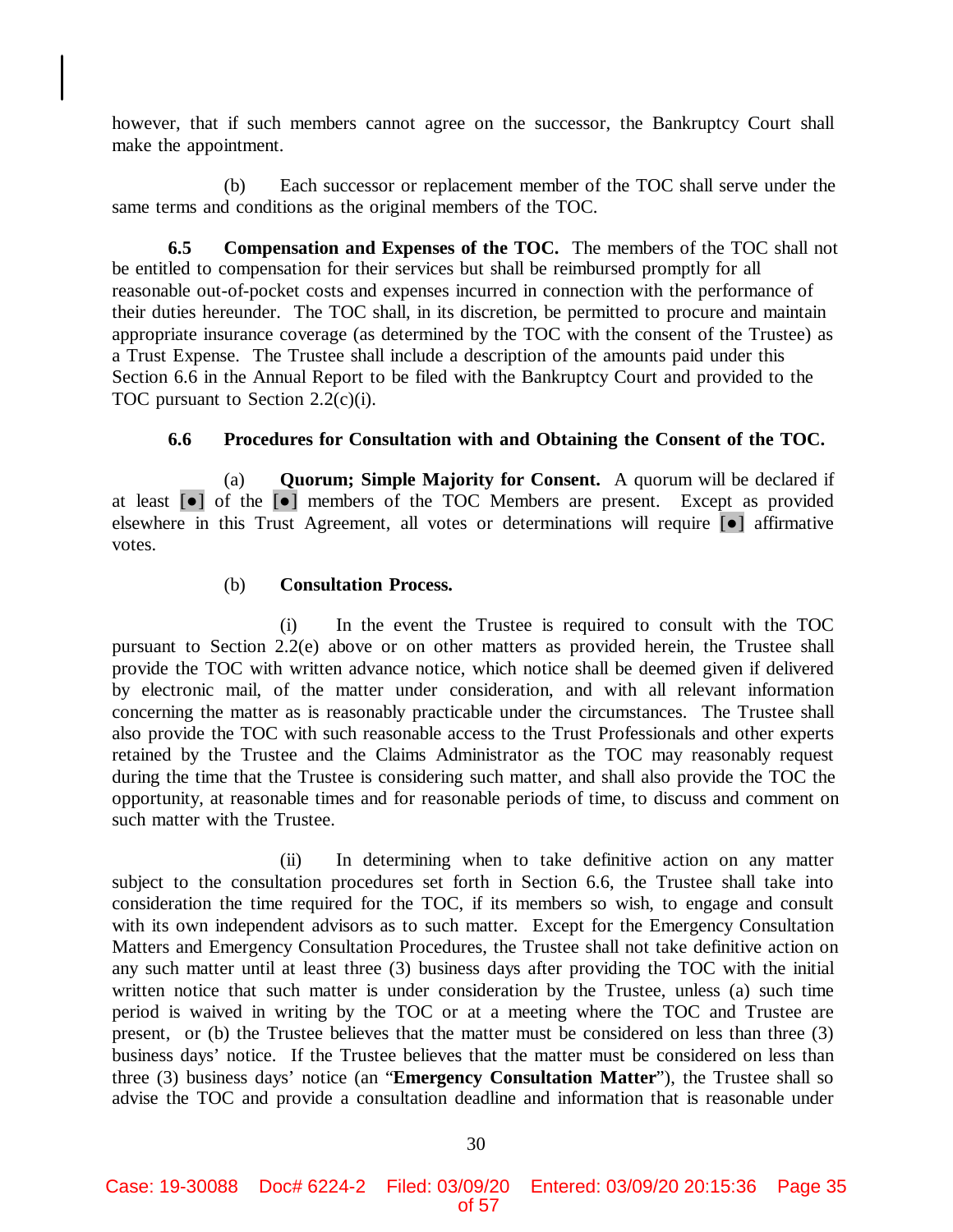the circumstances, after which the Trustee shall be deemed to have consulted with the TOC (the "**Emergency Consultation Procedures**").

#### (c) **Consent Process.**

(i) In the event the Trustee is required to obtain the consent of the TOC pursuant to any provision in the Trust Documents, the Trustee shall provide the TOC with a written notice stating that its consent is being sought, describing in detail the nature and scope of the action the Trustee proposes to take. The Trustee shall provide the TOC as much relevant additional information concerning the proposed action as is reasonably practicable under the circumstances. The Trustee shall also provide the TOC with such reasonable access to the Trust Professionals and other experts retained by the Trustee and the Claims Administrator as the TOC may reasonably request during the time that the Trustee is considering such action, and shall also provide the TOC the opportunity, at reasonable times and for reasonable periods of time, to discuss and comment on such action with the Trustee.

(ii) The TOC must consider in good faith and in a timely fashion any request for its consent by the Trustee, and must in any event advise the Trustee, in writing, of its consent or its objection to the proposed action within three (3) business days of receiving the original request for consent from the Trustee. The TOC may not withhold its consent unreasonably. If the TOC decides to withhold its consent, it must explain in detail its objections to the proposed action. If the TOC does not advise the Trustee, in writing, of its consent or its objections to the action within three (3) business days of receiving notice regarding such request, the TOC's consent to the proposed actions shall be deemed to have been affirmatively granted. If, the TOC does not consent to the Trustee's proposed action, the Trustee and the TOC shall resolve their dispute pursuant to Section 8.18 below, however, in that event the TOC shall have the burden of proof to show the validity of the TOC's objection.

(iii) If the Trustee believes that the matter must be considered on less than three (3) business days' notice (the "**Emergency Consent Matter**"), the Trustee shall so advise the TOC of the Trustee's proposed action and provide a response deadline and information that is reasonable under the circumstances. The TOC shall be deemed to have consented if the TOC does not respond within the shortened response deadline. If the TOC does not consent to the Emergency Consent Matter, the Trustee may immediately seek the Bankruptcy Court's intervention.

### **SECTION VII NEUTRALS**

**7.1 Panel of Neutrals.** The Trustee, Claims Administrator, Claims Processor, and TOC shall work with a panel of neutrals experienced in resolution of wildfire claims and related matters in resolving issues relating to the liquidation and settlement of claims against the Trust (the "**Panel of Neutrals**"). Only those neutrals with the requisite experience who attend all training or other preparatory meetings held by the Trustee will be eligible for approval by the Trustee as a neutral (the "**Neutrals**").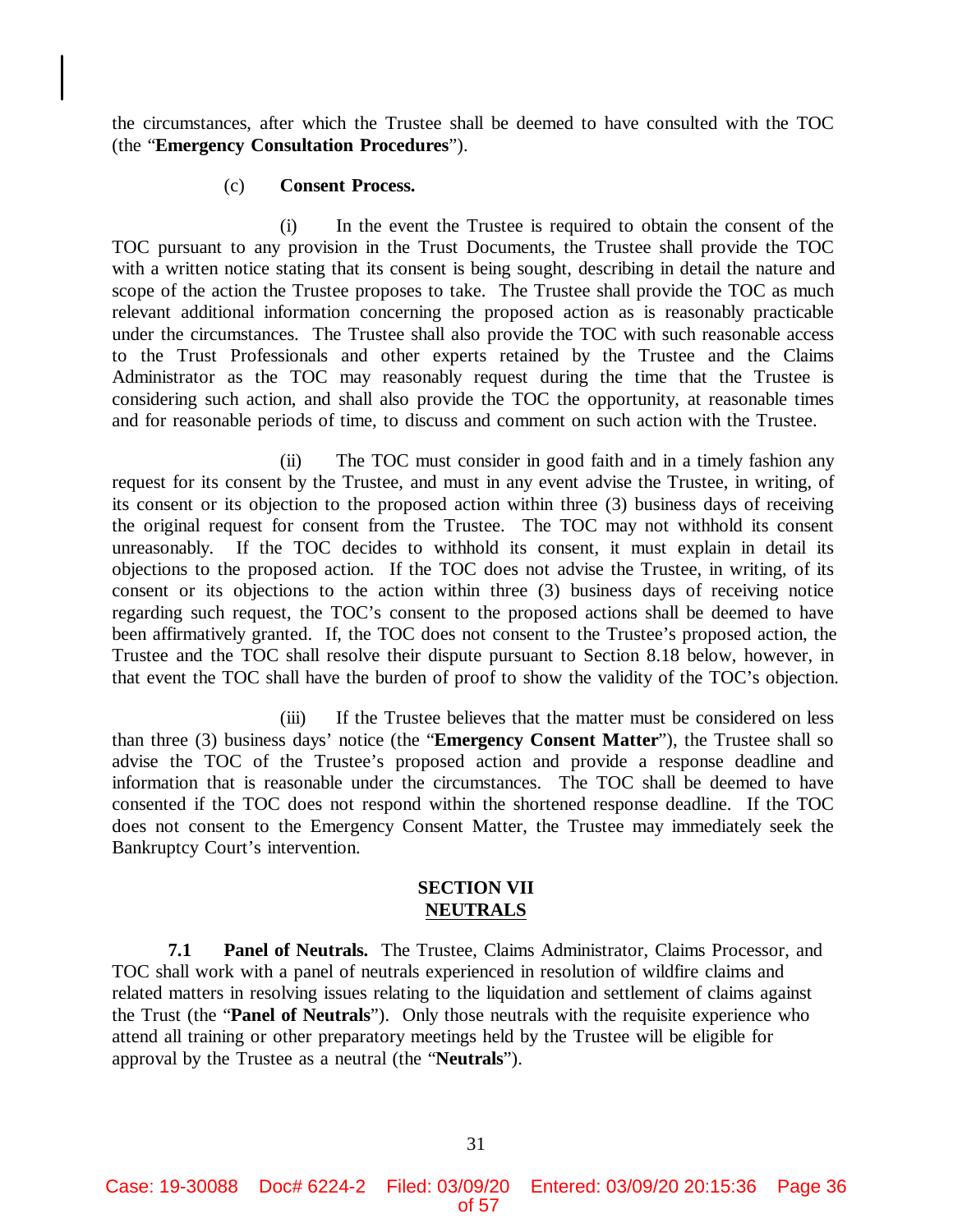**7.2 Duties of the Neutrals.** The duties of the Neutrals shall include: (a) assisting the Trustee and the Claims Administrator in liquidating and approving Fire Victim Claims pursuant to the CRP; (b) mediating and arbitrating disputed amounts of Approved Claims; (c) mediating and arbitrating disputes relating to attorneys' fees and costs; (d) mediating and arbitrating disputes between law firms relating to representation of Fire Victim Claimants; (e) recommending modifications of the CRP to the Trustee and the TOC; and (f) performing other services as directed by the Trustee and the Claims Administrator. No Neutral shall perform any of these duties if he or she has a conflict of interest with any of the parties unless the existence of the conflict is disclosed in writing and waived by the affected parties in writing.

**7.3 Random Assignment of Neutrals.** Neutrals shall be randomly assigned to resolve specific Fire Victim Claims or specific issues relating to specific Fire Victim Claims and general issues relating to all Fire Victim Claims or groups of Fire Victim Claims, and conduct mediations and/or arbitrations of specific Fire Victim Claims. Neither the Trustee nor the Claims Administrator shall have any power to assign any Fire Victim Claim to any Neutral.

**7.4 Meetings with Neutrals.** The Trustee shall hold meetings with the Neutrals, Claims Administrator, Claims Processor and TOC on such schedule as the Trustee deems appropriate in his sole discretion (either in person or via conference call) to discuss, refine, or devise methods of liquidating Fire Victim Claims in a fair, consistent, and equitable manner. The Trustee shall meet with some or all of the Neutrals at various times. At all such meetings the Trustee and the Claims Administrator shall serve as co-chairs of the meeting.

**7.5 Indemnification.** Without the need for further court approval, the Trust hereby indemnifies, holds harmless, and defends the Neutrals in the performance of their duties hereunder to the fullest extent that a trust is entitled to indemnify, hold harmless, and defend such persons against any and all liabilities, expenses, claims, damages, or losses (including attorney's fees and costs) incurred by them in the performance of their duties hereunder.

## **SECTION VIII GENERAL PROVISIONS**

**8.1 Irrevocability.** To the fullest extent permitted by applicable law, the Trust is irrevocable.

### **8.2 Term; Termination.**

(a) The term for which the Trust is to exist shall commence on the date of the filing of the Certificate of Trust and shall terminate pursuant to the following provisions.

(b) The Trust shall automatically dissolve on the date (the "**Trust Termination Date**") ninety (90) days after the first to occur of the following events:

(i) the date on which the Bankruptcy Court approves dissolution of the Trust because (1) all Claims duly filed with the Trust have been liquidated, approved or disallowed, accepted, and paid to the extent possible based upon funds available through the Plan and as provided in this Trust Agreement and the CRP or have been disallowed by a final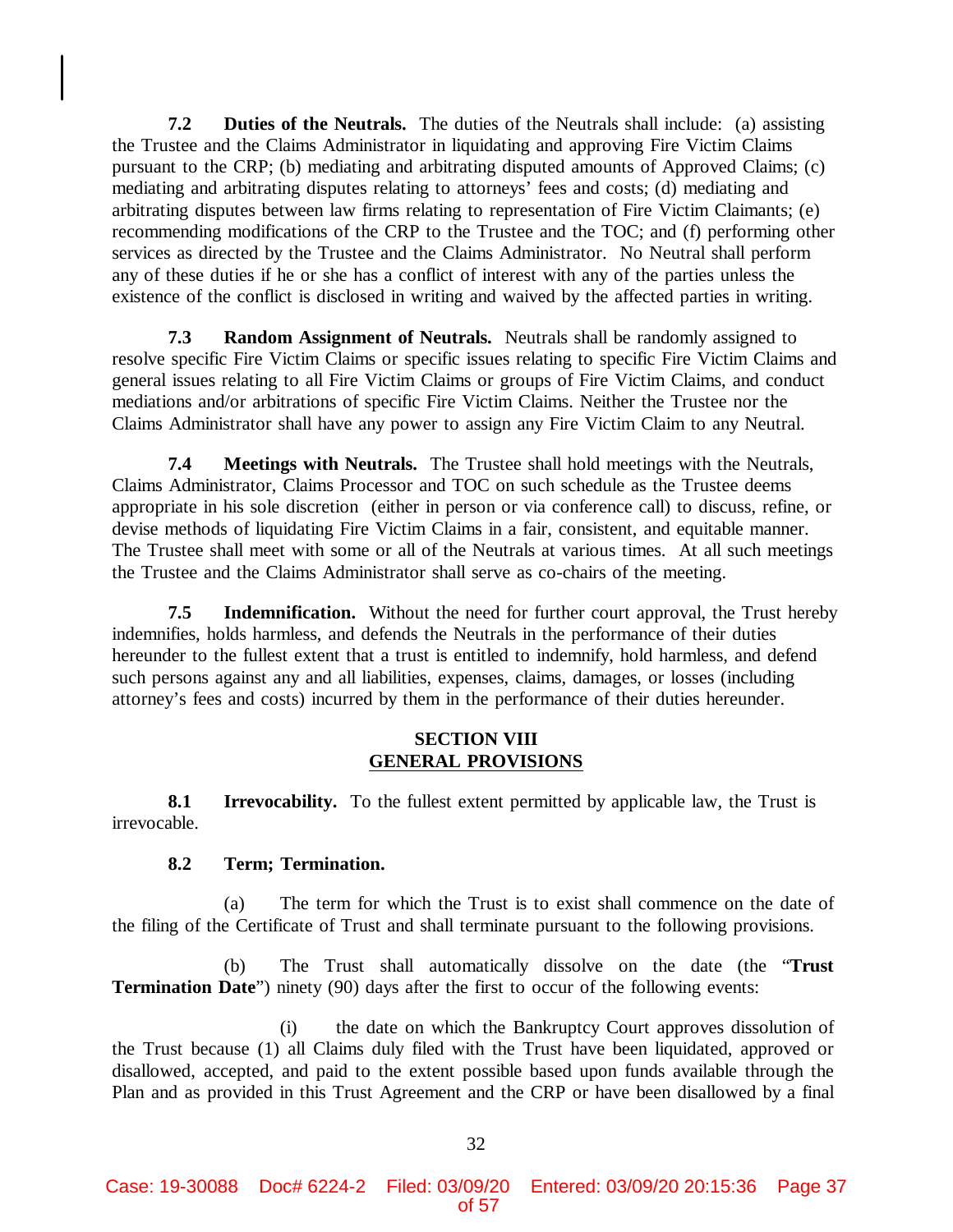non-appealable order, (2) all known claims against third parties have been pursued and all reasonably expected recoveries from those claims have been collected, and (3) a final accounting has been filed with and approved by the Bankruptcy Court; or

(ii) to the extent that any rule against perpetuities shall be deemed applicable to the Trust, the date on which twenty-one (21) years less ninety-one (91) days pass after the death of the last survivor of all of the descendants of the late Joseph P. Kennedy, Sr., father of the late President John F. Kennedy, living on the date hereof.

(c) On the Trust Termination Date or as soon as reasonably practicable thereafter, after the wind-up of the Trust's affairs by the Trustee and payment of all of the Trust's liabilities have been provided for as required by applicable law, all monies remaining in the Trust estate shall be distributed to the Fire Victims on a *pro rata* basis according to the percentage value of each Approved Claim relative to the total amount of Approved Claims, provided, however, that, notwithstanding any provision in the Trust Documents to the contrary, no payment in the aggregate of less than twenty-five dollars (\$25.00) in Cash shall be made to any Beneficial Owner on account of any Approved Claim.

(d) Following the dissolution and distribution of the assets of the Trust, the Trust shall terminate, and the Trustee (acting alone) shall perform all acts and duties necessary to complete the termination and winding up of the affairs of the Trust and shall execute and cause a Certificate of Cancellation of the Certificate of Trust of the PG&E Fire Victim Trust to be filed in accordance with the Act. Notwithstanding anything to the contrary contained in this Trust Agreement, the existence of the PG&E Fire Victim Trust as a separate legal entity shall continue until the filing of such Certificate of Cancellation. The Trustee shall provide to the Delaware Trustee a certified copy of the Certificate of Cancellation within a reasonable time after the filing of such Certificate of Cancellation. The Certificate of Cancellation need not be signed by the Delaware Trustee.

**8.3 Amendments.** Any modification or amendment made pursuant to this Section 8.3 must be done in writing. Notwithstanding anything contained in this Trust Agreement or the CRP to the contrary, neither this Trust Agreement, the CRP, nor any document annexed to the foregoing shall be modified or amended in any way that could jeopardize, impair, or modify (i) the applicability of section 105 of the Bankruptcy Code to the Plan and the Confirmation Order, (ii) the efficacy or enforceability of the Channeling Injunction or any other injunction or release issued or granted in connection with the Plan, (iii) the Trust's qualified settlement fund status under the QSF Regulations, or (iv) the rights, duties, liabilities and obligations of the Delaware Trustee without the written consent of the Delaware Trustee. Further, without the written consent of the TOC there shall be no modification of (i) Section 5.7 hereof or any rights, benefits or protections provided to the Trust Indemnified Parties, or (ii) the terms of the Claimant Release or the obligation of the Trust to obtain a properly executed Claimant Release as a pre-condition to a claimant receiving a distribution from the Trust.

#### **8.4 Meetings.**

(a) The Trustee and the Claims Administrator will hold regularly scheduled, periodic meetings with the TOC, either in person or via telephone or videoconference, which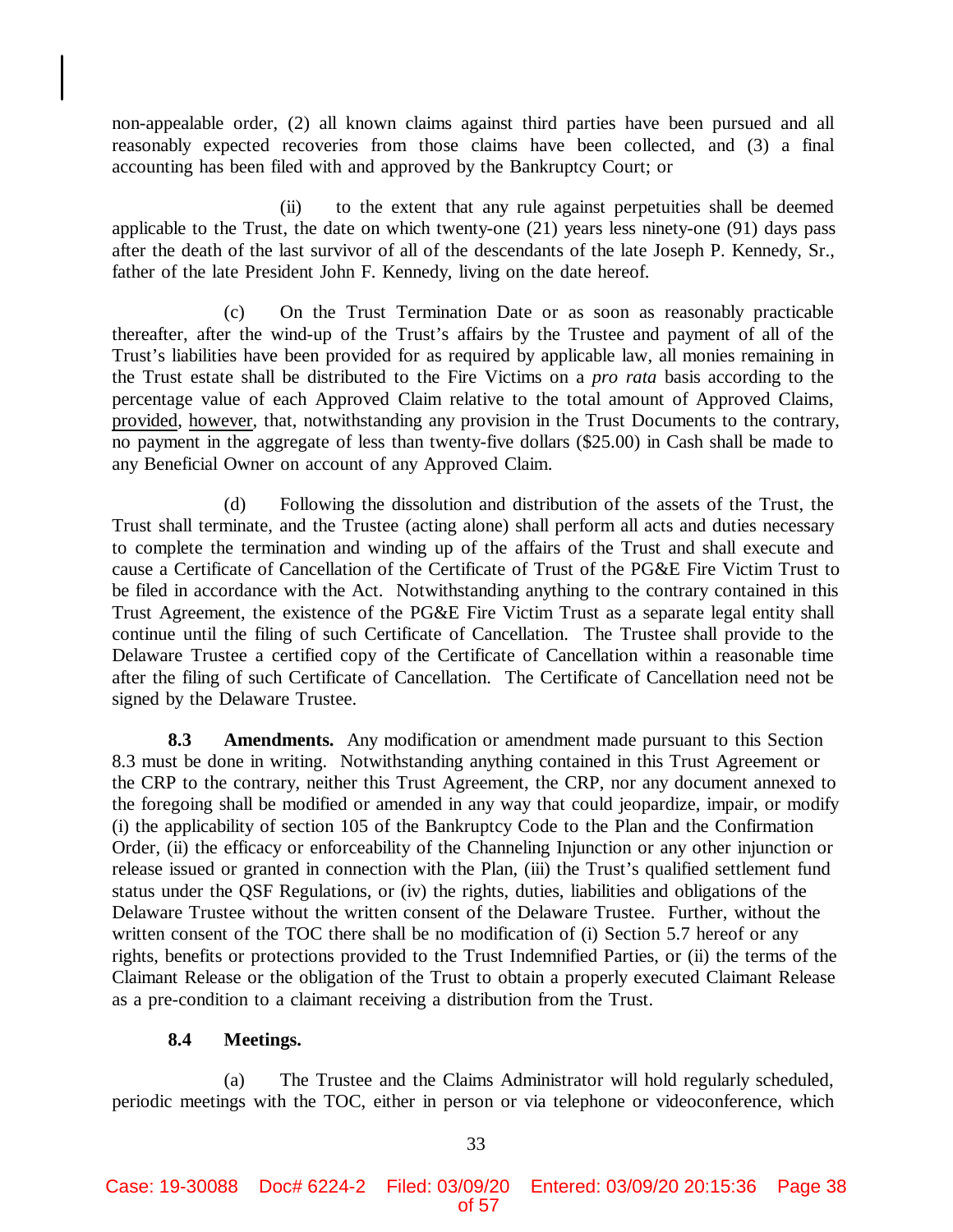shall occur at least quarterly. The Delaware Trustee shall not be required nor permitted to attend such meetings.

(b) The TOC shall meet as needed, either in person or via telephone or videoconference. The Trustee may participate in such meeting as requested by the TOC. Minutes will be maintained at meetings of the TOC and the TOC shall provide such minutes to the Trustee within ten (10) days following such meeting.

**8.5 Severability.** Should any provision in this Trust Agreement be determined to be unenforceable, such determination shall in no way limit or affect the enforceability and operative effect of any and all other provisions of this Trust Agreement.

### **8.6 Notices.**

(a) Notices to persons asserting claims shall be given by e-mail as provided on such person's claim form submitted to the Trust with respect to his or her Fire Victim Claim.

(b) Any notices or other communications required or permitted hereunder to the following parties shall be in writing and delivered at the addresses designated below, or sent by email or facsimile pursuant to the instructions listed below, or mailed by first class mail, postage prepaid, addressed as follows, or to such other address or addresses as may hereafter be furnished in writing to each of the other parties listed below in compliance with the terms hereof.

To the Trustee:

[TBD]

To the Claims Administrator:

#### [TBD]

To the Claims Processor:

[TBD]

To the TOC:

#### [TBD]

To the Debtors:

[TBD]

With a copy (which shall not constitute notice) to:

#### [TBD]

Case: 19-30088 Doc# 6224-2 Filed: 03/09/20 Entered: 03/09/20 20:15:36 Page 39 of 57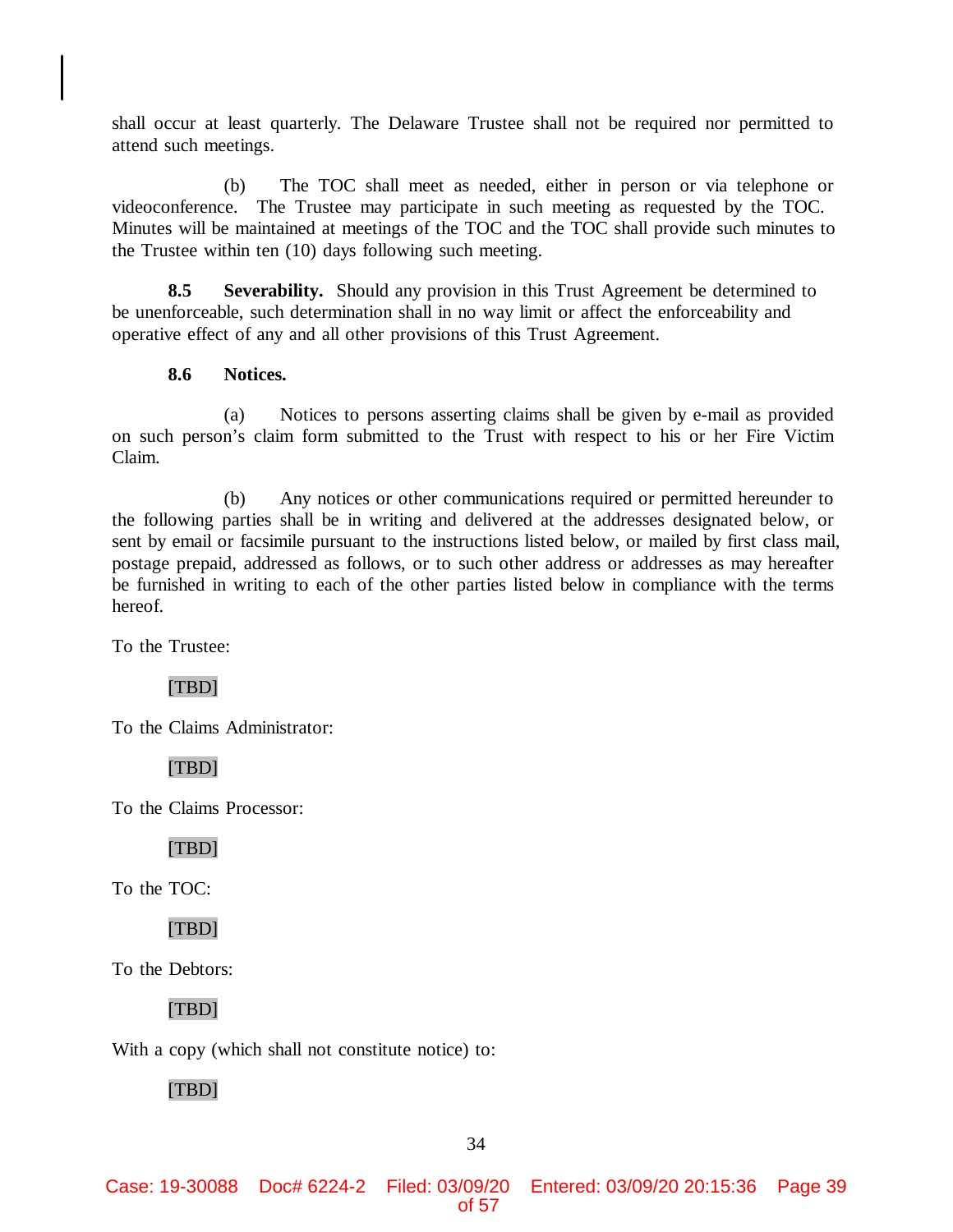(c) All such notices and communications shall be sent by First Class Mail, fax, or email. If mailed, the notices shall be effective when physically delivered at the designated addresses. If sent by fax or email, the notices shall be effective upon transmission.

**8.7 Successors and Assigns.** The provisions of this Trust Agreement shall be binding upon and inure to the benefit of the Trust, the Trustee, the TOC, and their respective successors and assigns, except that none of such persons may assign or otherwise transfer any of its rights or obligations, if any, under this Trust Agreement except, in the case of the Trust and the Trustee, as contemplated by Section 2.1 above, and in the case of the Delaware Trustee, as contemplated by section 5.11.

**8.8 Limitation on Claim Interests for Securities Laws Purposes.** Fire Victim Claims, and any interests therein (a) shall not be assigned, conveyed, hypothecated, pledged, or otherwise transferred, voluntarily or involuntarily, directly or indirectly, except by will or under the laws of descent and distribution; (b) shall not be evidenced by a certificate or other instrument; (c) shall not possess any voting rights; and (d) shall not be entitled to receive any dividends or interest.

**8.9 Evidence of Beneficial Interests.** Ownership of a beneficial interest in the Trust Assets by the Trust Beneficiaries shall not be evidenced by any certificate, security or receipt or in any other form or manner whatsoever, except as maintained on the books and records of the Trust by the Trustee.

**8.10 Exemption from Registration.** The Parties hereto intend that the rights of the Trust Beneficiaries arising under this Trust Agreement shall not be "securities" under applicable laws, but none of the Parties hereto represent or warrant that such rights shall not be securities or shall be entitled to exemption from registration under applicable securities laws. If it should be determined that any such interests constitute "securities," the Parties hereto intend that the exemption provisions of section 1145 of the Bankruptcy Code will be satisfied and the offer and sale under the Plan of the Trust Interests will be exempt from registration under the Securities Act, all rules and regulations promulgated thereunder, and all applicable state and local securities laws and regulations.

**8.11 Transfer and Exchange.** The beneficial interests held by Trust Beneficiaries are not negotiable and shall be non-transferable other than if transferred by will, intestate succession, or otherwise by operation of law, and shall be subject to certain other restrictions. Moreover, any and all Trust Interests shall not be listed for trading on any national securities exchange and the Trustee shall not take any action the purpose of which is, or which would be in support of, the establishment of an active trading market in the Trust Interests. No voluntary transfer of a beneficial interest in the Trust shall be effective or binding upon the Trust or the Trustee for any purpose. In the case of a deceased individual Beneficial Owner, his or her executor or administrator shall provide written notice to the Trustee and deliver to the Trustee such documentation necessary to evidence the transfer by operation of law and identify the proper Person to succeed to such decedent's interests. The Trustee may fully rely on any such evidence provided by a purported executor or administrator and shall have no duty to investigate.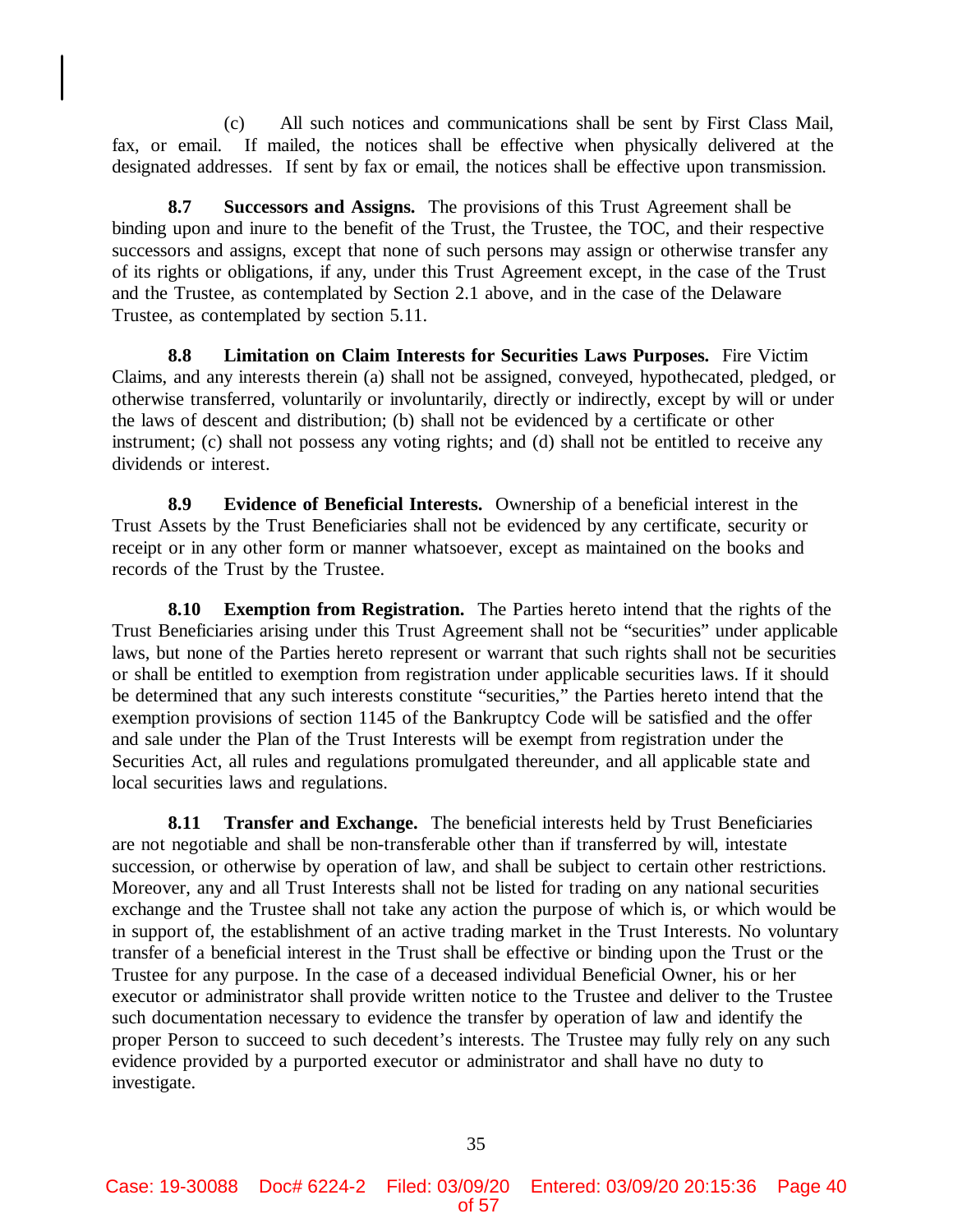**8.12 Change of Address.** A Beneficial Owner may, after the Effective Date, select an alternative distribution address or provide wire transfer instructions for any distribution by providing notice to the Trustee (or to another Person as directed by the Trustee) including such address or instructions. Such notification will be effective only upon receipt by the Trustee or other Person in accordance with this Section 8.12. Absent receipt of such notice, the Trustee shall not recognize any such change of distribution address.

**8.13 Entire Agreement; No Waiver.** The entire agreement of the parties relating to the subject matter of this Trust Agreement is contained herein and in the documents referred to herein, and this Trust Agreement and such documents supersede any prior oral or written agreements concerning the subject matter hereof. No failure to exercise or delay in exercising any right, power or privilege hereunder shall operate as a waiver thereof, nor shall any single or partial exercise of any right, power or privilege hereunder preclude any further exercise thereof or of any other right, power, or privilege. The rights and remedies herein provided are cumulative and are not exclusive of rights under law or in equity.

**8.14 Headings.** The headings used in this Trust Agreement are inserted for convenience only and do not in any manner affect the construction of the provisions of this Trust Agreement.

**8.15 Compliance with Laws.** Any and all distributions of Trust Assets shall be in compliance with applicable laws, including applicable federal and state tax and securities laws*.*

**8.16 Governing Law.** The validity and construction of this Trust Agreement and all amendments hereto and thereto shall be governed by the laws of the State of Delaware, and the rights of all parties hereto and the effect of every provision hereof shall be subject to and construed according to the laws of the State of Delaware without regard to the conflicts of law provisions thereof which would purport to apply the law of any other jurisdiction; provided, however, that the laws of the State of California shall govern: (x) any issue of privilege between any holder of a Fire Victim Claim and his or her counsel; and (y) any issue of privilege between the Trust, the Trustee, and their professionals; provided, further, and for the avoidance of doubt, that all Fire Victim Claims administered under the CRP and this Trust Agreement shall be evaluated under the laws of the State of California; provided, further, that the parties hereto intend that the provisions hereof shall control and there shall not be applicable to the Trust, the Trustee, the Delaware Trustee, the Claims Administrator, the TOC, or this Trust Agreement, any provision of the laws (statutory or common) of the State of Delaware pertaining to trusts that relate to or regulate in a manner inconsistent with the terms hereof: (a) the filing with any court or governmental body or agency of trustee accounts or schedules of trustee fees and charges, (b) affirmative requirements to post bonds for trustees, officers, agents, or employees of a trust, (c) the necessity for obtaining court or other governmental approval concerning the acquisition, holding, or disposition of real or personal property, (d) fees or other sums payable to trustees, officers, agents, or employees of a trust, (e) the allocation of receipts and expenditures to income or principal, (f) restrictions or limitations on the permissible nature, amount or concentration of trust investments or requirements relating to the titling, storage, or other manner of holding of trust assets, (g) the existence of rights or interests (beneficial or otherwise) in trust assets, (h) the ability of beneficial owners or other persons to terminate or dissolve a trust, or (i) the establishment of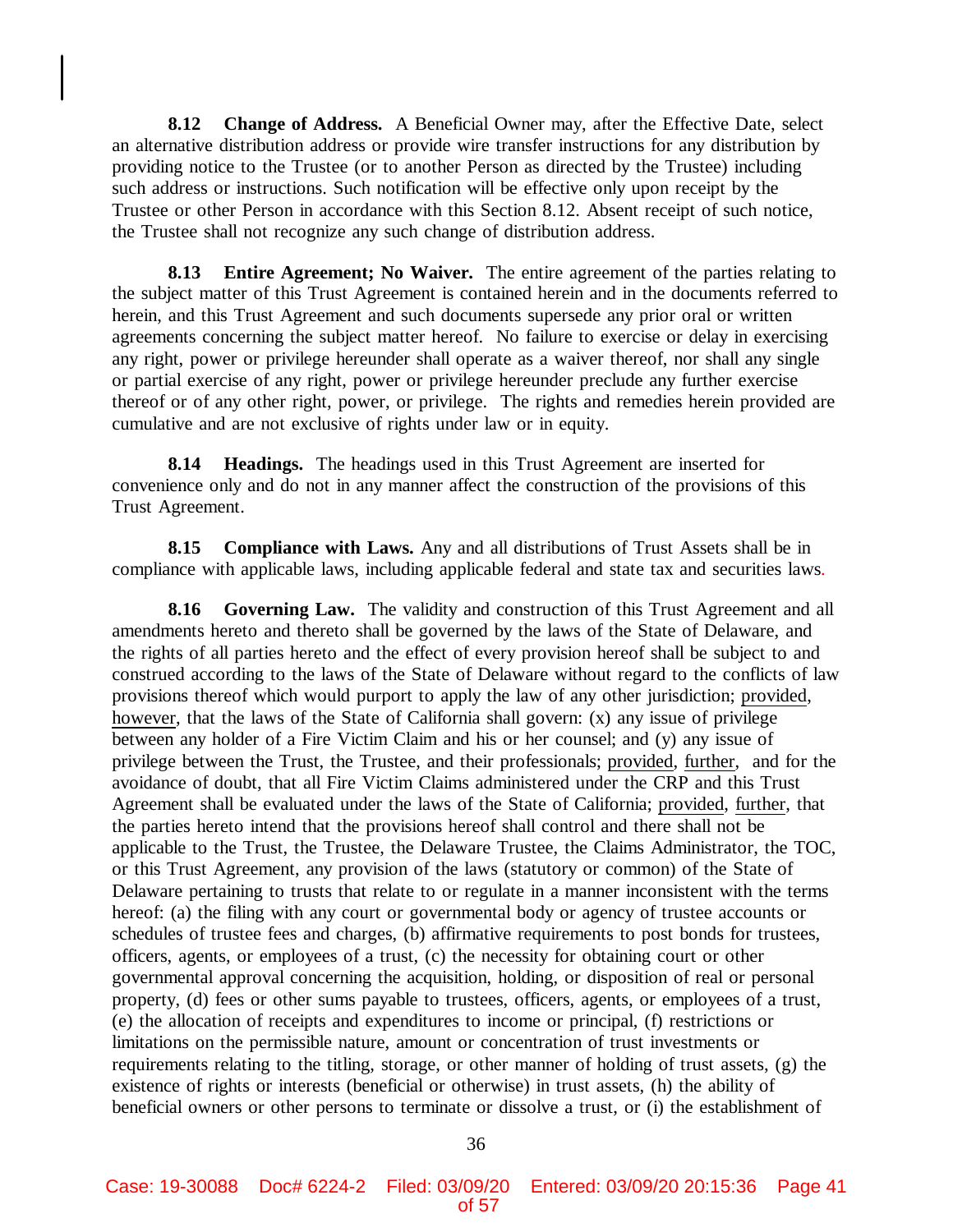fiduciary or other standards or responsibilities or limitations on the acts or powers of trustees or beneficial owners that are inconsistent with the limitations on liability or authorities and powers of the Trustee, the Delaware Trustee, the Claims Administrator, or the TOC, as set forth or referenced in this Trust Agreement. Section 3540 of Title 12 of the Delaware Code shall not apply to the Trust.

**8.17 Settlors' Representative and Cooperation.** The Debtors are hereby irrevocably designated as the Settlors and are hereby authorized to take any action required of the Settlors by the Trustee in connection with this Trust Agreement. The Reorganized Debtors agree to cooperate in implementing the goals and objectives of this Trust Agreement.

**8.18 Dispute Resolution.** Any disputes that arise under this Trust Agreement or under the CRP among the parties hereto shall be resolved by an alternative dispute resolution (the "**ADR**") process mutually agreeable to the parties involved. The parties involved agree to meet and confer in good faith in an effort to agree upon a mutually acceptable ADR process. Any party to the ADR process that is dissatisfied with the final outcome of the ADR process may apply to the Bankruptcy Court, and after the close of the Debtors' chapter 11 cases, the District Court, for a judicial determination of the matter, which shall be final. Any review conducted by the Bankruptcy Court (or District Court, as applicable) shall be de novo. In any case, if the dispute arose pursuant to the consent provision set forth in Section 6.7, the burden of proof shall be on the party or parties who withheld consent to show by a preponderance of the evidence that consent was not unreasonably withheld. If after thirty (30) days following notification to all involved parties that there is a matter in dispute, an ADR process has not been agreed upon by the parties or the dispute has not been resolved by an ADR process, the parties are relieved of the requirement to pursue ADR prior to application to the Bankruptcy Court (or District Court, as applicable). If the Trustee determines that the matter in dispute is exigent and cannot await the completion of the ADR process, the Trustee shall have the discretion to elect out of the ADR process at any stage of the process and seek resolution of the dispute in the Court of Exclusive Jurisdiction.

**8.19 Enforcement and Administration.** The provisions of this Trust Agreement, the CRP, and the other Trust Documents shall be enforced by the Court of Exclusive Jurisdiction. The parties also acknowledge and agree that the Court of Exclusive Jurisdiction (1) shall have exclusive continuing jurisdiction over the settlement of accounts of the Trustee, those matters set forth in Section 1.6 above, and the determination that the Trust is terminated pursuant to Section 8.2 above, and (2) shall have exclusive continuing jurisdiction over all other matters relating to the Trust and its administration.

**8.20 Joinder.** The Trustee, the Delaware Trustee, the Claims Administrator, [the Special Master] and each member of the TOC shall execute this Trust Agreement (or a Joinder hereto, as applicable) thereby acknowledging their respective obligations and rights created by the Trust, and agreeing to perform the duties set forth in the Trust Agreement.

**8.21 Capitalized Terms.** All capitalized terms not otherwise defined herein shall have their respective meanings as set forth in the Plan, and such definitions are incorporated herein by reference. All capitalized terms not defined herein or defined in the Plan, but defined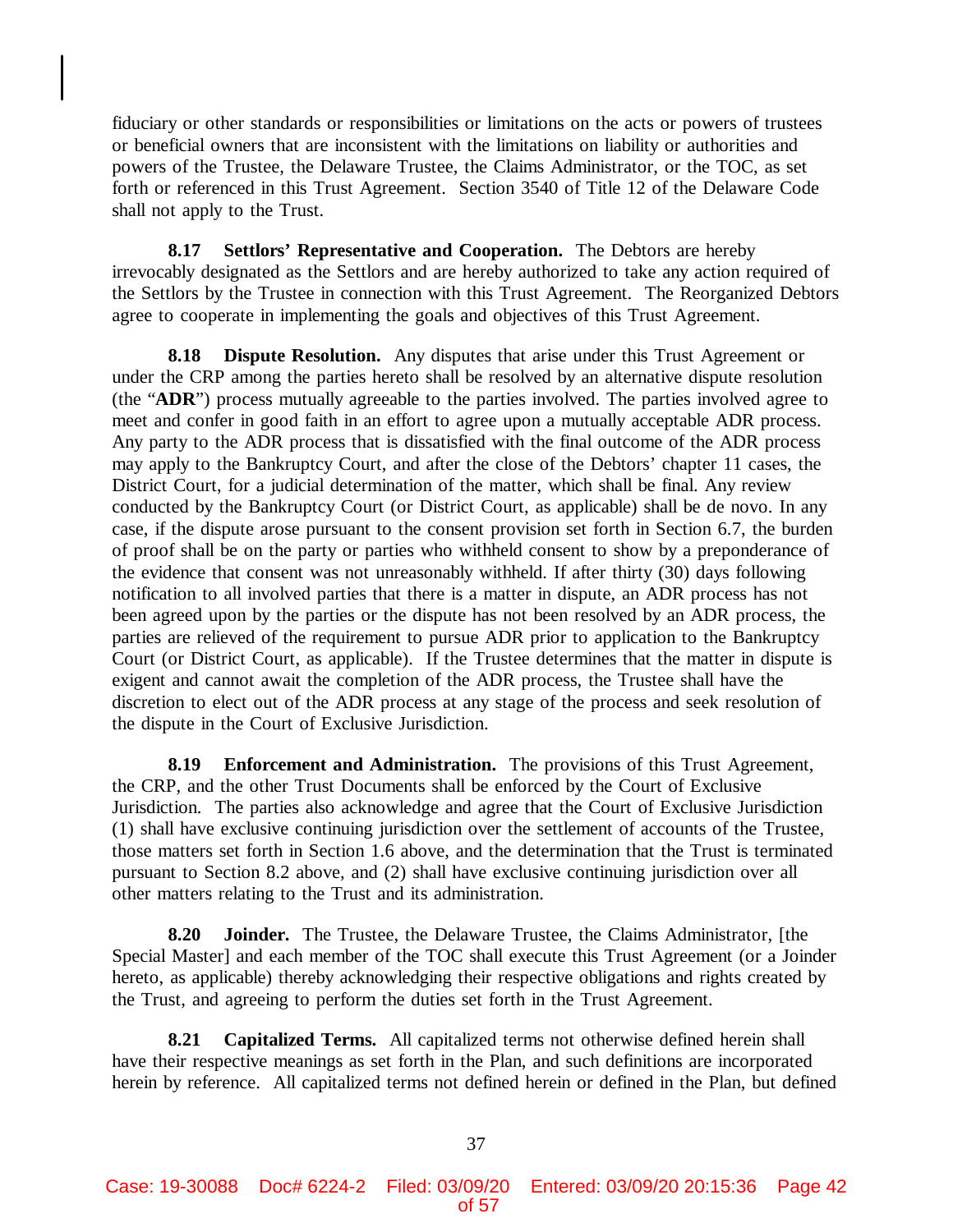in the Bankruptcy Code or Rules, shall have the meanings ascribed to them by the Bankruptcy Code and Rules, and such definitions are incorporated herein by reference.

**8.22 Effectiveness.** This Trust Agreement shall not become effective until it has been executed and delivered by all the parties hereto.

**8.23 Counterpart Signatures.** This Trust Agreement may be executed in any number of counterparts, each of which shall constitute an original, but such counterparts shall together constitute but one and the same instrument. Delivery of a counterpart hereof by facsimile or email transmission of a PDF file shall be effective as delivery of a manually executed counterpart hereof.

IN WITNESS WHEREOF, the parties have executed this Trust Agreement as of the date first set forth above to be effective as of the Effective Date.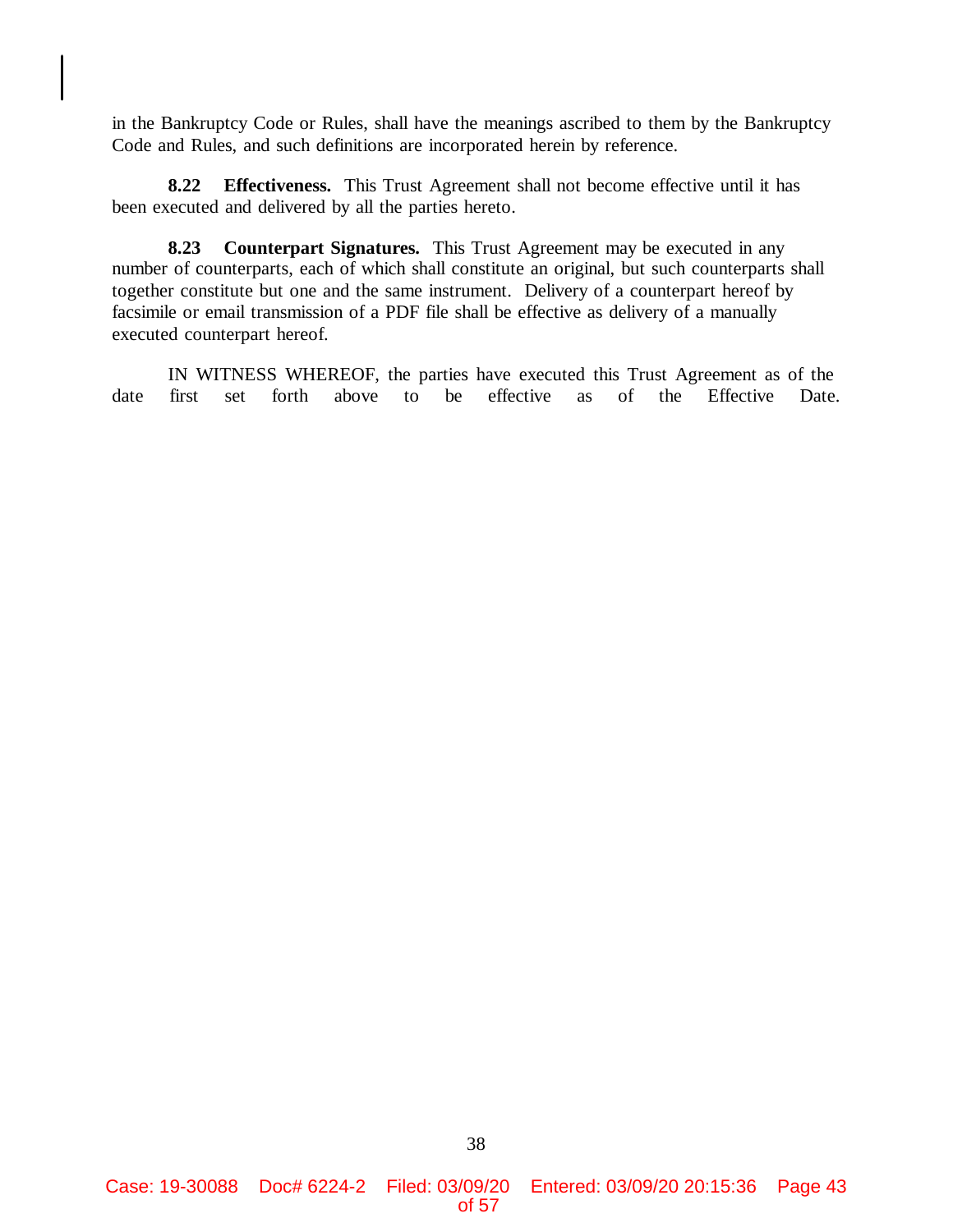# **[SIGNATORY NAME]**

By: Title:

Date:

## **[SIGNATORY NAME]**

Title:

Date:

# **[SIGNATORY NAME]**

By:

Title:

Date:

## **[SIGNATORY NAME]**

By:

Title:

Date:

## **[SIGNATORY NAME]**

By: The contract of the contract of the contract of the contract of the contract of the contract of the contract of the contract of the contract of the contract of the contract of the contract of the contract of the contra

Title: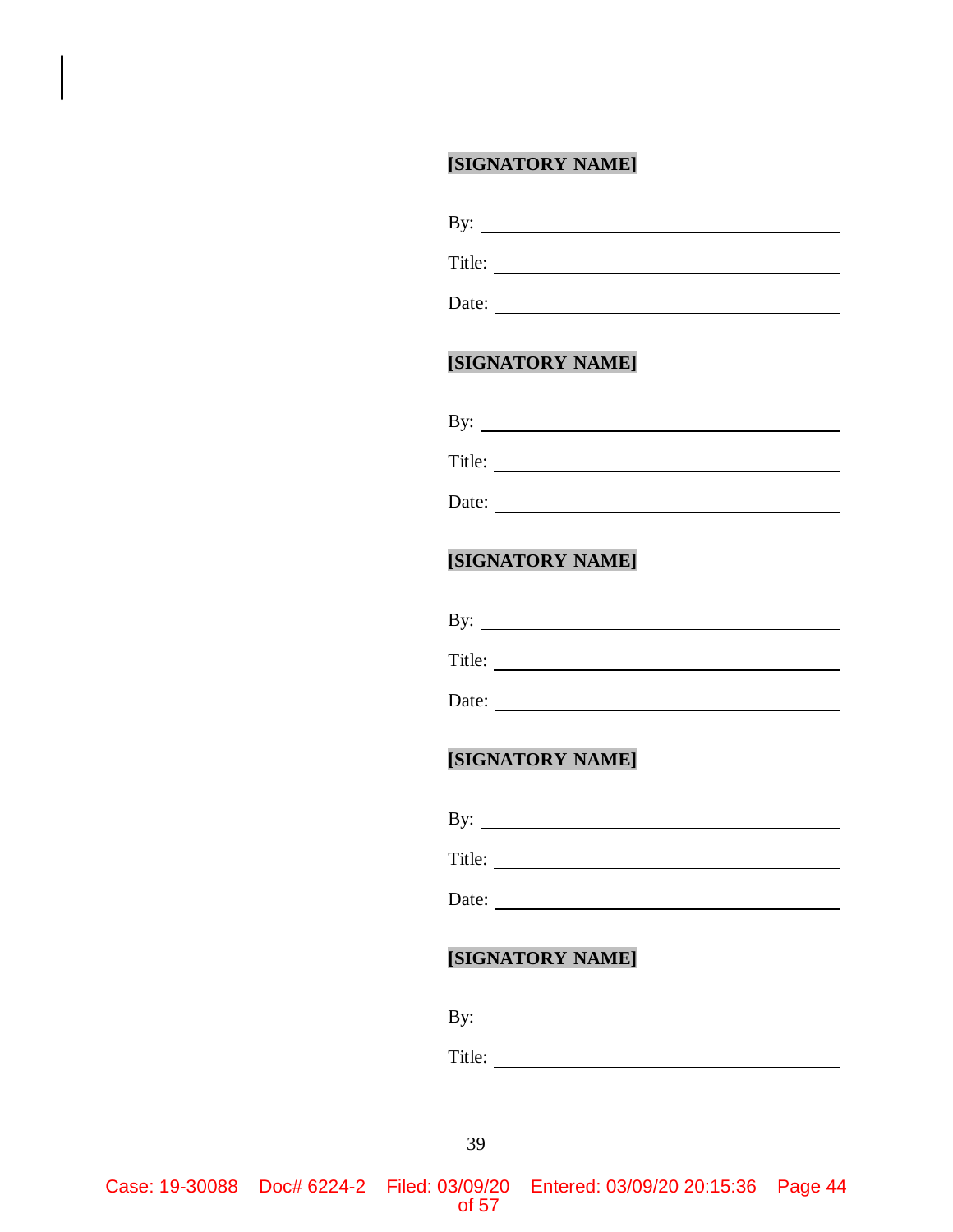*[Signature page to PG&E Fire Victim Trust Agreement dated* [●]*, 2020*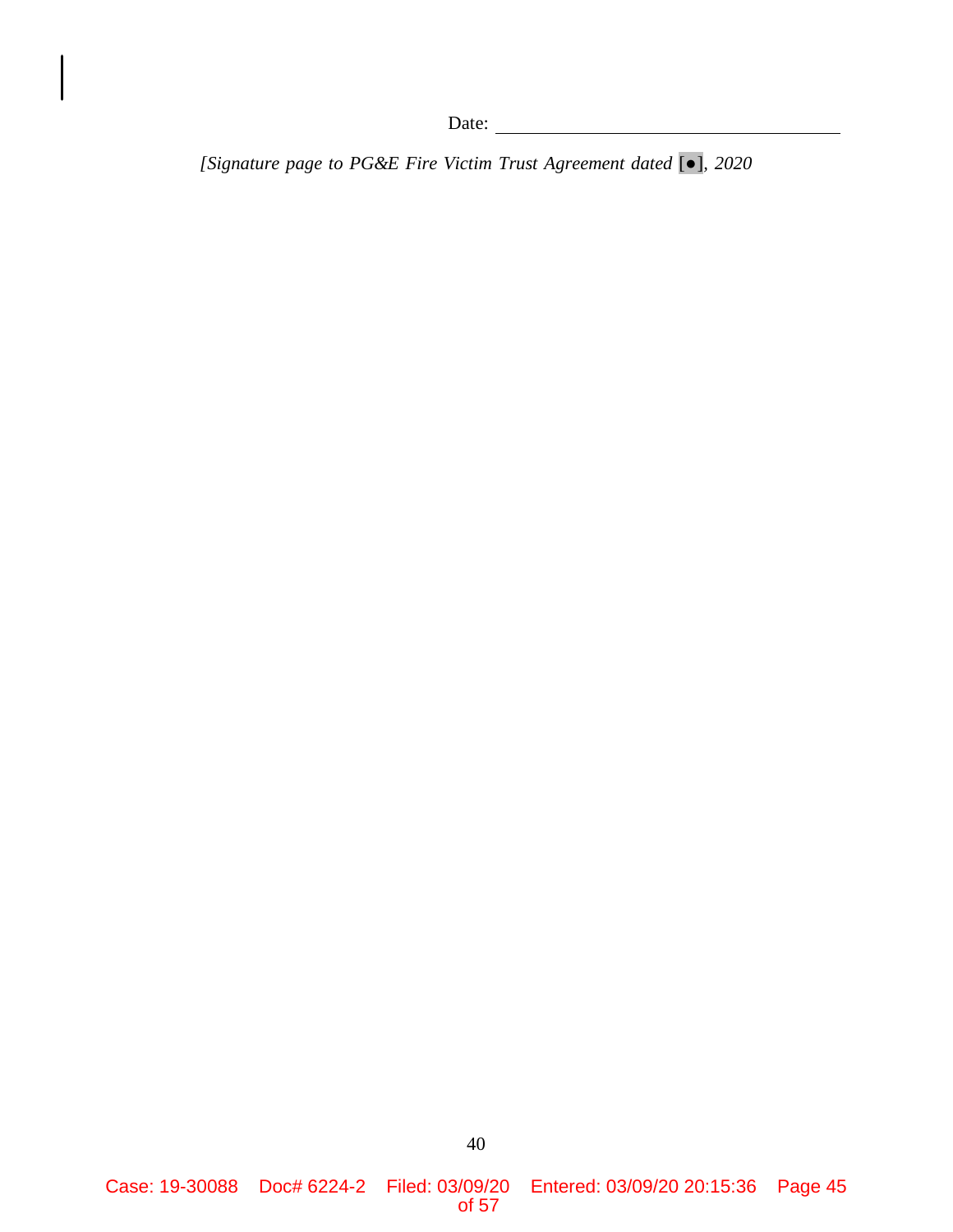# **[SIGNATORY NAME]**

By: Title:

Date:

# **[SIGNATORY NAME]**

| By:    |  |
|--------|--|
| Title: |  |
| Date:  |  |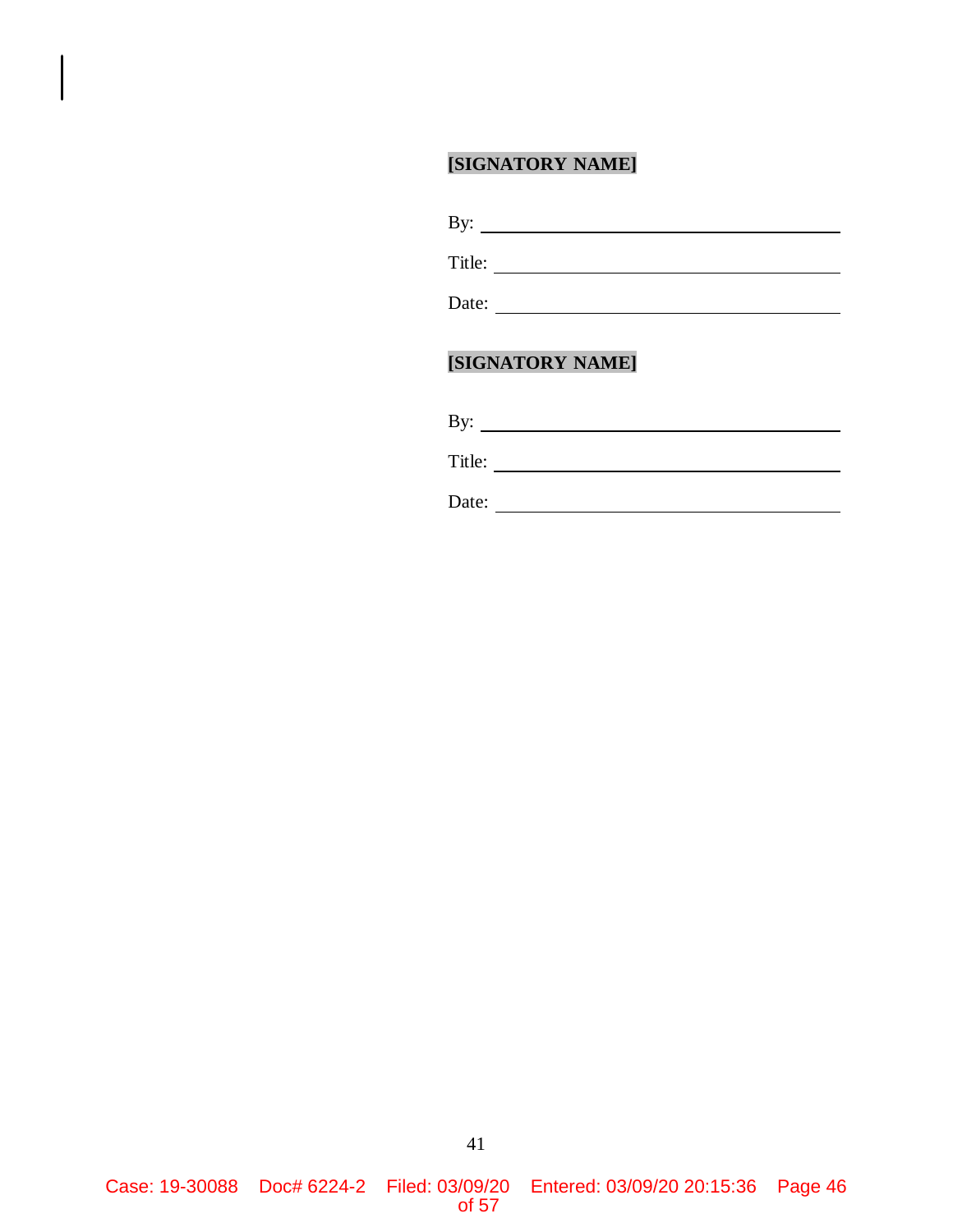*[Signature page to PG&E Fire Victim Trust Agreement dated* [●]*, 2020*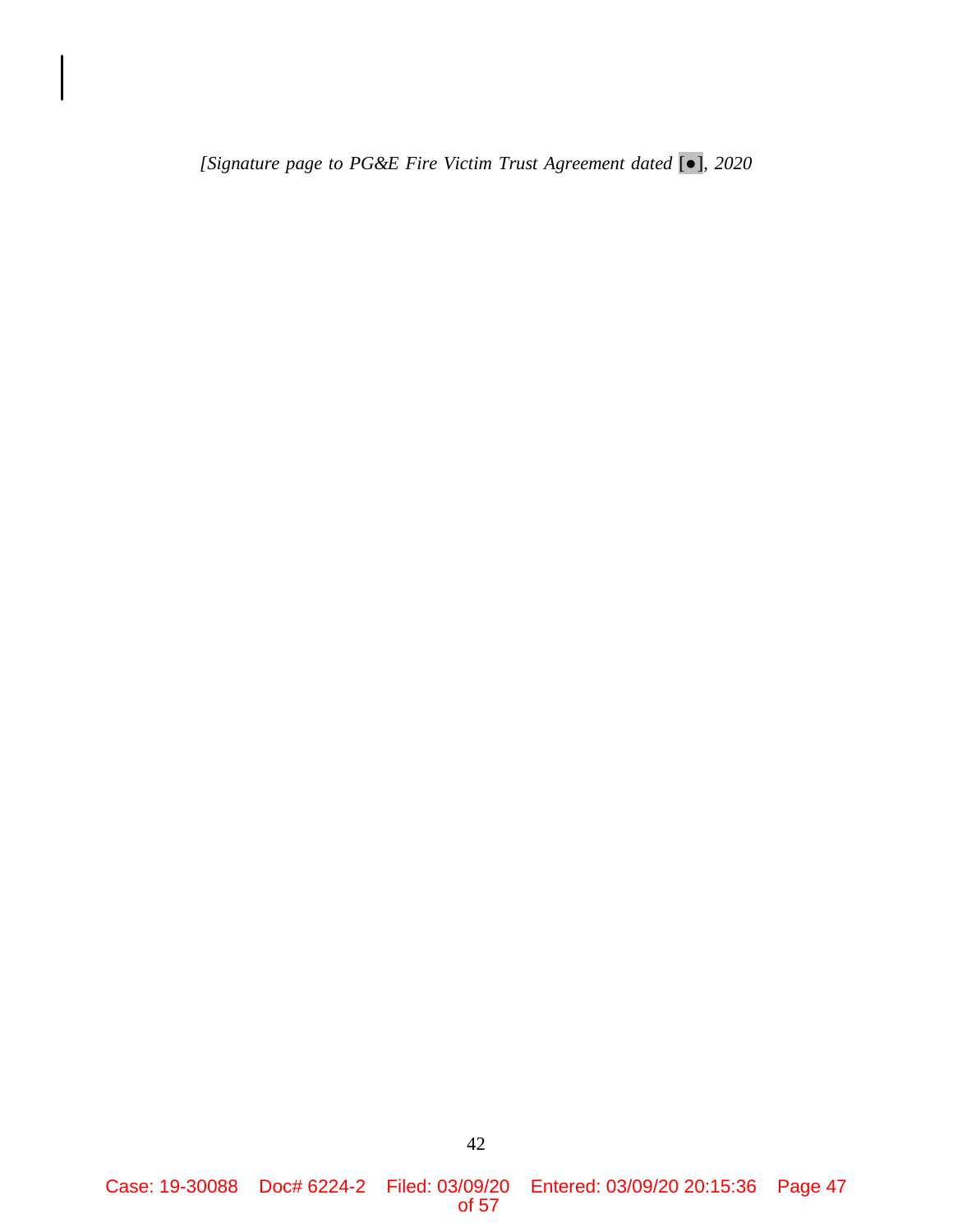## **2015, 2017, AND 2018 WILDFIRES**

The Trust is established to administer Claims related to the following Fires:

- (a) Butte Fire (2015)
- (b) North Bay Wildfires (2017)
	- A. 37
	- B. Adobe
	- C. Atlas
	- D. Blue
	- E. Cascade
	- F. Cherokee
	- G. Honey
	- H. LaPorte
	- I. Lobo
	- J. Maacama / Youngs
	- K. McCourtney
	- L. Norrbom
	- M. Nuns
	- N. Partrick
	- O. Pocket
	- P. Point
	- Q. Pressley
	- R. Pythian / Oakmont
	- S. Redwood / Potter Valley
	- T. Sullivan
	- U. Sulphur
	- V. Tubbs
- (c) Camp Fire (2018)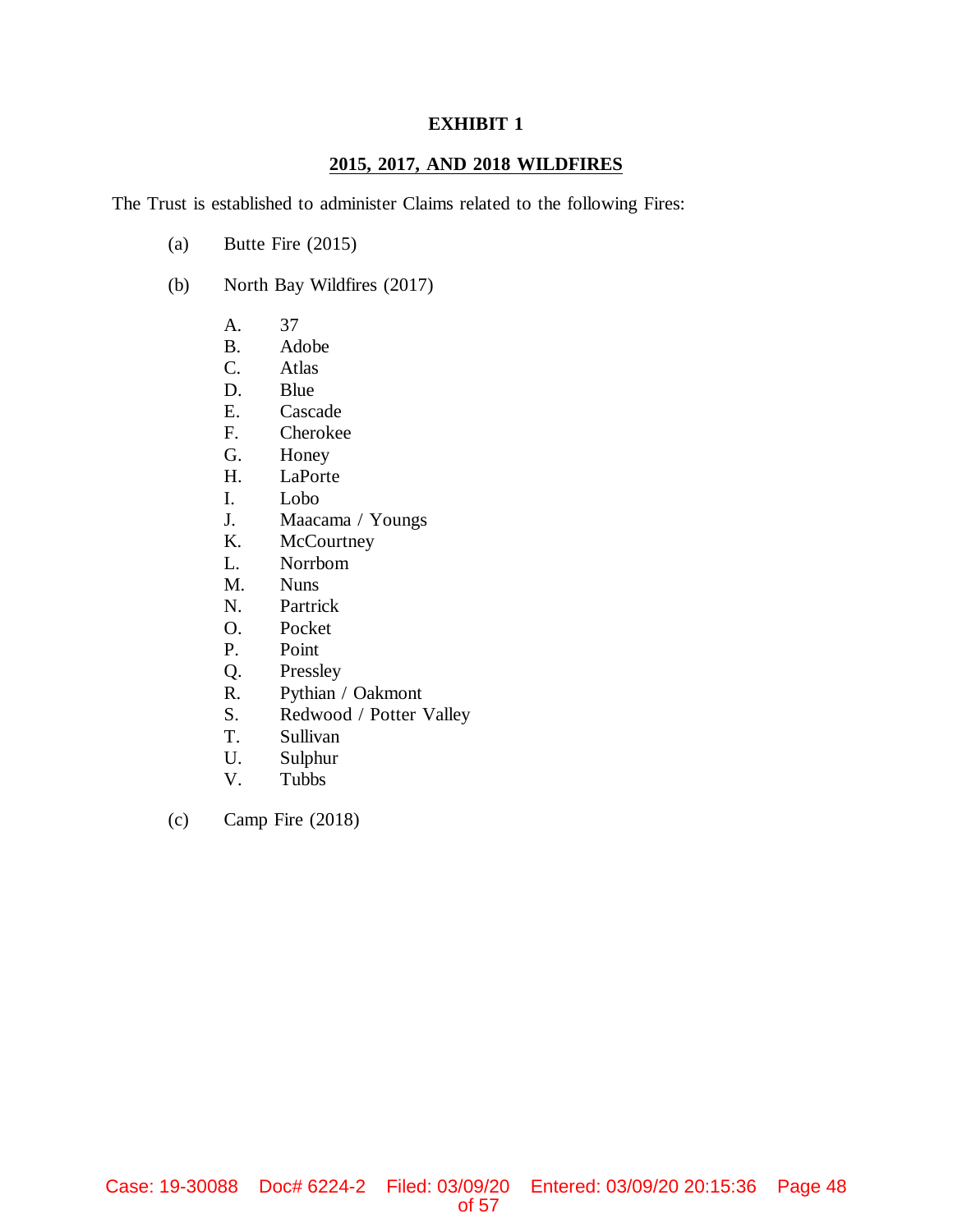# **FIRE VICTIM CLAIMS RESOLUTION PROCEDURES**

# RESERVED FOR DISCUSSION WITH TRUSTEE AND CLAIMS ADMINISTRATOR

Case: 19-30088 Doc# 6224-2 Filed: 03/09/20 Entered: 03/09/20 20:15:36 Page 49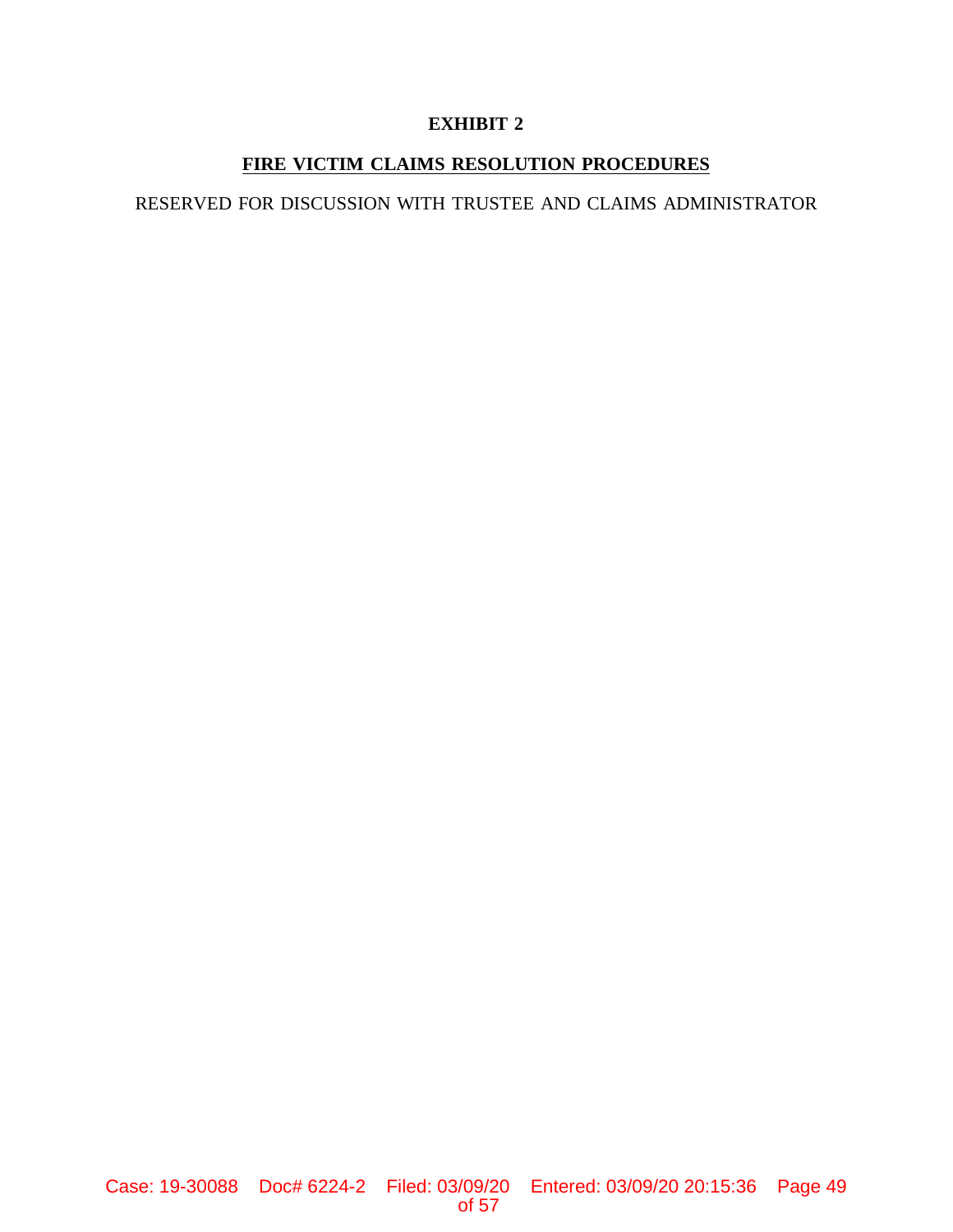## **FORM OF CERTIFICATE OF TRUST**

## **OF THE**

## **PG&E FIRE VICTIM TRUST**

This Certificate of Trust of the **PG&E FIRE VICTIM TRUST** (the "*Trust*") is being duly executed and filed by the undersigned trustees of the Trust, to form a statutory trust under the Delaware Statutory Trust Act (12 Del. Code § 3801 *et seq.*) (the "*Act*").

1. **Name.** The name of the statutory trust formed hereby is:

### **PG&E Fire Victim Trust**

2. **Delaware Trustee.** The name and business address of the Delaware Trustee of the Trust in the State of Delaware is:

 $[$ 

3. **Effective Date.** This Certificate of Trust shall be effective upon filing.

**IN WITNESS WHEREOF,** the undersigned, being all of the trustees of the Trust, have duly executed this Certificate of Trust in accordance with Section 3811(a) of the Act.

| <b>TRUSTEE:</b>                                                                 | <b>DELAWARE TRUSTEE:</b> |
|---------------------------------------------------------------------------------|--------------------------|
| Hon. John K. Trotter (Ret.), in his capacity as<br>Trustee and not individually | By:<br>Name:<br>Title    |

Case: 19-30088 Doc# 6224-2 Filed: 03/09/20 Entered: 03/09/20 20:15:36 Page 50 of 57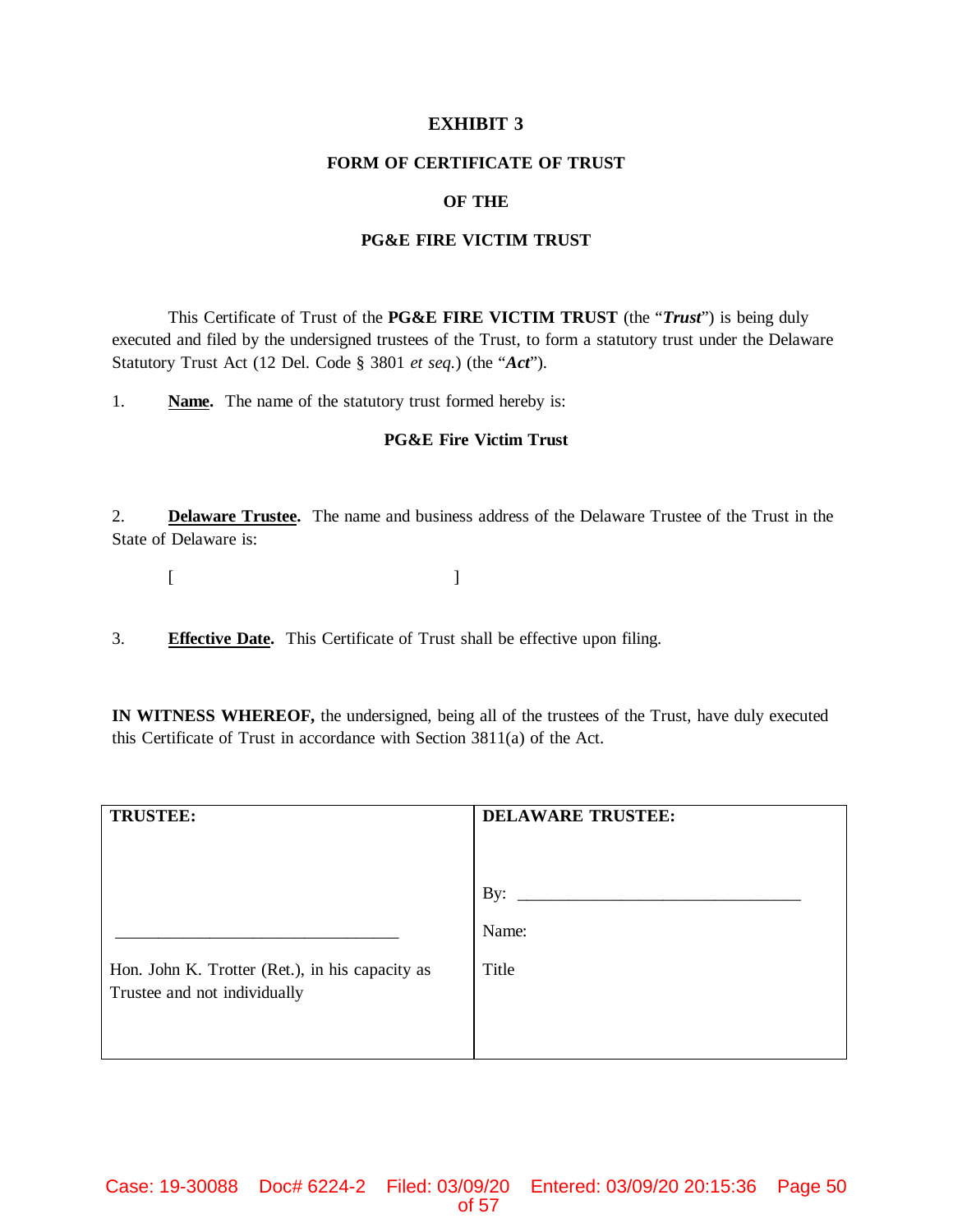# **SETTLEMENT AGREEMENT, GENERAL RELEASE, AND ASSIGNMENT**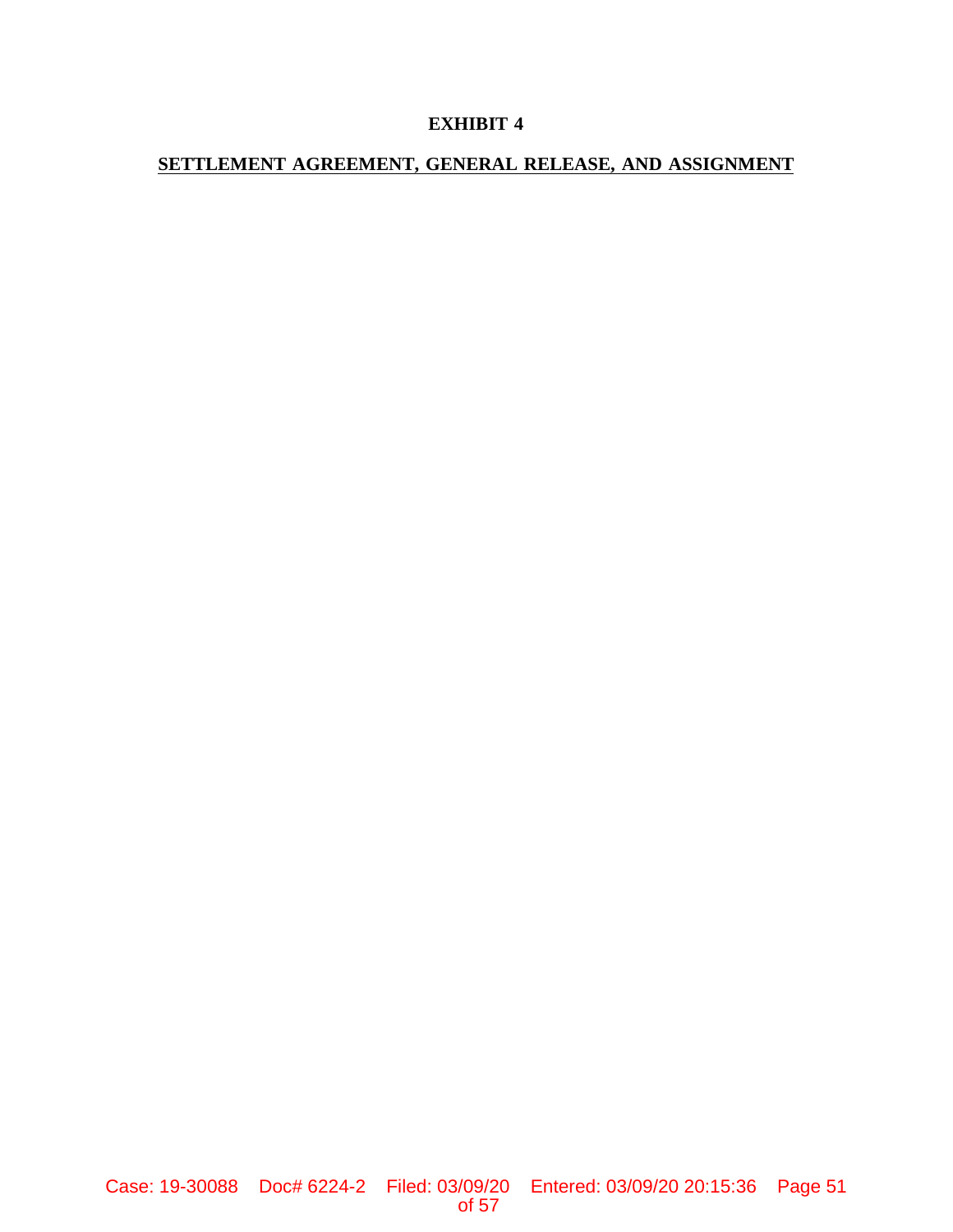#### **MUTUAL MADE WHOLE RELEASE**

The terms "Claimant" and "Insurer," are defined in Paragraph G. below.

Trustee of the Fire Victim Trust, the undersigned party or personal representative (referred to herein as "Claimant"), individually and on behalf of the estate of the Claimant, and the Insurer (collectively, the "Parties" or "Releasees") agree as follows:

A. Whereas, the Debtors' and Shareholder Proponents' Joint Chapter 11 Plan of Reorganization dated \_\_\_\_\_\_\_\_\_\_\_\_\_\_\_ (the "Plan"), was confirmed by an order of the United States Bankruptcy Court for the Northern District of California entered on \_\_\_\_\_\_\_\_\_\_\_\_, 2020, and the Plan became effective on \_\_\_\_\_\_\_\_\_, 2020.

B. Whereas the Plan provides for the treatment of all allowed Fire Victim Claims (as defined in the Plan) against the Debtors through the Fire Victim Trust (as defined in the Plan) and for the discharge of the Debtors from any further or other liability on account of all Fire Victim Claims.

C. Whereas the Plan provides for the treatment of all allowed Subrogation Wildfire Claims (as defined in the Plan) against the Debtors through the Subrogation Wildfire Trust (as defined in the Plan) and for the discharge of the Debtors from any further or other liability on account of all Subrogation Wildfire Claims.

D. Whereas, the Plan provides that the Fire Victim Claims are administered by a Fire Victim Trust and a Fire Victim Trustee who operates independent from the Debtors, holders of the Fire Subrogation Claims, and the Insurer. Neither the Debtors, holders of the Fire Subrogation Claims, nor the Insurer shall have any right to participate in the administration of the Fire Victim Trust, review any allocation or distribution decision of the Trustee or Trust Oversight Committee, including that of the Claimant, or make any claim for money against the Trust or the Trustee in any way or at any time.

E. Whereas, the Trustee and Fire Victim Trust Oversight Committee have reviewed and advised the Claimant of (a) the total amount paid into the Fire Victim Trust available for compensation to the Fire Victims, (b) the total number of claims made against the Fire Victim Trust, (c) the process by which trust funds will be allocated and distributed, and (d) the total allocated amount from the Fire Victim Trust to the Claimant ("Total Allocation Award").

F. Whereas, the Claimant has reviewed the Total Allocation Award.

G. Whereas, the Plan provides the Claimant and the Insurer execute a mutual limited release after the Claimant has reviewed the Total Allocation Award wherein the Claimant agrees to release only their claim against the Insurer under the Made Whole Doctrine (see Paragraph 1) and no other claim, cause of action, defense or remedy against the Insurer, and the Insurer agrees to release the Claimant as described herein in Paragraph 3. For the purpose of this Release, "Claimant" includes the Claimant's heirs, legal representatives,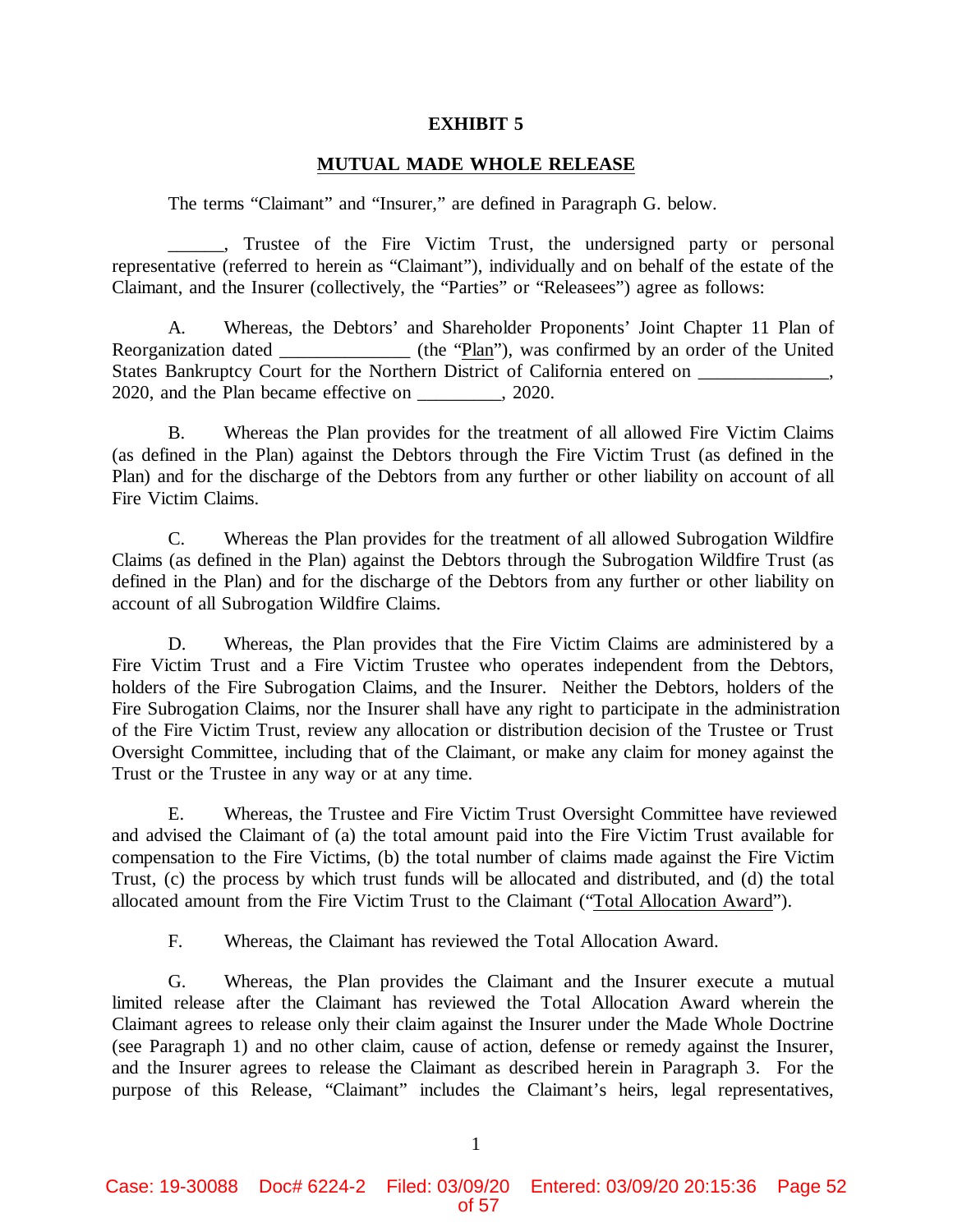successor or assigns and "Insurer" includes the Claimants' insurance carriers, their past and present holders of insurance subrogation claims against the Debtors (and their direct and indirect assignors or assignees), and each of their directors, officers, agents, consultants, financial advisers, employees, attorneys, predecessors, successors and assigns.

H. Whereas, nothing in this Release is an affirmation, representation, or an acknowledgment that the Claimant has in fact been fully compensated for their damages covered by the contract of insurance between the Insurer and the Claimant. The parties agree that Court's approval of the Plan and the Claimants' acceptance of the Total Allocation Award does not establish that the Claimant has been fully compensated under California law for their compensable damages as a result of the fire to the extent those damages are covered by insurance.

I. Whereas, the Insurer has agreed to the terms, provisions, and agreements of this Mutual Release in a separate agreement dated . 20 , affirming, adopting, and attaching a copy of this Mutual Release ("Insurer Adoption Agreement"). This Mutual Release is conditioned upon the Insurer, or the Insurer's successor on behalf of the Insurer, filing in the Chapter 11 case the Insurer Adoption Agreement, which states the Insurer releases, as to the Made Whole Doctrine only, each Claimant who signs and agrees to the terms of this Mutual Release. The terms, provisions, and agreements of the Insurer Adoption Agreement are incorporated herein by reference. Insurer's consent and agreement to the terms, provisions, and agreements of this Mutual Release shall be effective upon the signature of the Claimant.

J. Whereas, this release is not required for the Trustee to allocate and distribute preliminary awards to individuals on a case by case basis for humanitarian or urgent needs.

NOW, THEREFORE, in consideration for the agreements described in this Release and other good and valuable consideration, the Claimant and the Insurer agree as follows:

1. By accepting the Total Allocation Award, the Claimant hereby waives and releases their rights, known or unknown, to assert the Made Whole Doctrine against the Insurer. Claimant is not waiving or releasing any other claim, cause of action, defense, or remedy against Insurer. Also, by signing this agreement, the Claimant is not agreeing as a factual matter that the Claimant has been fully compensated for each and every category of their damages under California law.

2. The Claimant is not releasing any claims the Claimant may have against the Insurer other than the Claimant's foregoing waiver set forth in Paragraph 1. The Parties to this Release further agree and acknowledge that the Claimant is not releasing any claims, except and only to the extent set forth above, they might have against the Insurer, including but not limited to those claims or causes of action related to: (1) the policy of insurance and what is still owed or to be paid under the policy terms and conditions; (2) the right to pursue claims already made or to make new or continued claims under the policy; (3) claims handling issues; (4) delay in paying claims under the policy; (5) inadequate or untimely communication relating to the claim; (6) unreasonable positions taken relating to coverage, payment of the claim, acknowledging coverage, or day-today claims decisions; (7) actions or inactions of insurance agents or brokers in underwriting, securing, adjusting, calculating or recommending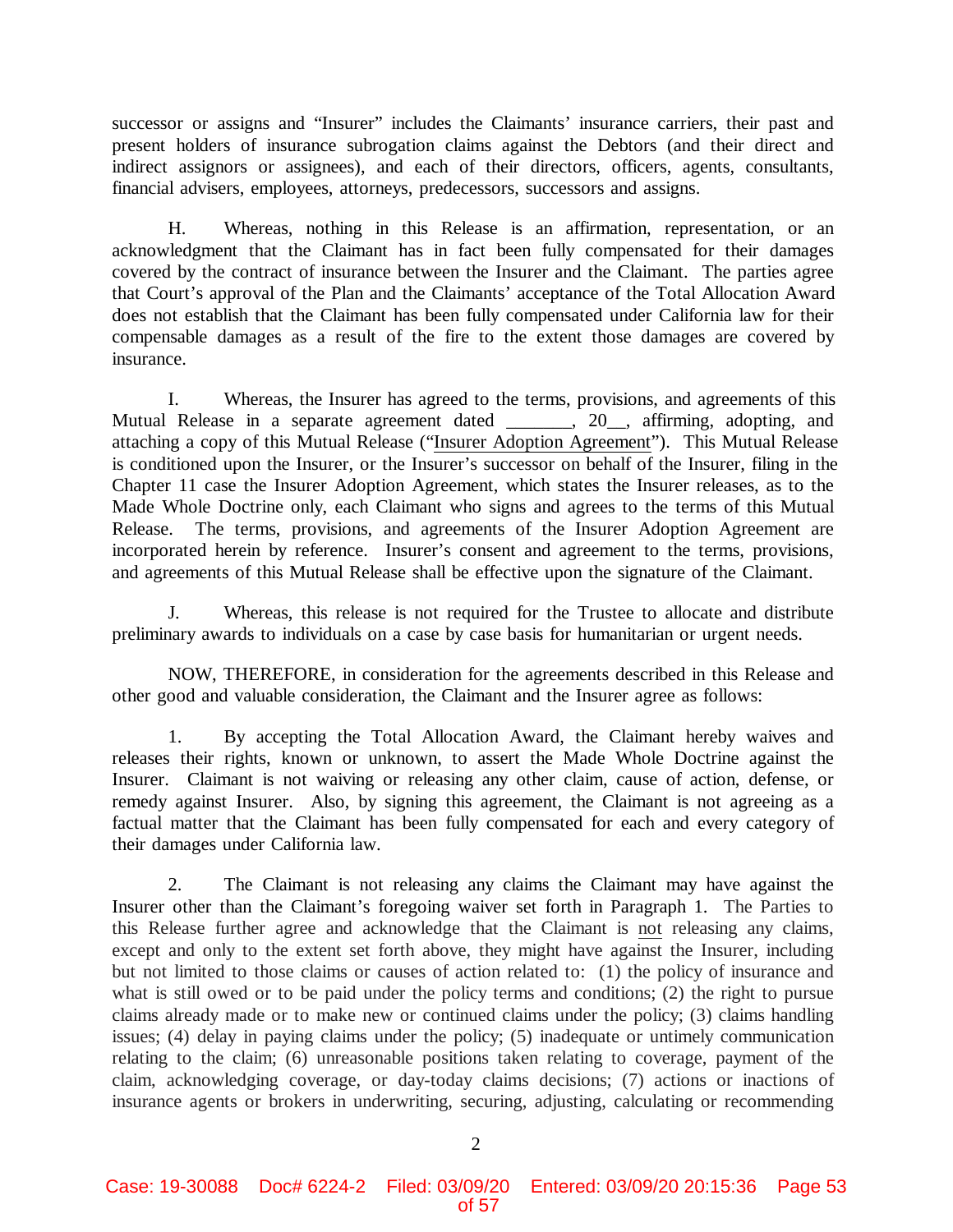coverage; (8) coverage issues over policy language; (9) any action for bad faith or breach of the covenant of good faith and fair dealing; (10) any claims to reform or modify the terms of any policy; (12) any rights to recover damages for breach of contract or tort (including punitive damages), penalties or equitable relief; (13) any claims of violations of statutory or regulatory obligations; or (14) any claim for unfair business acts or practices.

3. The Insurer agrees to release and waive any right to make claim for any amount paid to the Claimant pursuant to the Fire Victim Trust or to assert as a defense, offset or reduction, the money paid to the Claimant from the Fire Victim Trust, which belongs solely to the Claimant. The Claimant agrees to make no claim on the money paid to the Insurer from the Subrogation Wildfire Trust. In agreeing to this limited release, Insurer is not releasing any claim, cause of action, defense, or remedy it may have against the Claimant other than Claimant's foregoing release of any Made Whole Doctrine claim.

4. The Insurer is not releasing any claims the Insurer may have against Claimant other than the Insurer's foregoing waiver set forth in Paragraph 3. The Parties to this Release further agree and acknowledge that the Insurer is not releasing any claims, except and only to the extent set forth above, it might have against the Claimant, including but not limited to those claims related to: (1) the policy of insurance and what is still owed or to be paid under the policy terms and conditions; (2) defenses to garden variety claims handling issues unrelated to the Made Whole Doctrine; (3) defenses related to delay in paying claims under the policy; (4) defenses to alleged inadequate or untimely communication relating to the claim; (5) defenses to alleged unreasonable positions taken relating to coverage, payment of the claim, acknowledging coverage, or day-today claims decisions; (6) defenses to actions or inactions of insurance agents or brokers in securing coverage; (7) coverage issues over policy language unrelated to Made Whole Doctrine; or  $(8)$  defenses to any common law action for bad faith unrelated to Made Whole Doctrine.

5. The Insurer further agrees that the Total Allocation Award shall not be the subject of discovery or mentioned in any pleadings in any state or federal court action or admissible in evidence in any state or federal court action for any of the causes of action or claims for relief identified in Paragraphs 2 or 4. Claimant agrees that the amount paid to Insurer from the Subrogation Wildfire Trust shall not be the subject of discovery or mentioned in any pleadings in any state or federal court action or admissible in evidence in any state or federal court action.

6. To the extent that the Claimant brings a claim for breach of contract, wrongful denial of coverage and/or bad faith against the Insurer, the Insurer shall not assert in any way or at any time that the Claimant should have or could have pursued that claim against the Debtors, the Fire Victim Trust, or any other party. The Insurer agrees that that it will not assert in any action or proceeding covered under Paragraph 2 or 4 that the Claimant has been compensated as a result of the Claimant's settlement with the Debtors.

7. Both the Claimant and the Insurer agree that this Release gives the parties released the status of third-party beneficiary of the Release, and such Releasees may enforce this Release and any rights or remedies set forth herein.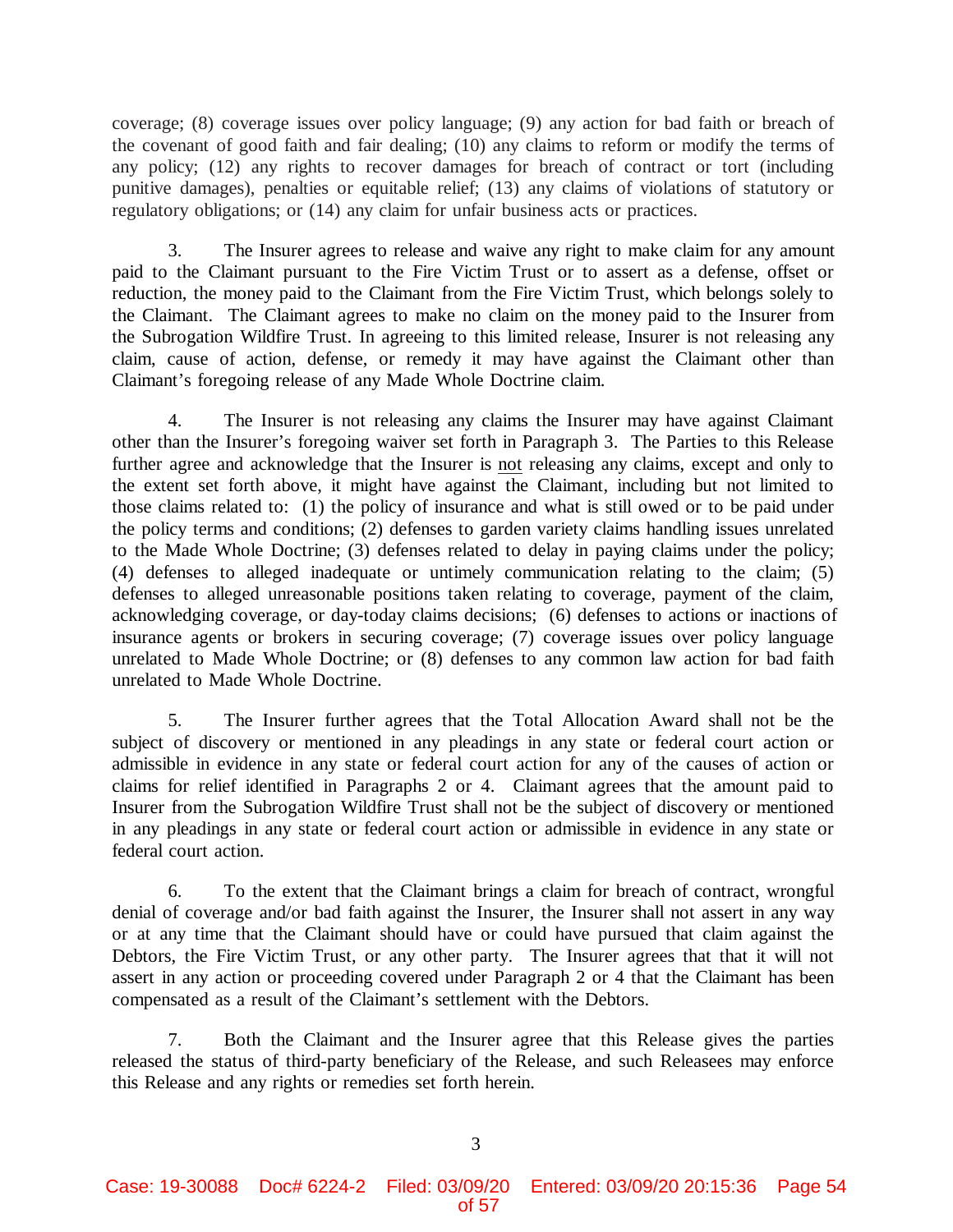8. This Release contains the entire agreement between the parties as to the subject matter hereof and is effective immediately upon signing. Likewise, the release in Paragraph 1 is effective immediately upon signing. If there is a conflict between this Release and any other prior or contemporaneous agreement between the parties concerning the subject matter of the Release, the Release controls.

9. The law of the State of California shall govern the interpretation of this Release. The Bankruptcy Court has jurisdiction to resolve any disputes under this agreement.

10. Each Releasor states that he, she, or it is of legal age, with no mental disability of any kind, is fully and completely competent, and is duly authorized to execute this Release on Releasor's own behalf. Releasor further states that this Release has been explained to Releasor and that Releasor knows the contents as well as the effect thereof. Releasor further acknowledges that Releasor executed this Release after consulting with Releasor's attorney or the opportunity to consult with an attorney.

11. For avoidance of doubt, the Made Whole Doctrine is described herein. Subrogation is a doctrine that permits an insurance company, or its assignees, to assert the rights and remedies of an insured against a third-party tortfeasor. The Made Whole Doctrine is a common law exception to insurer's right of subrogation. The Made Whole Doctrine, under certain circumstances, could preclude an insurer from recovering any third-party funds unless and until the insured has been made whole for the loss. Both the Claimant and Insurer agree that this Release does not modify, abrogate or affect any prior release or waiver between the Parties arising from the Fire.

12. Consistent with the foregoing, it is expressly understood and agreed by claimant that claimant is waiving and releasing all known or unknown claims under the Made Whole Doctrine. It is expressly understood and agreed by insurer that insurer is waiving and releasing all known or unknown claims under the Made Whole Doctrine as to claimant.

Executed on this  $\lceil \bullet \rceil$  day of  $\lceil \bullet \rceil$ , 20 $\lceil \bullet \rceil$ .

### **BY CLAIMANT [Add Name]:**

\_\_\_\_\_\_\_\_\_\_\_\_\_\_\_\_\_\_\_\_\_\_\_\_\_\_\_\_\_\_\_\_\_ Signature of Claimant or Representative

\_\_\_\_\_\_\_\_\_\_\_\_\_\_\_\_\_\_\_\_\_\_\_\_\_\_\_\_\_\_\_\_\_

\_\_\_\_\_\_\_\_\_\_\_\_\_\_\_\_\_\_\_\_\_\_\_\_\_\_\_\_\_\_\_\_\_

Printed Name of Signatory

Capacity of Signatory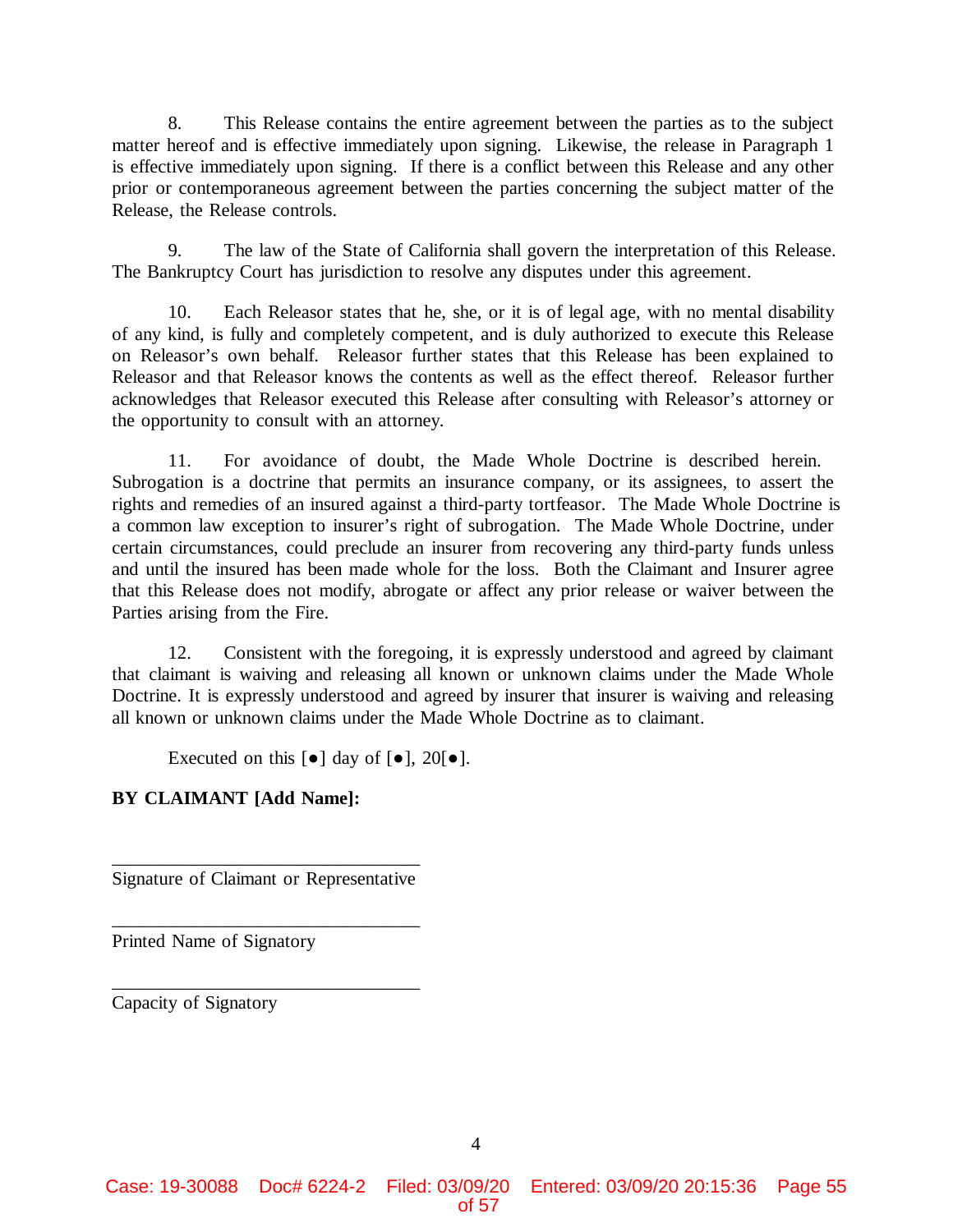Case: 19-30088 Doc# 6224-2 Filed: 03/09/20 Entered: 03/09/20 20:15:36 Page 56